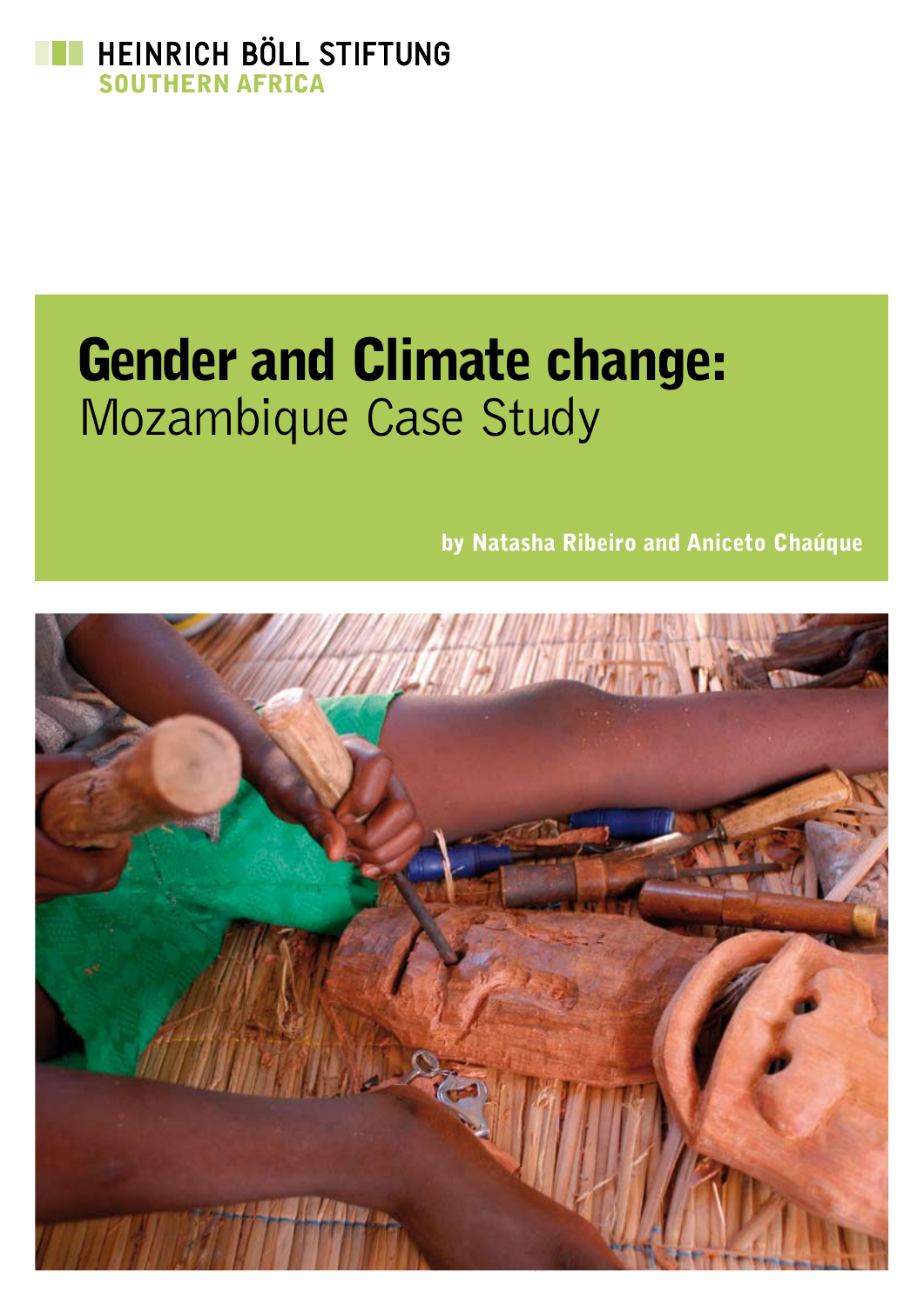## **Table of contents**

|                         | <b>Executive summary</b>                                                 | $\mathbf{1}$ |
|-------------------------|--------------------------------------------------------------------------|--------------|
| $\mathbf{1}$            | Introduction                                                             | 3            |
| $\overline{\mathbf{2}}$ | <b>Literature review</b>                                                 | 5            |
| 2.1                     | Geographic and socioeconomic framework                                   | $\sqrt{5}$   |
| 2.2                     | Political and institutional framework                                    | 6            |
| 2.3                     | Climate change/variability in Mozambique                                 | 9            |
| 2.4                     | Vulnerability and adaptation to climate change/variability in Mozambique | 10           |
| 2.5                     | Gender and climate change                                                | 12           |
| 3                       | <b>Materials and methods</b>                                             | 14           |
| 3.1                     | Sites selection and location                                             | 14           |
| 3.2                     | Methodology                                                              | 15           |
| 3.2.1.                  | Data collection                                                          | 15           |
| 3.2.2.                  | Data analysis                                                            | 17           |
| 3.2.3.                  | Limitations                                                              | 18           |
| 4                       | <b>Results</b>                                                           | 20           |
| 4.1                     | Communities' description                                                 | 20           |
| 4.2                     | Gender differentiated impact of climate change/variability               | 27           |
| 5                       | <b>Conclusion and recommendations</b>                                    | 34           |
| 6                       | <b>Acknowledgments</b>                                                   | 35           |
| 7                       | <b>References</b>                                                        | 36           |
| 8                       | <b>Appendices</b>                                                        | 41           |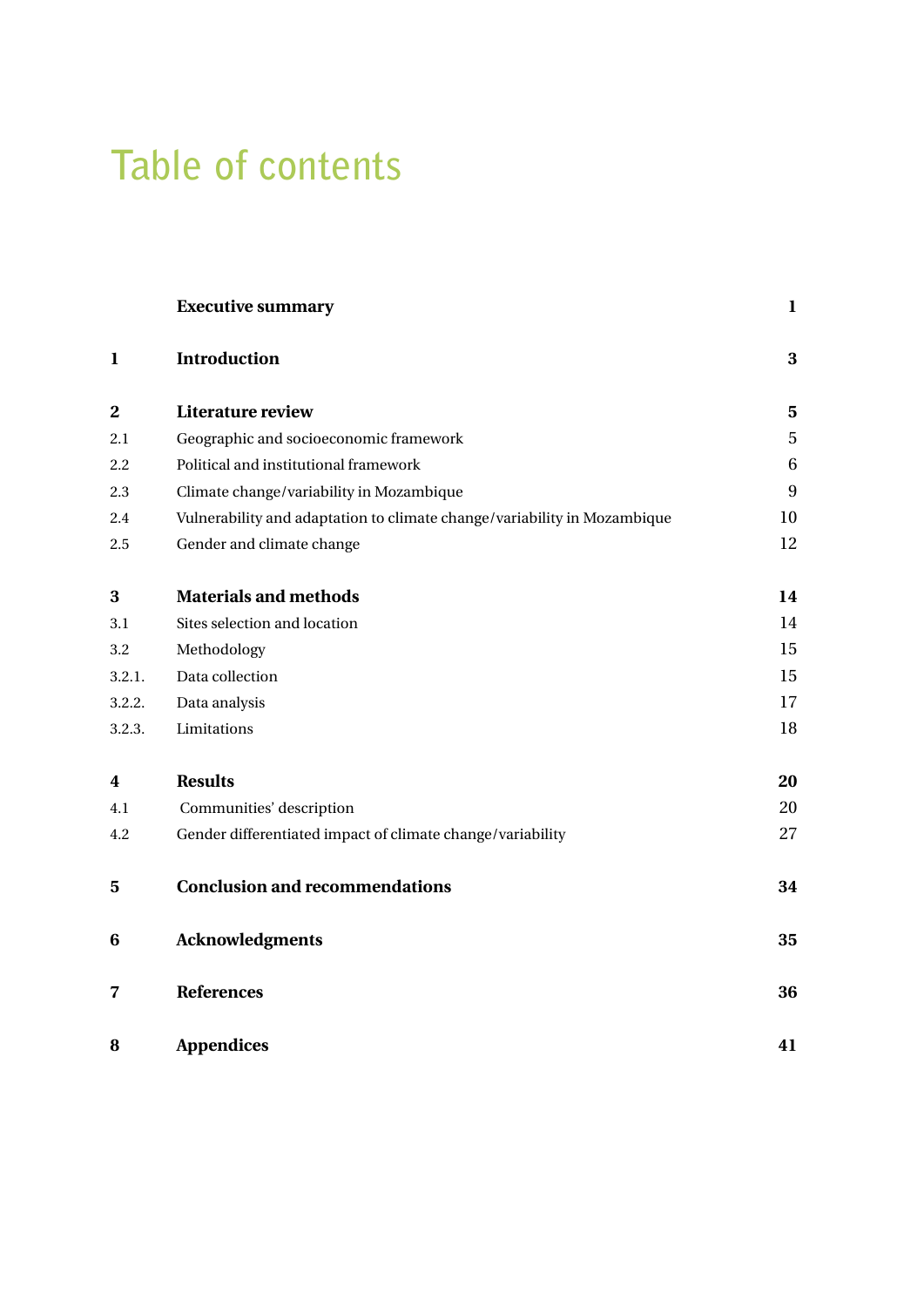### **Table of Figures**

| Figure 1:              | Location of Mozambique and its administrative division (Source: MICOA, 2003).                                                                                                   | 5  |
|------------------------|---------------------------------------------------------------------------------------------------------------------------------------------------------------------------------|----|
| <b>Figure 2:</b>       | Study sites (Mapai-Ngale and Mangondzwene communities) in<br>southern Mozambique.                                                                                               | 14 |
| <b>Figure 3:</b>       | Two group discussions held with middle age women working on fisheries<br>in Mangondzwene community (left) and middle age men working in<br>South Africa in Mapai-Ngale (right). | 16 |
| <b>Figure 4:</b>       | Overview of Mapai-Ngale community: (a) Dry Limpopo River bed;<br>(b) Margin of the Limpopo River; (c) The government authority's house;<br>(d) a typical house.                 | 20 |
| Figure 5:<br>Figure 6: | Main environmental problems experienced by the community of Mapai-Ngale.<br>General overview of Mangondzwene community (a) typical houses;                                      | 21 |
|                        | (b) degraded acacia savanna and land desertification; (c) women helping in<br>fisheries; (d) Fishermen.                                                                         | 26 |
| <b>Figure 7:</b>       | Major environmental problems in Magondzwene community.                                                                                                                          | 27 |

### **List of Tables**

| Table 1: | Gender tools adopted in the study to respond each research question | 18 |
|----------|---------------------------------------------------------------------|----|
| Table 2: | Activity Profile for Magondzwene and Mapai-Nagale                   |    |
|          | communities of Gaza Province.                                       | 22 |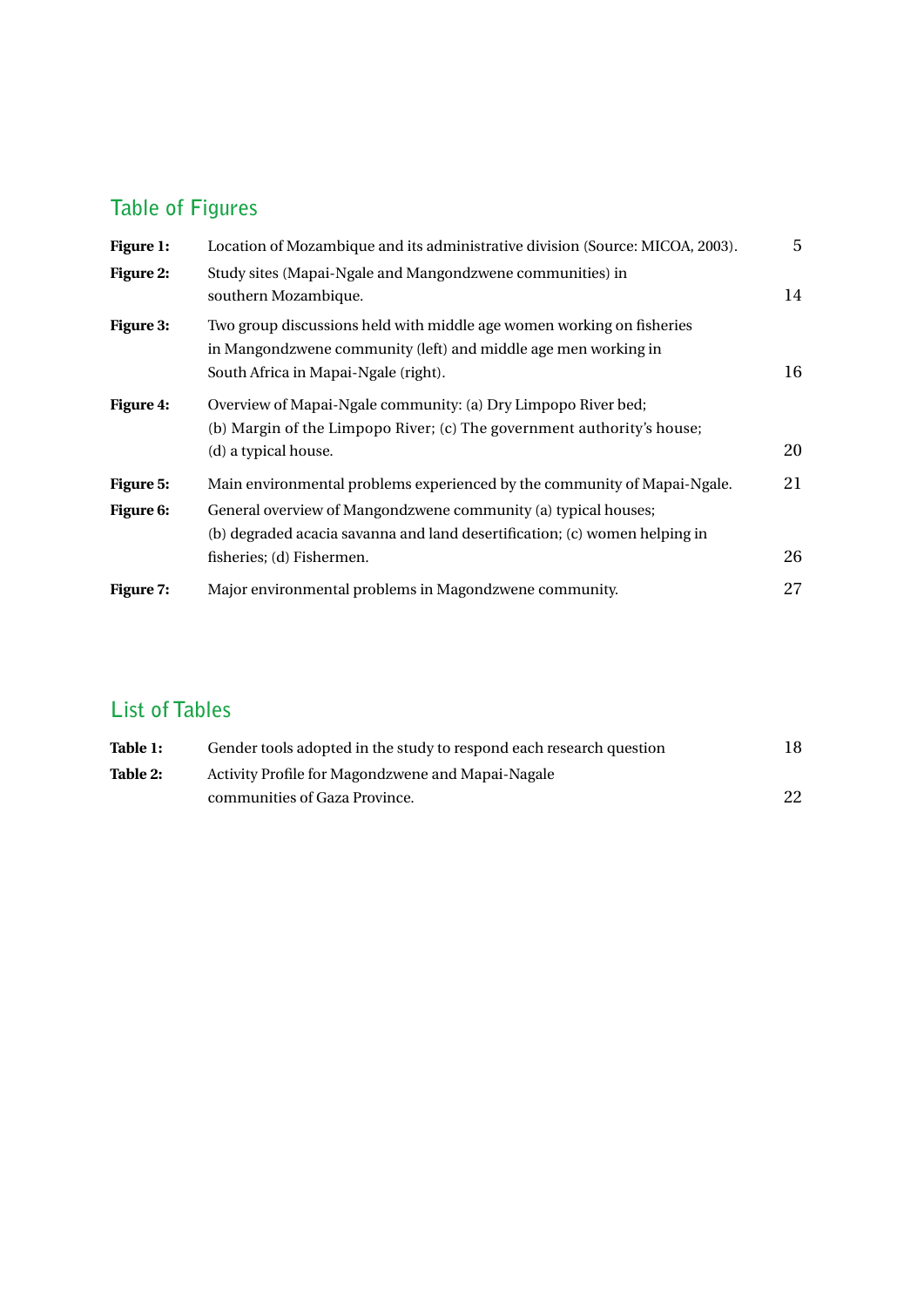### **List of Boxes**

| Box 1: | Brief history of life of Mr. André Meque Chaúque (Mr. Gaba), the oldest                         |    |  |  |
|--------|-------------------------------------------------------------------------------------------------|----|--|--|
|        | man in Mapai-Ngale community                                                                    | 25 |  |  |
| Box 2: | History of life of Mr. Mário Mhalene Macamo, the second oldest man<br>in Magondzwene community. | 28 |  |  |
| Box 3: | History of Life of Mrs. Evelina Justino Xerindza, the oldest women in                           |    |  |  |
|        | Mapai-Ngale community.                                                                          | 29 |  |  |

### **List of Appendices**

| <b>Appendix I:</b> Model Questionnaire                                  | 38 |
|-------------------------------------------------------------------------|----|
| <b>Appendix II:</b> Guide questions for life histories                  | 41 |
| <b>Appendix III:</b> Profile of Magondzwene and Mapai-Ngale communities | 42 |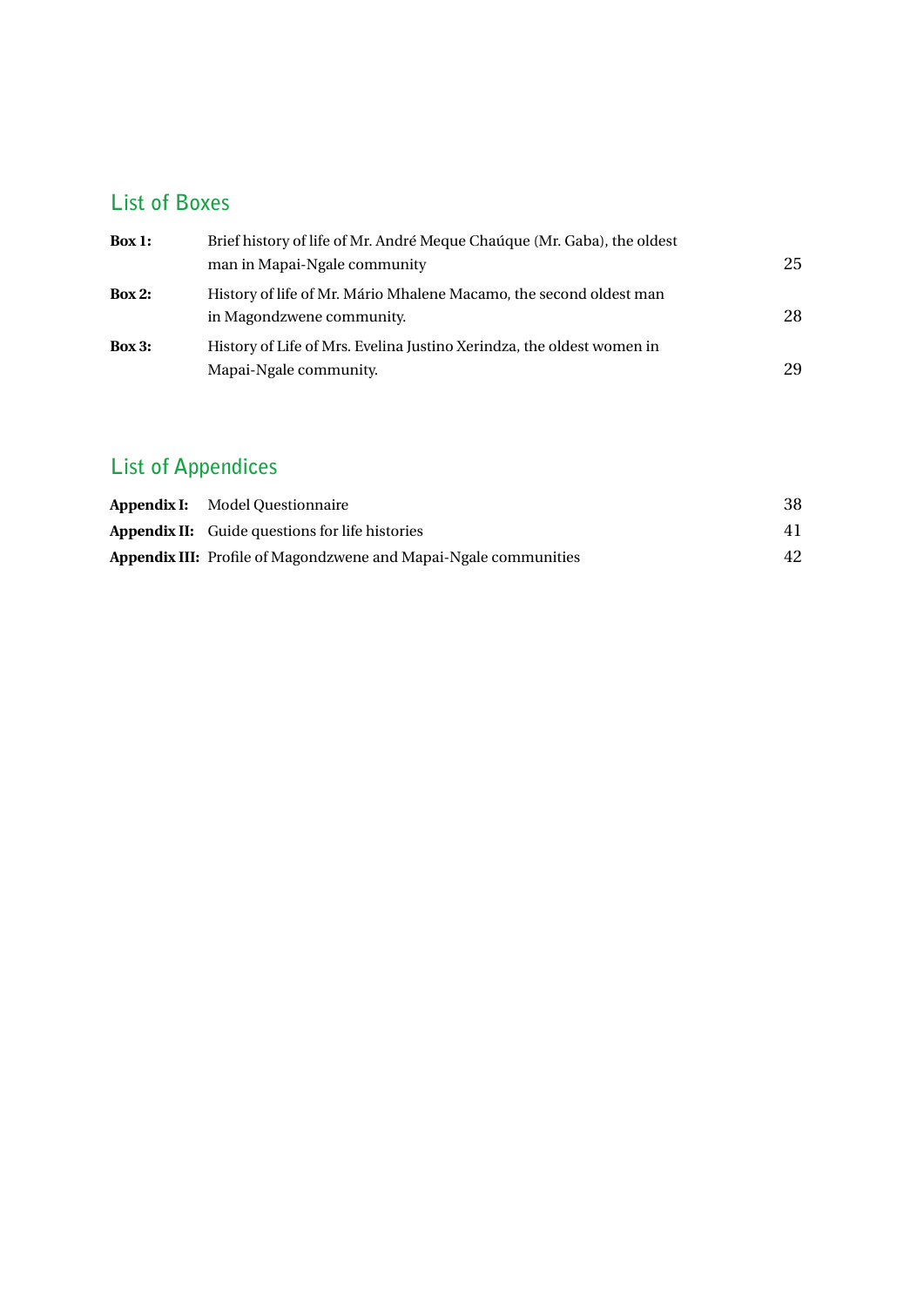## **Executive summary**

Mozambique is considered one of the countries in sub-Saharan Africa that has been hard hit by climate change due to its geographical location – downstream of the main rivers in southern Africa and a long coastline of 2,700km – and the weak socioeconomic situation.The major anticipated impacts of climate change are increase in the frequency and severity of floods, droughts and cyclones. Thus, adaptation measures to cope with the impacts of climate change are urgently needed at different levels in the country. These must be gender-sensitive, considering the differentiated role women and men play in rural societies. Recognizing the need to adapt to new environmental conditions, the Government of Mozambique has reformulated the national legal and institutional framework. Although the existing environmental legislation is conducive for the mainstreaming of climate adaptation, its contribution for mainstreaming a gender perspective into climate change adaptation it is still unrealised.

This study was conducted as part of a regional project funded by the Heinrich Böll Foundation (HBF) through its southern African regional office. It aimed at investigating the gender differentiated impacts of climate change in South Africa, Namibia, Botswana and Mozambique. However, this research looked at Mozambique. The research questions under study were:

- Are women and men in Southern Africa differently impacted by climate change?
- How women and men are differently impacted?
- What are the physiological, political, economic and societal causes for the differences experienced, if any?
- What are the current coping and adaptation strategies and capacities?
- How can the capacity of women and men be strengthened to better adapt to climate change and climate variability?

To achieve the objectives of this study, a qualitative study was conducted that uses a combination of various data collection and analysis methods. Data collection was performed through informal and semi-structured interviews to households and keyinformants (traditionalandgovernment's chiefs and heads of local associations), focus groups of discussion and histories of life of the oldest men and women of each community. Data analysis was performed using a combination of tools such as Gender Matrix Analysis (GMA), Impact Assessment, Influencing factors, Institutional analysis, Access and control and social profiles, Capacities and vulnerabilities analysis and Needs assessment.

The study was conducted in two communities of Gaza Province of southern Mozambique – Mapai-Ngale in Chicualacuala District and Magondzwene in Chibuto District. The former is located upstream of the Limpopo River and vulnerable to droughts while the latter is situated downstream of the same river and vulnerable to floods. The communities were selected based the following agreed common criteria for the region: rural, poor, vulnerable and already facing climate change effects.

The main results of this study reveal that women and men are differentially impacted by climate changes due to the current power relations and their differentiated roles in these communities. Women have access to but not control over natural resources and other property rights. Additionally, women do most of the reproductive and part of the productive work, while men are only responsible for productive work.

Successive droughts these communities have faced for the last two years has increased men's migration to South Africa and other places in search for jobs. As a consequence, women's role in productive work has increased considerably in the last two years. For example, women's participation in alcoholic drink brewing in Mapai-Ngale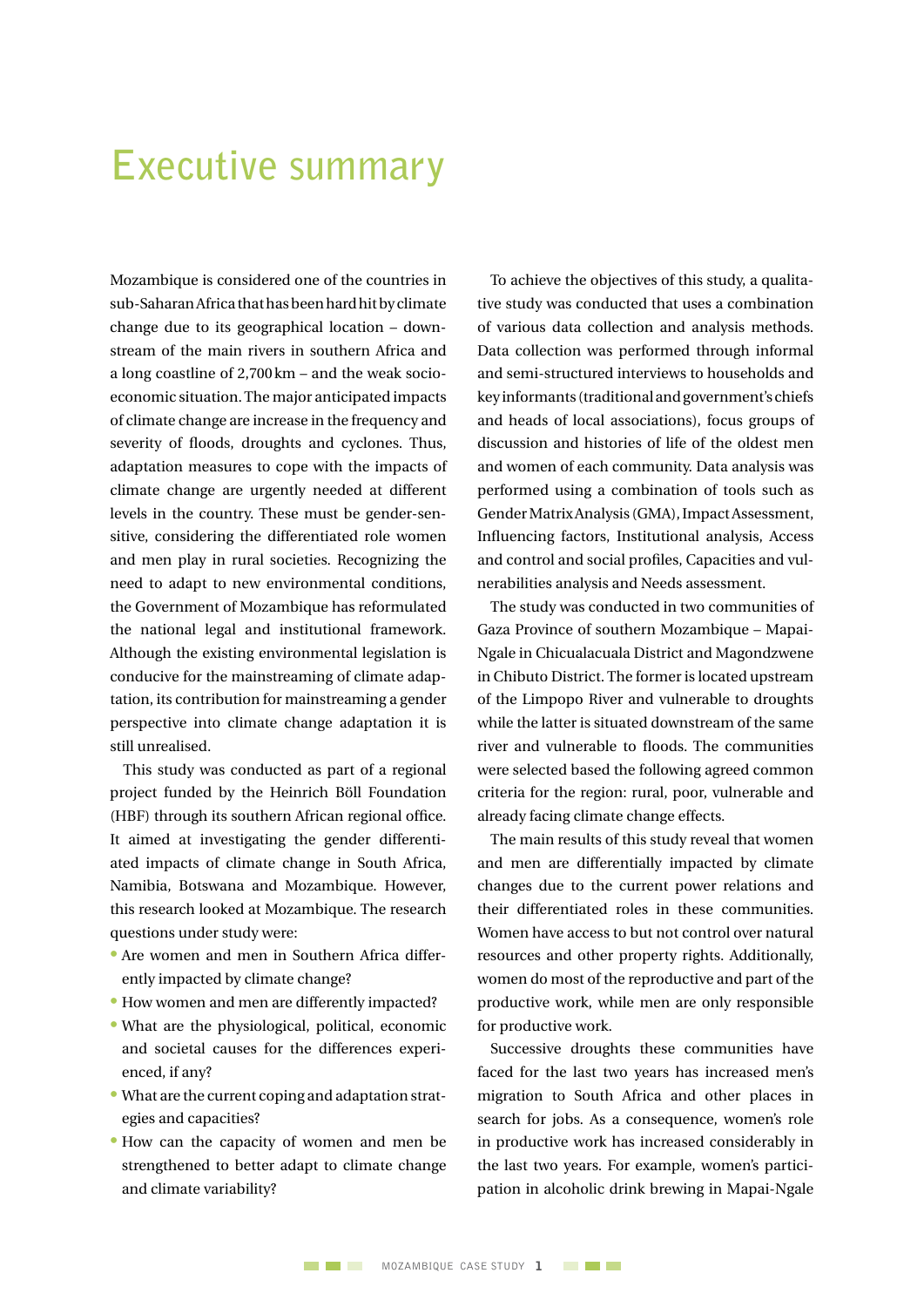and fisheries-related work in Magondzwene has increased in the last two years. This imposes pressure on women who have to spend extra time for productive work in detriment of the reproductive jobs and time spent with kids. On the positive side, men's migration has enhanced women's participation in the decision-making structures. This is especially evident in the Mapai-Ngale community where migration is more intense and as a consequence, the National Women Organization (OMM) has gained better position in the decision-making structures. However, this issue was not deeply explored in this study and thus a thorough investigation on this is recommended.

A number of coping and adaptation strategies are currently being deployed in these communities and these include alternative food sources such as *tinhirre, ulharo, canhu* – *marula* and, *massala* – *Strychnos spinosa* in Mapai-Ngale and *muambo* and *tinhirre* in Magondzwene, informal (charcoal, farms, livestock and construction) and formal (migration) jobs and adoption of different lifestyles. In terms of formal and informal organizations to discuss environmental problems, the Magondzwene community is better organized than Mapai-Ngale. However, Mapai-Ngale has a better

representation of women in the decision-making structures through the OMM and the elderly advisory group which is stronger.

There is general consensus amongst policymakers and academics that there are four ways to strengthen women and men's capacities for a better adaptationtoclimatechange.Theseinclude:implementation of existing policies and programmes, allocation of resources, capacity building and reinforcement of women's participation in local institutions. Due to the key role women play in these communities, they should always be considered as the priority group in any activity.

Since agriculture is the main women's activity in these communities, we strongly recommend capacity building of women in agriculture and agro-processing techniques through for example the creation of farmers' clubs, the creation and reinforcement of local institutions and discussion forums and the formation of an environmental multi-institutional task force (including institutions as the Ministry for Environmental Coordination – MICOA, National Institute of calamities management -INGC, Ministry of Agriculture - MINAG, Non-governmental Organizations, etc).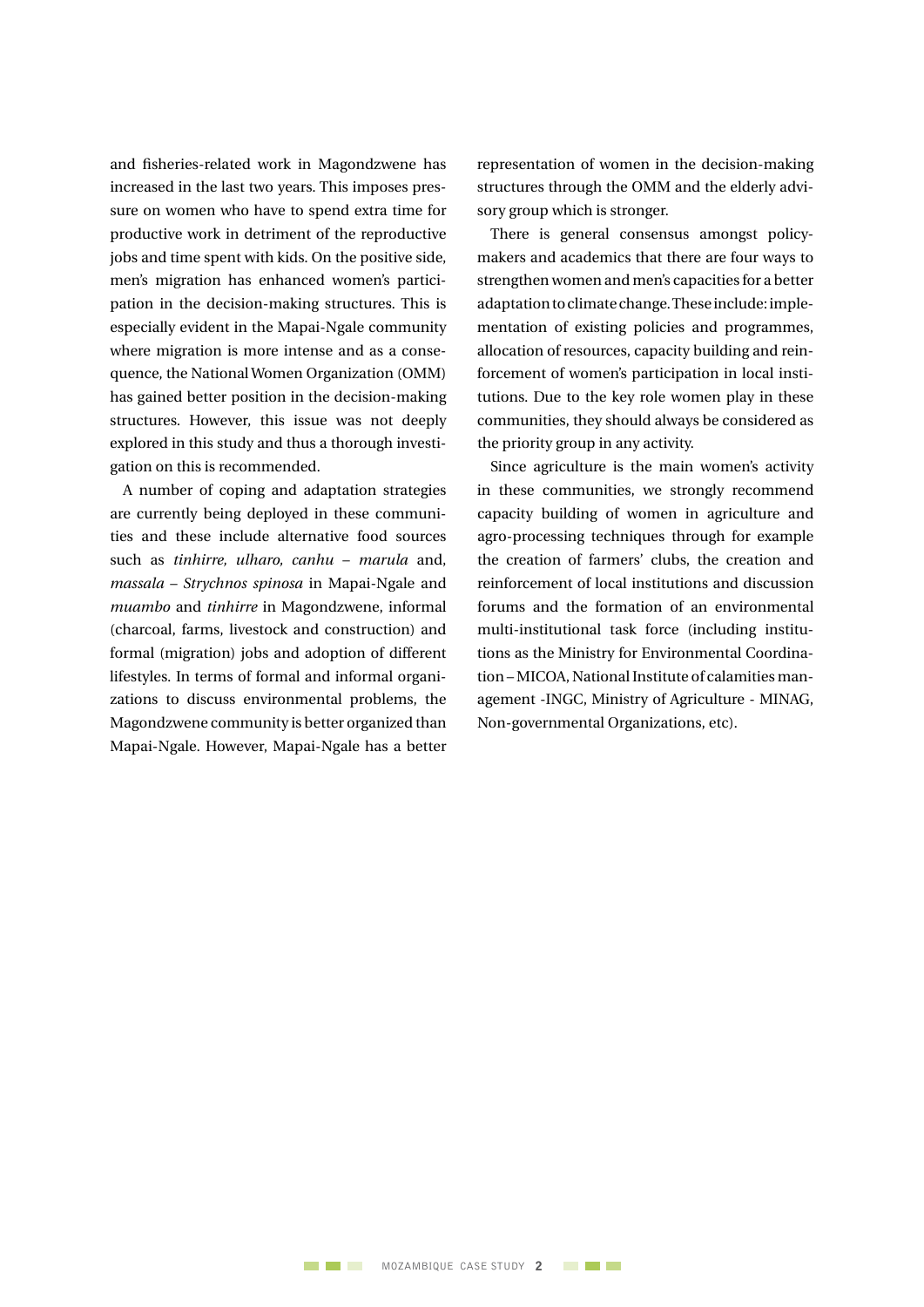## **1. Introduction**

The most striking impacts of climate change over southeastern Africa are expected to be an increase in the frequency and severity of extreme events such as droughts, floods, and cyclones. Due to its geographical location, Mozambique is considered to be at high risk of being affected by climate change. It is located at the downstream of several major river basins in southern Africa – Zambezi, Rovuma and Limpopo – all of which are projected to have diminishing runoff of  $25 - 40\%$  (Arnell, 1999), and especially the dry season (June-August) is projected to get drier across Mozambique in the future (IPCC, 2007).Atthe same time cyclone activity in the Indian Ocean is expected to increase as a result of increased sea surface temperatures (Lal, 2001; McDonald et al., 2005), which tend to result in widespread flooding in the region. As a result of changing temperature and precipitation patterns, Mozambique ranks high in the climate change index based on annual and seasonal indicators of temperature and precipitation (Baettig et al., 2007).

Mozambique's vulnerability to climate extremes is exacerbated by extreme poverty. The current Poverty Reduction Strategy Paper(PRSP) in Mozambique has recognized the need to adapt to climate variability and change in order to reduce people's vulnerability (GoM, 2006ab). A 2005 review showed that Mozambique is unlikely to attain the Millenium Development Goals (MDGs) within the given timeframe of 15 years, a compromise that was assumed by the Government of Mozambique (GoM) in September of 2000. Progress has been slow in the areas of hunger eradication, extension of primary education, gender equality, HIV/AIDS reversal, and environmental sustainability (GoM, 2005a).

Recognizing the need to improve the country's capacity to overcome the consequences of slow progress and at the same time create strategies to adapt to climate change, the GoM reformulated and created several national legal instruments. The efforts are also supported by several Rio conventions ratified by Mozambique: the Biodiversity, United Nations Convention to Combat Desertification (UNCCD) and United Nations Framework Convention on Climate Change (UNFCCC).

The national climate change policymaking has failed to adopt a gender-sensitive strategy. This failure not only generates concern in terms of respect for gender equity at the international level, it also leads to shortcomings in the efficiency and effectiveness of climate related measures and instruments in Mozambique (genanet / LIFE e.V. / WECF, 2006).

Without a gender-sensitive approach, it is impossible to determine the full set of causes and potential effects of climate change. Furthermore, studies have shown that women and men experience climate change differently in terms of their adaptability, responsibility, vulnerability and aptitude for mitigation (Wilson, 2005). Therefore, the international climate change negotiation process – as well as climate policies at regional, national and local levels - must adopt the principles of gender equity at all stages: from research, to analysis, and the design and implementation of mitigation and adaptation strategies (genanet / LIFE e.V. /WECF, 2006).

While the discourse on gender and climate change is maturing quite rapidly there is very little groundwork that has been done especially in southern Africa with the result that most publications and reports quote the same sources and examples. As a result, it is important to understand the gender differentiated impacts of climate change and the existing coping strategies that must be strengthened and supported at the community level.

This study was conducted as part of a regional project that aimed at investigating the gender differentiated impacts of climate change in South Africa, Namibia, Botswana and Mozambique. The research questions under study are: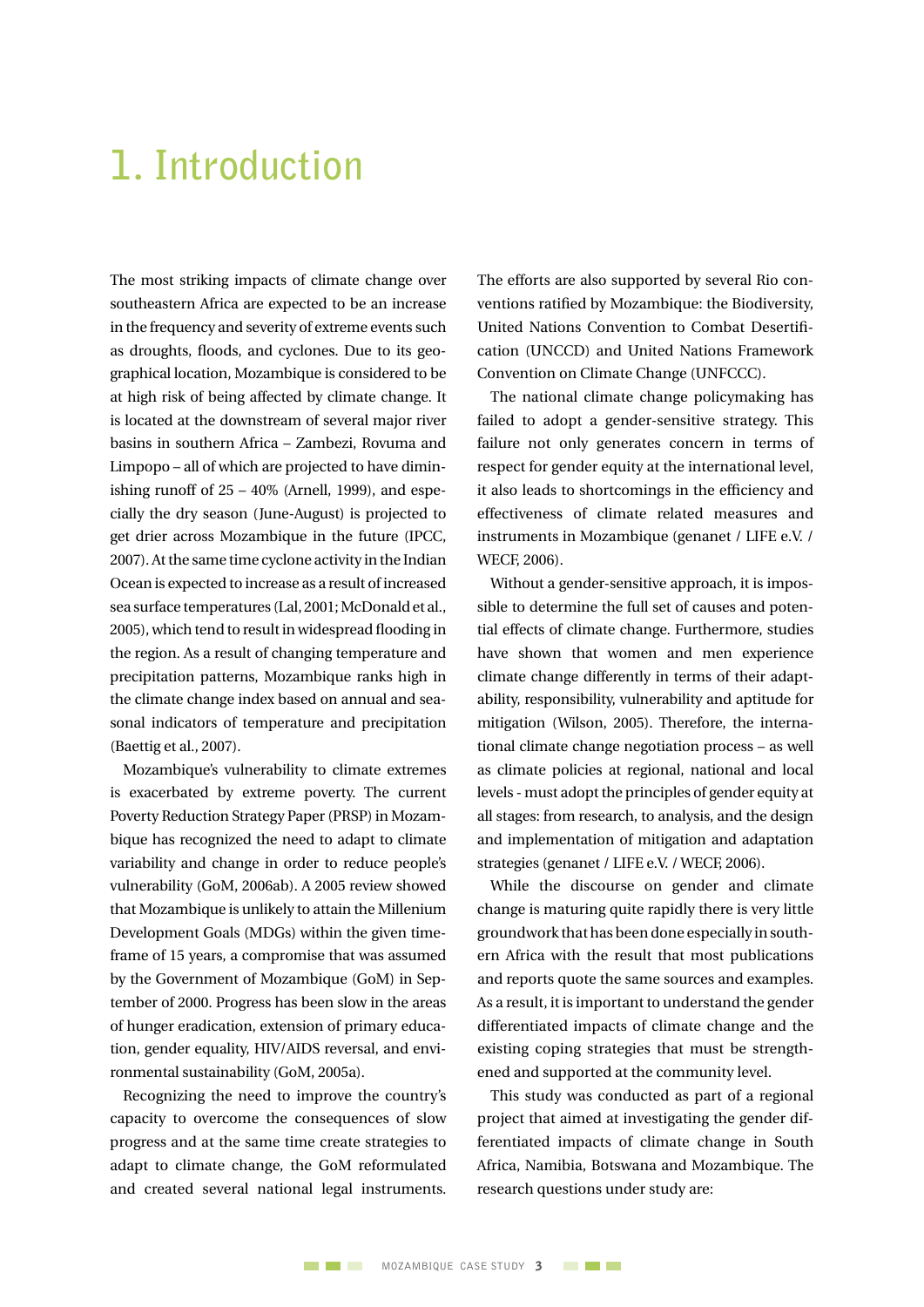- Are women and men in Southern Africa differently impacted by climate change?
- How women and men are differently impacted?
- What are the physiological, political, economic and societal causes for the differences experienced, if any?
- What are the current coping and adaptation strategies and capacities?
- How can the capacity of women and men be strengthened to better adapt to climate change and climate variability?

The study was funded by the Heinrich Böll Foundation (HBF) through it southern African regional office. HBF is part of the green political movement that has developed worldwide as a response to the traditional politics of socialism, liberalism, and conservatism. Its main tenets are ecology and sustainability, democracy and human rights, selfdetermination and justice. The emphasis of HBF is on gender democracy, meaning social emancipation and equal rights for women and men. Thus HBF is in a unique position to provide new and cutting edge information regarding to mainstreaming of gender aspects into climate change. Furthermore, as a political foundation the information produced can and must be used to influence policy and decision makers to take into account the gender aspects of climate change at national, regional and international levels.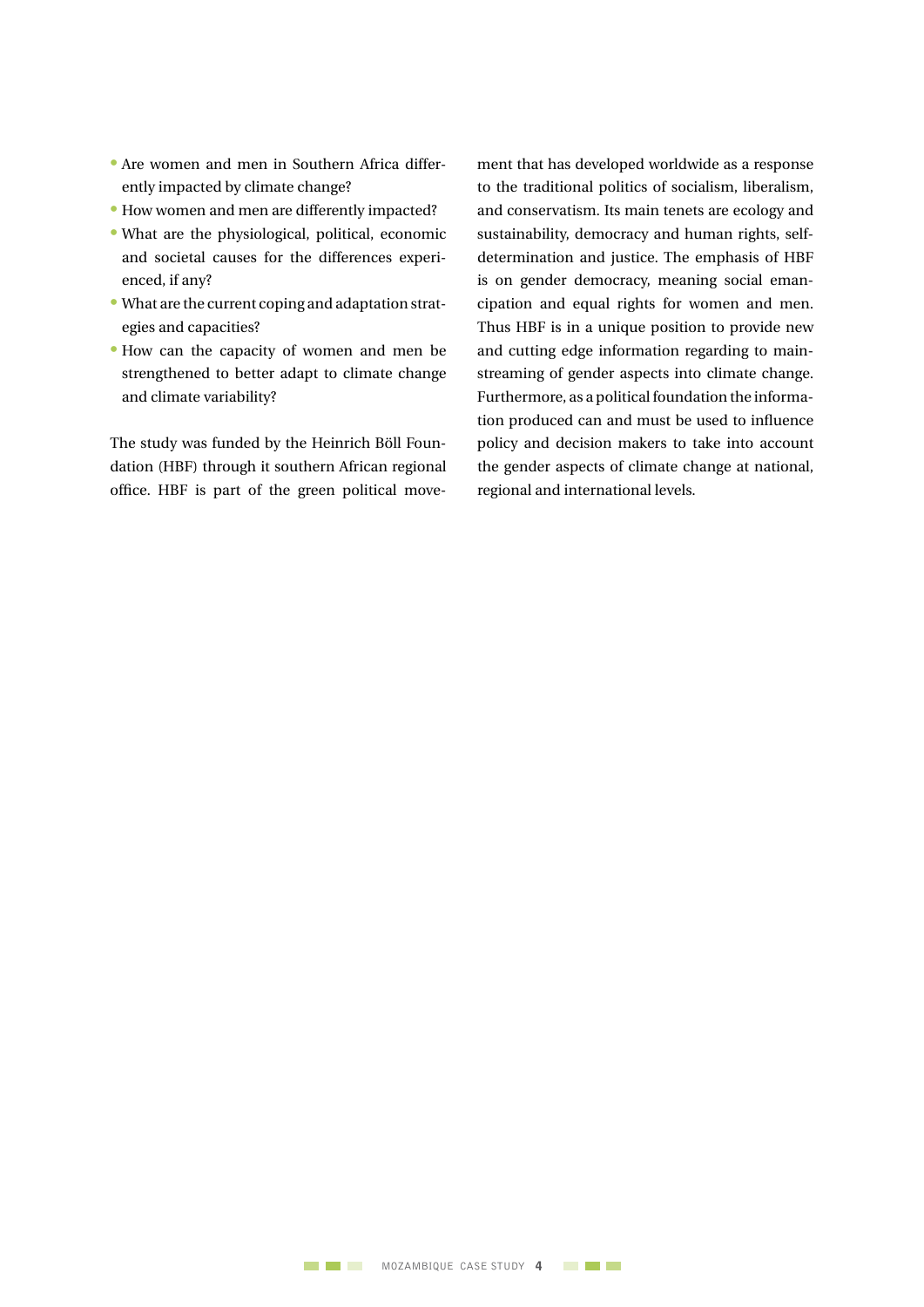## **2. Literature review**

#### 2.1. Geographic and socioeconomic framework

Mozambique is situated on the eastern coast of southern Africa, between the parallels 10°27´ and  $26°52'$  S and the meridians  $30°12'$  and  $40°51'$  E (Figure 1). Mozambique is bordered to the north by the Republic of Tanzania, to the west by Malawi, Zambia, Zimbabwe, South Africa and Swaziland, to the south by South Africa and to the east by the Indian Ocean. Along the coastline of about 2,700km there are several islands such as the Quirimbas archipelago, Mozambique Island, Bazaruto archipelago and, Inhaca and Xefina Islands in the south.

Administratively, Mozambique is divided into

eleven provinces, which are sub-divided into 128 districts, Administrative Post and localities (Figure1). The major urban centers are organized in 33 municipalities.

The climate in the northern region is under the influence of the equatorial low pressure zone with a NE monsoon in the warm season. The climate in the southern area of Zambezi River is influenced by subtropical anti-cyclonic zone. In the North of Sofala Province, along the Zambezi River, lays a transitional zone with high rainfall figures (Saetre *et al*., 1979). To the north of the country the winds are influenced by the monsoon system with NE winds during the southern summer (November – March)



**Figure 1: Location of Mozambique and its administrative division (Source: MICOA, 2003).**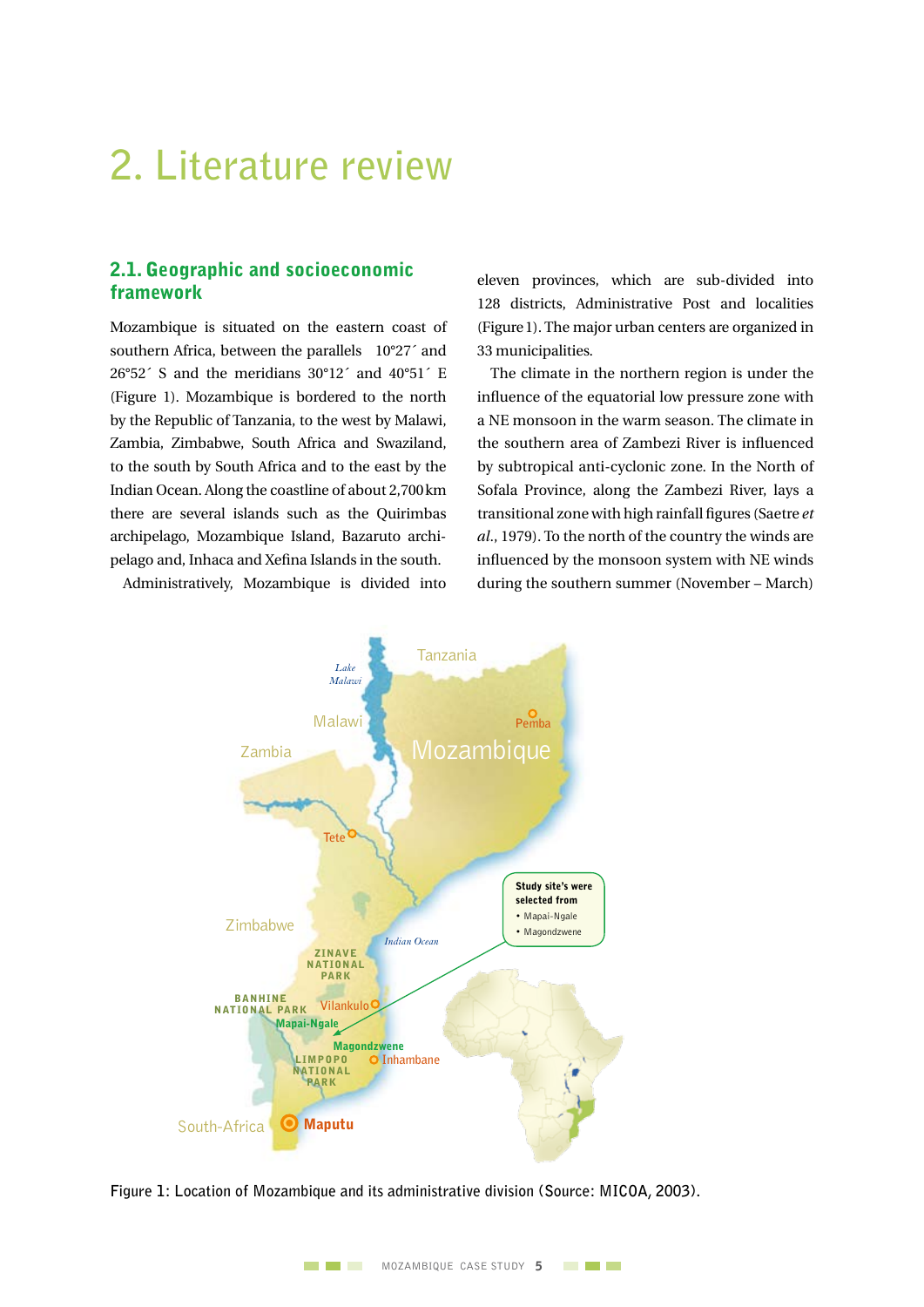and SW winds during the southern winter (April – October). Central and southern Mozambique is dominated by the SE trade winds.

The average annual precipitation is about 1,200mm (ranging from 400mm in Pafuri, Gaza Province to 2,000mm in Tacuane, Zambézia Province). The rainfall is mainly restricted to the warm season between November and April. The distribution of Mean Annual Temperature (MAT) is as follows:  $18 - 20^{\circ}$ C in mountain areas,  $22 - 24^{\circ}$ C in the central and north plateaus and to the west of the south region and  $24 - 26$ °C in the eastern parts of the north and central regions and to the interior of the south region.

Mozambique has more than 100 rivers, the main ones being: Rovuma, Lúrio and Zambezi in the North, Pungué, Buzi, Gorongosa and Save in the center and Limpopo, Incomati and Maputo in the South. These rivers drain about 208 km<sup>3</sup> of water rich in nutrients into the coastal waters. About 80% of this water enters the ocean from Sofala Bank, central Mozambique. Zambezi River, the largest river in Eastern Africa, alone, contributes 67% of the total river discharge in the whole country (and Jorge da Silva, 1982 cited by MICOA, 2003).

It is estimated that 73% of the population in Mozambique lives in rural areas. Population density varies throughout the country in relation to the bio-climatic conditions. The northern region has 23 inhabitants/ $km^2$ , followed by the centre region with an estimated 20 inhabitants/km2 while the southern has a population density of 14.4 inhabitants/km2 (MICOA, 2007). Statistics at hand shows that 2/3 of the Mozambican population live in the coastal zone, where the average population density is about 120 inhabitants per km2 (MICOA, 2003). The population in Mozambique is expected to grow at an annual rate of 2.5%, and in the year 2025 it is estimated to be about 35 millions (MICOA, 2003).

The incidence of diseases is a fundamental cause of human suffering and increase in absolute poverty. Preliminary data analysis of main epidemic diseases shows that malaria affects the whole country, with greater incidence in the southern region (in terms of the percentage of affected population) especially in Gaza Province. HIV/ AIDS is another epidemic that affects the country. According to studies about HIV (Ministry of Health, 2000), conducted in 20 health centers (11 urban and 9 rural) the incidence of HIV in adults (15-49 years) is higher in the center of the country (16.5%), followed by the southern (13.2%) and finally the northern part (5.7%).

The three most important economic sectors in Mozambique are agriculture, livestock and fisheries. Approximately 45% of the territory has potential for agriculture (Marzoli, 2007) and it employs (formally and informally) more than 80% of the active population. In 1998 some agricultural products (cashew-nuts, cotton, and tea among others), wood and fisheries contributed altogether with 50% of the total exportation value.

#### 2.2. Political and institutional framework

In2004Mozambique adoptedanewConstitutionin which the GoM is committed to ensure sustainable development by adopting policies and promoting initiatives that guarantee the ecological balance, conservation and preservation of the environment, aimed at improving the quality of life of its citizens. The constitution also follows the principles of universality and gender equality (Constituição da República de Moçambique, Article 117).

To pursue these objectives, the GoM has made efforts towards integrating climate concern in national development planning as demonstrated in PARPA II, the current 5-Year Plan and Agenda 2025 (GoM, 2003, 2005, 2006a). These are assisted by a good collection of legal instruments including:

- The National Environment Policy (1995), the National Environment Programme (1996) and Environment Frame Law (Law n. º 20/97 of 01 of October) that were created to systematically integrate environmental aspects in development.
- The Energy Policy adopted in 1995, which aims, on one hand, to increase the feasibility and access to low cost supply of several forms of energy and on the other hand, foresees the development of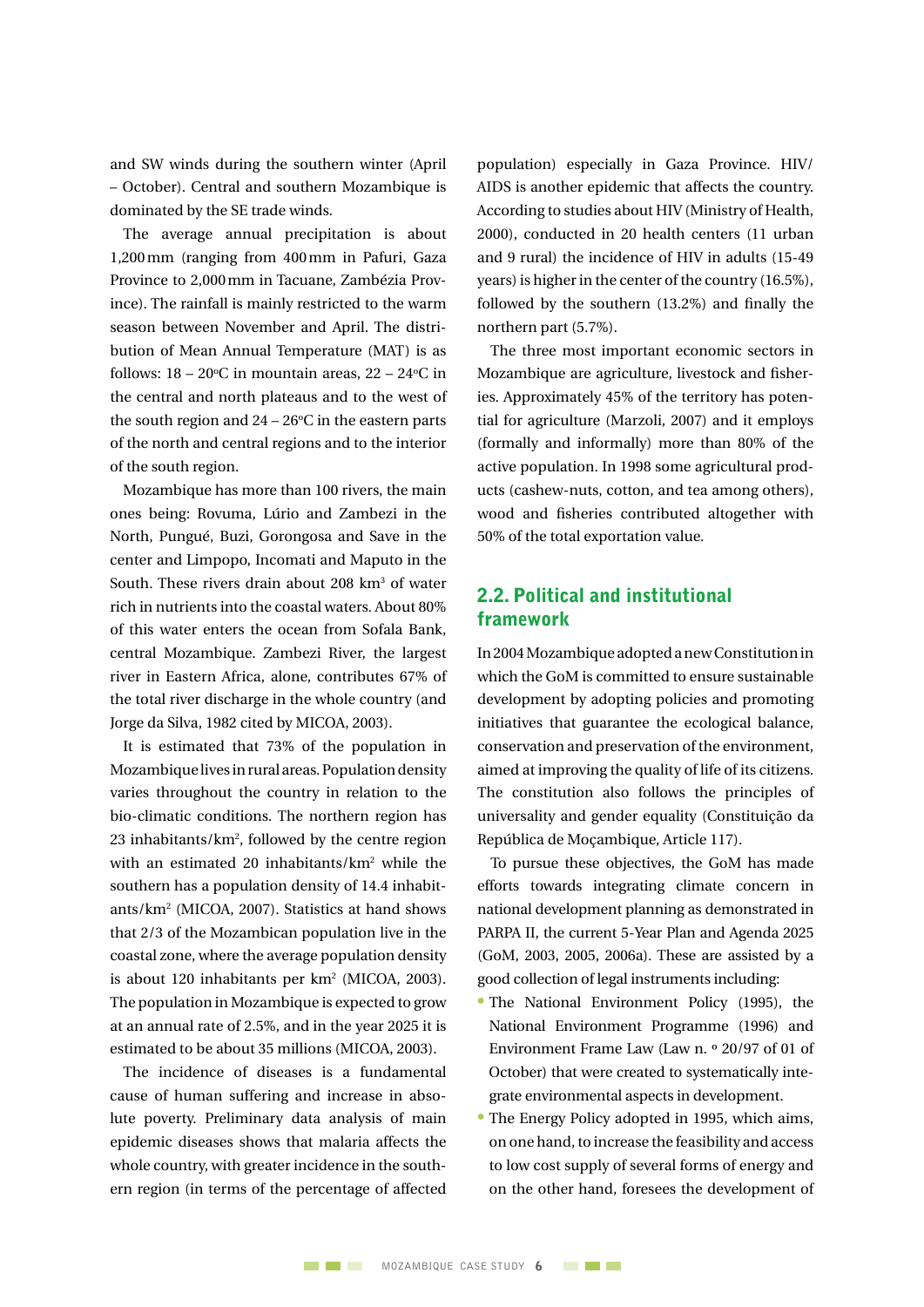conservation technologies and environmental beneficial use of energy. The policy stipulates also the reduction in the consumption of woodbased fuels;

- The National Land Policy and its implementation strategies approved in 1996 and the Land Law (Lawnº 19/97, of 1 of October), which ensure that the population have access to the land resources and participate in the management of such resources, for their sustainability and socially equitable use;
- The National Policy on Forest and Wildlife, adopted in 1997, which aims to manage of forest and wildlife resources, underlining the need for their sustainable use;
- The Policy on Disaster Management adopted in 1999 that aims at the elimination of poverty and establishment of a contingency plan in view of the recurring occurrence of calamities that affect the country's social and economic development.
- Other not less important policies and measures include: The National Agricultural Policy, Transports and Communication Law, commerce liberalization, access to health services and potable water.

Although the existing environmental legislation is conducive for the mainstreaming of climate adaptation, its contribution for mainstreaming a gender perspective into climate change adaptation has not been realized. Recognizing the need to strengthen the gender perspective in national planning, the GoM has undertaken some initiative such as: the inclusion of a holistic vision of gender in the current 5-year Plan 2005-2009 and the creation of the Ministry for Women and Social Action in 2005 (Presidential Decree no 13/2005 of 4th of February). Furthermore, legal instruments that can assist the materialisation of mainstreaming a gender perspective into climate change adaptation have been created and include:

• The National Gender Policy that aims at equity of participation and access for both women and men, recognizing their role pertaining to national sustainable development objectives. Its principles are based on the promotion and strengthening of both women and men at all levels and women's empowerment. This policy clearly states the need to guarantee women's use, access and tenure over natural resources, to promote the legal mechanisms for control tenure and heritage systems and to enhance the capacity of women on environmental management and conservation.

• The Gender Strategy for the Agrarian Sector designed in 2005 which aims at assuring access to and control over resources, benefits, rights and equal opportunities between women and men, enhancing the capacity of vulnerable farmers to improve food security and familiar income in order to contribute to poverty alleviation and a sustainable development incorporating a gender perspective.

Internationally, Mozambique acknowledged and adheres to international efforts aimed at ensuring environmental sustainability. Some of them include: Vienna Convention on the protection of the ozone layer; the UNFCCC – ratified in August 25th 1995; Kyoto Protocol (As a non-Annex I Party), Montreal Protocol on the substances that destroy the ozone layer and the respective London and Copenhagen amendments; Convention on Biological Diversity (CBD); UNCCD; Nairobi Convention for the protection, management and development of the East African marine and coastal areas; Basel Convention on the control of trans-border movements of dangerous residuals and their elimination; Bamako Convention on the prohibition of importation of dangerous waste and the control of trans-border movements of such waste in Africa; Convention on the elimination of all forms of discrimination against women (CEDAW) – ratified in 21st of April 1997 and the Beijing Platform for Action (BPFA).

The Ministry for the Coordination of Environmental Affairs (MICOA) created by presidential Decree nº 2/94 of 21 of December is the institution responsible for promoting a better inter-sectoral coordination and to indulge an appropriate planning and utilization of natural resources in Mozambique. It has also the responsibility of monitoring compli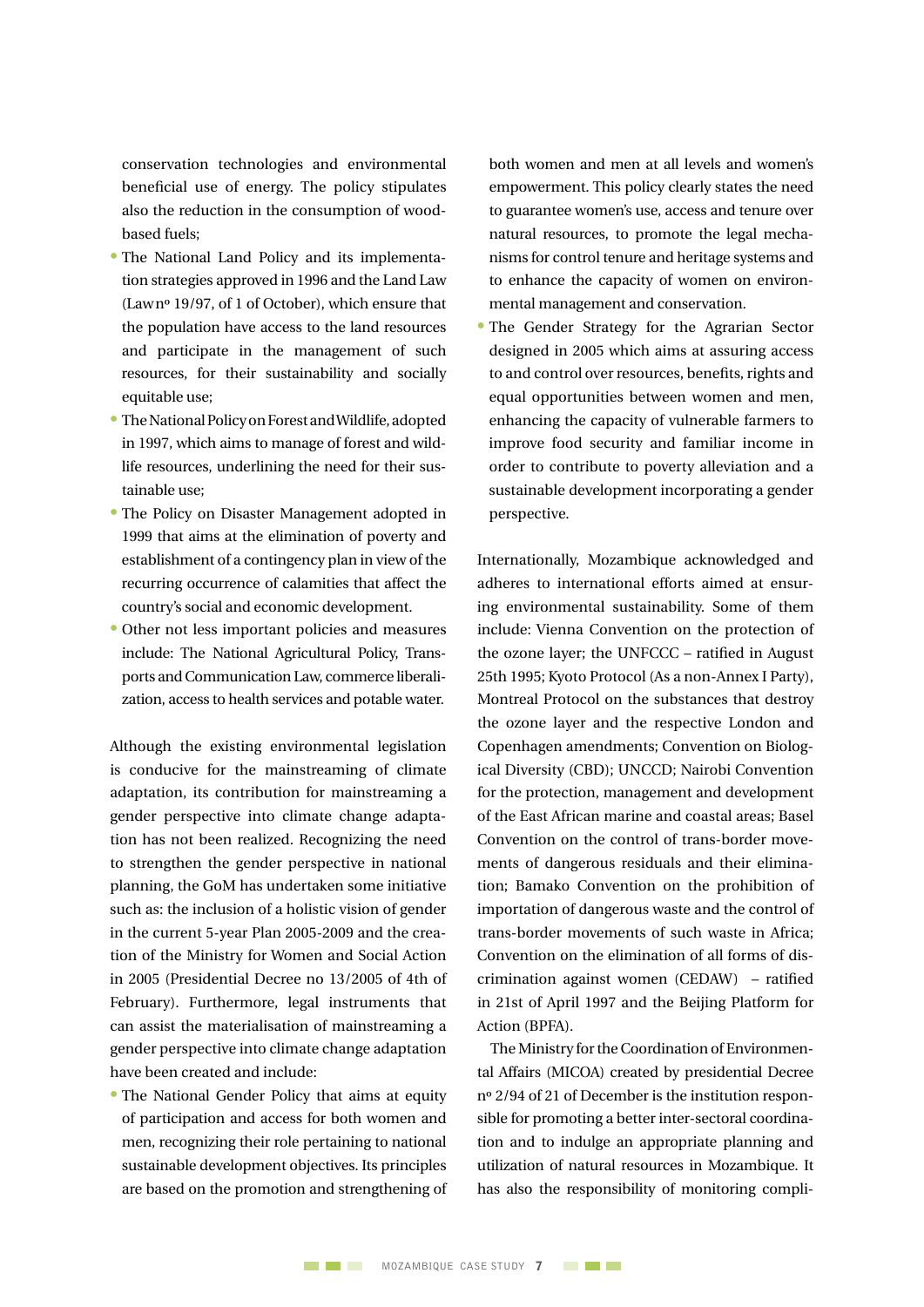ance with obligations under the UNFCCC and other Rio conventions. In respect of these, MICOA works closely with the Ministry of Agriculture (MINAG) through the Technical Secretariat for Food Security and Nutrition (SETSAN – the body responsible for coordinating the implementation of the National Food Security and Nutrition Strategy), the Ministry for Foreign Affairs, through the Institute for Disaster Management (INGC – the coordinating body for disaster risk management), the Mozambique Red Cross (CVM) that provides immediate assistance to vulnerable people during and immediately after natural disasters, and with other relevant institutions such as Eduardo Mondlane University as a research institution. These institutions integrate several inter-institutional groups led by MICOA whose main task is to impel the implementation of existing legislation and actions.

Within the framework of the UNFCCC, Mozambique has prepared its First National Communication in 2003 the National Plan for Capacity Building in the context of the Clean Development Mechanism under the Kyoto Protocol and the National Adaptation Programme of Action (NAPA) in 2007. Other cross-cutting measures include: Strategy and Plan of Action for Biodiversity, Strategy and Plan of Action to prevent and control fires, Strategy and Plan of Action to prevent and control erosion, National Action Plan to Combat Drought and Desertification. Furthermore, under the Global Environment Facility (GEF) Mozambique is commencing its second National Communication to the UNFCCC secretariat. Regarding to this, it is important to assess climate vulnerability and adaptation options for those sectors not included in the first National Communication, e.g., health, education and fisheries, but that are important for the implementation of the NAPA (MICOA, 2003). Gender issues are also poorly addressed in both first national communication and NAPA as none concrete actions are presented. Thus, they must be included in order to assist mainstreaming of gender perspective in climate change adaptation.

Constraints to the implementation of the exist-

ing legal instruments on environment include poor information on natural resources and gender issues, considerable levels of corruption, inadequate capacity to implement legislation and the weak inter-sectoral coordination. In order to improve institutional coordination and the integration of cross-cutting issues such as climate change, food security, environment and natural disasters into development planning, it is important to create and strengthen environmental units in all relevant sector institutions. This can improve the network for awareness raising and organizational capacity building (Sietz et al., 2008). In addition, inter-institutional groups such the Biodiversity Unit and the Forum for land degradation and desertification already working with MICOA should be reinforced through active leadership and pro-active measures regarding climate change.

Given scarce resources to implement adaptation measures, enhancing synergies between activities to implement the other Rio Conventions would increase the effectiveness of existing resources in climate adaptation.MICOAhas alreadyundertaken valuable efforts to coordinate the work among the Rio Conventions (MICOA, 2005) and strategies to create synergies among the conventions are being developed (Telma Manjate – focal point of the UNFCCC, personal communication).

International support for implementing adaptation measures remains important. One way to advance the implementation of climate adaptation would include considerations for ensuring the integration of climate risks across all climate-sensitive sectors with a gender perspective, e.g., agriculture, water and sanitation, health and infrastructure, in Mozambique's "External Aid and Cooperation Policy" (Sietz et al., 2008). In addition, a clear aid policy statement from the Government of Mozambique, indicating preferences for receiving aid in form of programmatic, project and technical assistance would help to set priorities to the mainstreaming of gender in climate-informed development (GoM, 2006b; Killick *et al*., 2005).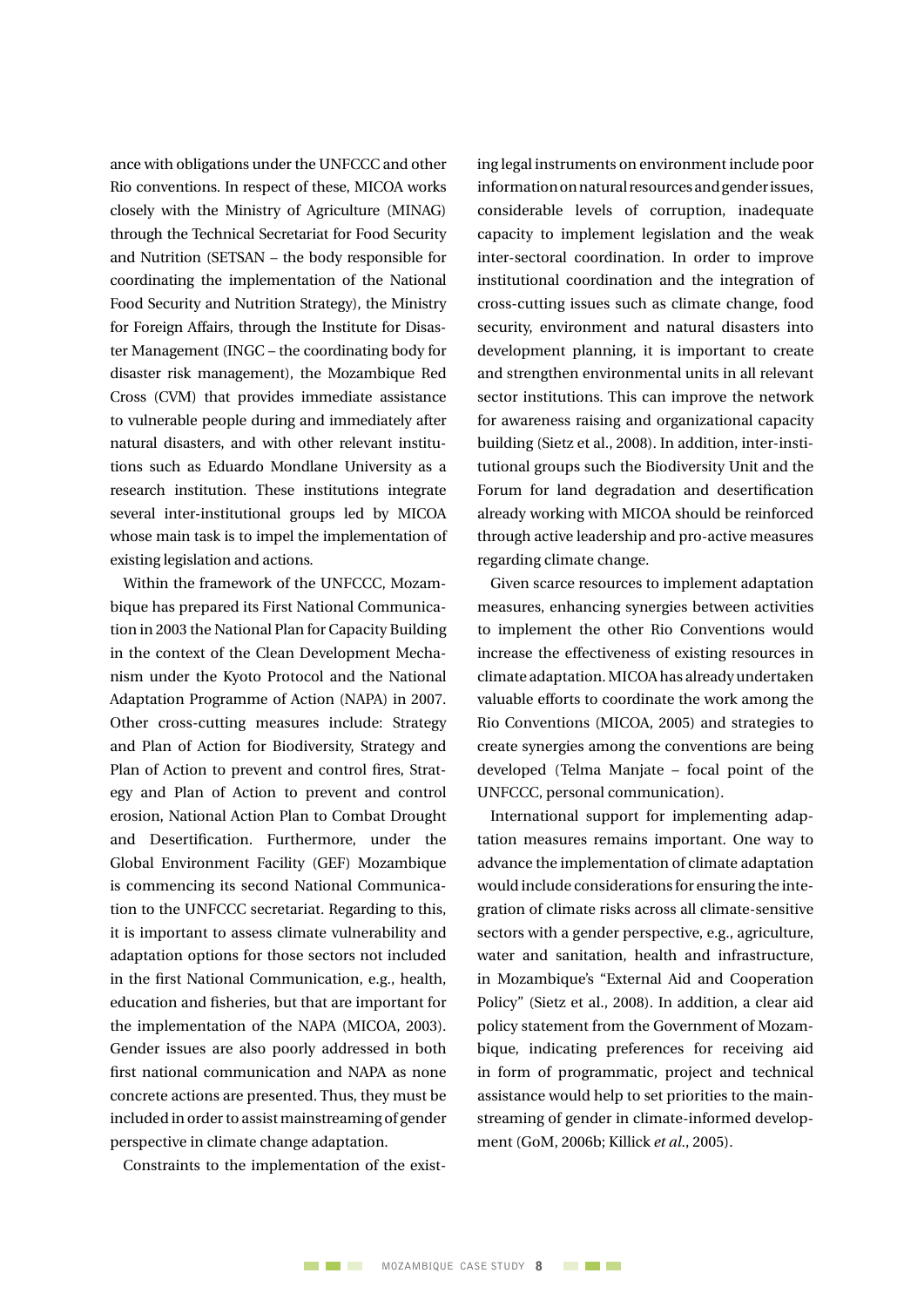#### 2.3. Climate change/variability in Mozambique

According to the UNFCCC climate change refers to a change of climate that is attributed directly or indirectly to human activity that alters the composition of the global atmosphere and that is in addition to natural climate variability observed over comparable time periods. Recently the Intergovernmental Panel for Climate Change (IPCC) defines climate change as any change in climate over time, whether due to natural variability or as a result of human activity (Fourth Assessment Report – AR4, 2007).

In the southern African context in general and Mozambique in particular, several factors constrain the understanding the limits between climate change and variability. For instance, in Mozambique there is evidence of several natural periods of floods followed by droughts since the 1800's (e.g the Limpopo Basin floods of 1950, 1977 and 2000), but increasing human population and high poverty levels exacerbate the effects of natural climatic variability. Limited information and access further contribute to that. Thus, the IPCC's AR4 definition of climate change is adopted in this study.

Climate change's more alarming impact on Earth is the increase in world temperatures of around 0.7°C since the advent of the industrial era and fast rates of increase (Watkins 2007). Even more shocking is the fact that in the course of the 21st Century, average global temperatures could increase by more than  $5^{\circ}$ C, albeit the threshold for dangerous climate change is an increase of only 2°C. This threshold broadly defines the point at which rapid reversals in human development and a drift towards irreversible ecological damage would become very difficult to avoid.

There is overwhelming scientific evidence linking the rise in temperature to increase in the concentration of greenhouse gases in the Earth's atmosphere, which has several impacts at different levels including increased frequency of droughts, floods and more intense storms, among others.

Across developing countries millions of the world's poorest people are already being forced to cope with the impacts of climate change. But increased exposure to drought intense storms, floods and environmental stress is holding back the efforts of the world' poor to build a better life. The likely direct impacts of climate change in Africa can be summarized as follows (IPCC's AR4, 2007):

- By 2020, between 75 and 250 million of people are projected to be exposed to increased water stress;
- By 2020, in some countries, yields from rain-fed agriculture could be reduced by up to 50%. Agricultural production, including access to food, in many African countries is projected to be severely compromised. This would further adversely affect food security and exacerbate malnutrition.
- Towards the end of the 21st century, projected sea level rise will affect low-lying coastal areas with large populations. The cost of adaptation could amount to at least 5 to 10% of GDP.
- By 2080, an increase of 5 to 8% of arid and semiarid land in Africa is projected under a range of climate scenarios.

Mozambique has only 0.3% of the world's population and accounts for 0.1% of global emissions – an average of 0.1 tonnes of CO2 per person that is below the emission levels of Sub-Saharan Africa of 1 ton of CO2 per capita (http: // hdrstats. undp. org/ countries/country\_fact\_sheets/cty\_fs\_MOZ.html). Despite its low contribution to climate change the country (as other poor countries in the world) is already facing the effects of climate change/variability especially those living in extreme poverty conditions in both rural and urban areas. For instance, in some parts of southern Mozambique, it has not rained at all for a year and a half and in recent years, people have been forced to plant later in the year (WFP news, February 15th 2008). As a man from Mapai-Ngale community, Chicualacuala District says (Box 1) – one of the most arid areas of south Mozambique – *we have been forced to shift the growing season from September/October to November/December and, on top of that it is becoming shorter.* 

MozambiquebenefitedfromtheUSStudyProgram for Vulnerability and Adaptation Assessment in 2005.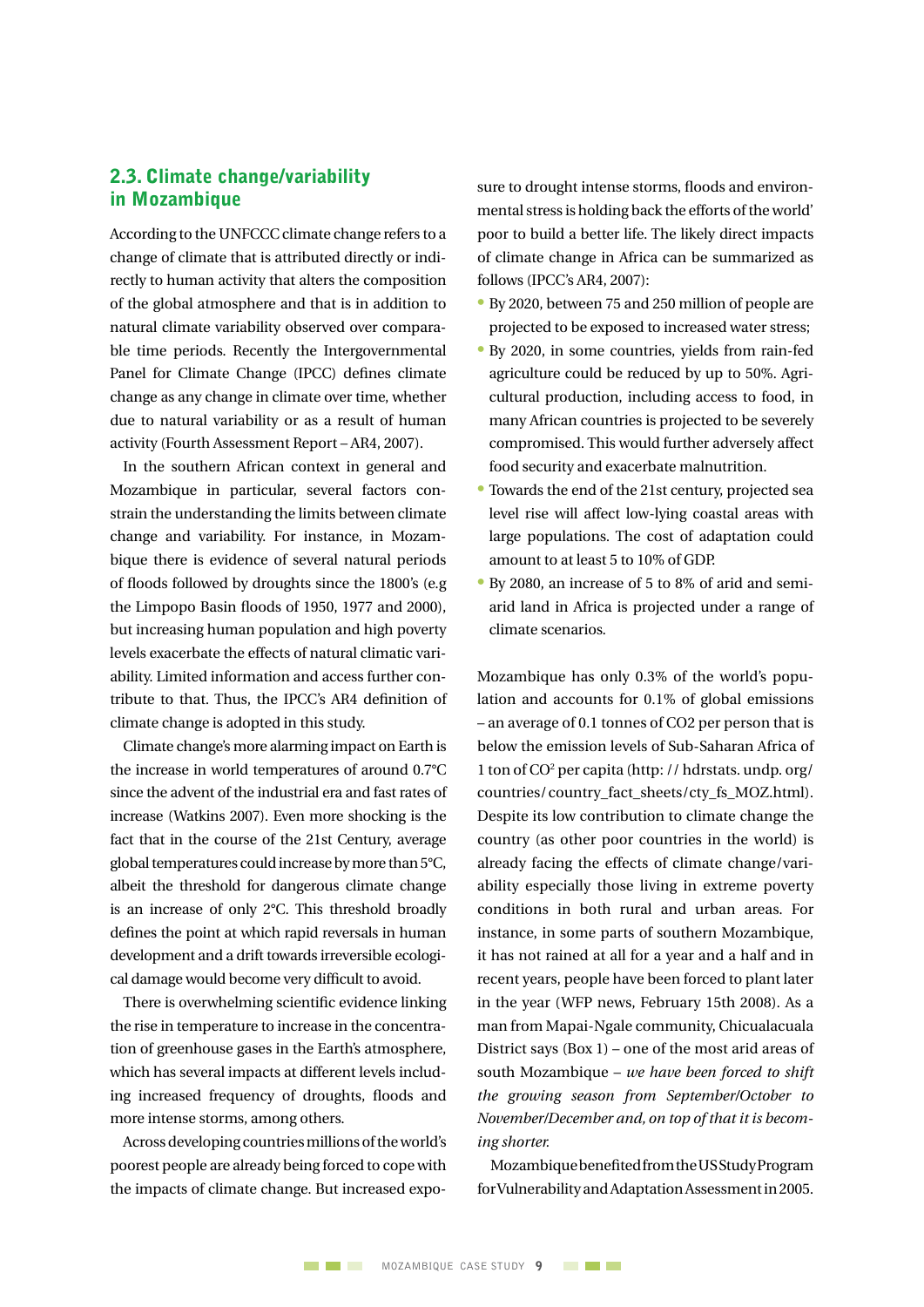This study simulated scenarios of climate change for the century 1975-2075 based on six General Circulation Models and using daily observed meteorological data for a period of thirty years (1951 – 1980) to set the baseline climate scenario (MICOA, 2005). The models were run to obtain "outputs" of air temperature, precipitation and solar radiation, after forcing concentration of carbon dioxide  $(1 \times CO<sup>2</sup>)$  and for the doubling of current  $CO<sup>2</sup>$  concentration (2 x  $CO<sup>2</sup>$ ). The results indicate that the danger of climate change is serious for Mozambique under the doubling of the current CO2 concentration. Such a scenario predicts the following results for the year 2075 (US Study Program for Vulnerability and Adaptation Assessment, 2005 cited by MICOA, 2005):

- An increase in air temperature between 1.8 and 3.2ºC;
- A Reduction in rainfall between 2 and 9%;
- An increase in solar radiation between 2 and 3%; and
- An increase in evapotranspiration between 9 and 13%.

The impacts of these changes are still uncertain and there is need for more empirical research in order to understand the effects of climate change and to define the appropriate adaptation measures. It is hard to prove that climate change is taking place in any certain period and region, but the prevalence is striking: southern Mozambique has always suffered from occasional droughts, but it has never had droughts for seven years in a row.The droughts and famine in 1980, 1983, 1985 and 1992, resulted in 100000 deaths and affected over 17million people (MICOA, 2003). Central Mozambique has always suffered from floods in the Zambezi River basin, with a big flood event about every 15 years – but the major floods of 2000, 2001, 2007 and now, again, in early 2008 are telling of a growing concern (WFP, http://www.wfp.org/). There are indications that coastal areas and resources are being negatively affected. Examples include the advance of the coastline in Chinde (Zambézia Province, north of Mozambique), serious erosion in Beira city (Sofala Province of central Mozambique) and Maputo city coastline in the south. The dry season (JuneAugust) is projected to get drier across Mozambique in the future (IPCC, 2007).

#### 2.4. Vulnerability and adaptation to climate change/variability in **Mozambique**

The IPCC's 2nd Assessment Report (1996) defines vulnerability as the extent to which climate change may damage or harm a system; it depends not only on a system's sensitivity but also on its ability to adapt to new climatic conditions. Kelly and Adger (2007) define vulnerability in terms of the ability of individuals and social groupings to respond to, in the sense of cope with, recover from and adapt to, any external stress placed on their livelihoods and well-being.

The afore-mentioned definitions complement each other in the sense that the first focuses on the biophysical dimensions while the latter puts emphasis on socio-economic and institutional factors, which are two key aspects in understanding and confronting climate change issues. Considering the purposes of this research – differentiated gender impacts of climate change – both definitions are adopted in this research.

In the context of the definitions mentioned above, Mozambique is considered vulnerable to climate change due to its geographical location (biophysical vulnerability) and the frail socio-economic context (socio-economic vulnerability).

Geographically, Mozambique extends over a long coastline of 2,700km (the third longest in Africa) and it is at the downstream of several major rivers in southern Africa – Zambezi, Rovuma and Limpopo – all of which are projected to have diminishing runoff of 25– 40% (Arnell, 1999).Moreover, some areas such as Beira city are below sea level.

Semi-arid zones in Mozambique especially those in the south are characterized by high drought index (in a scale of low-medium-high), poor soils and high temperatures increasing the susceptibility of the system in those areas to experience the negative impacts of climate change (MICOA, 2003, FAO, 2007).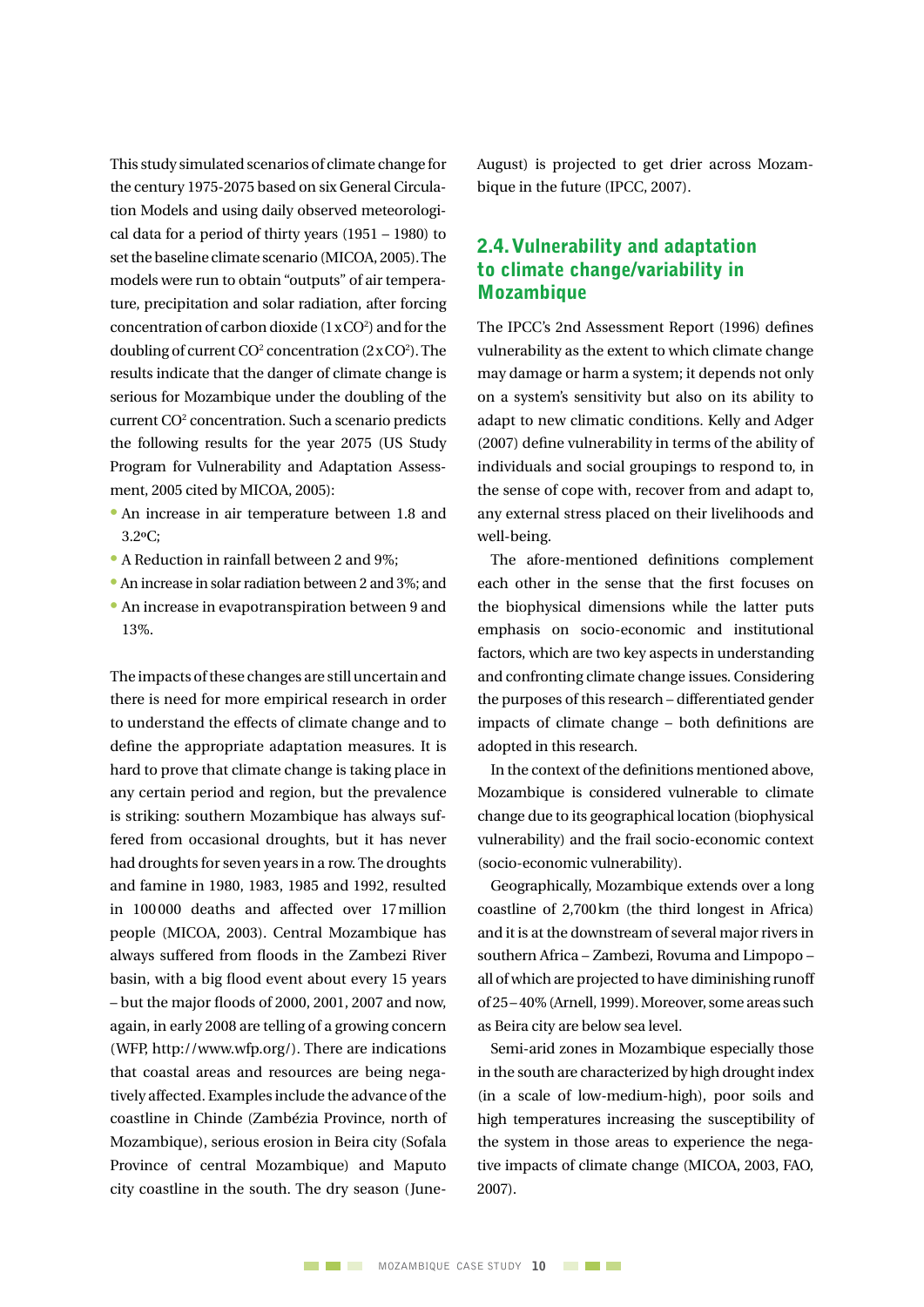As part of the aforementioned US Study Program for Vulnerability and Adaptation Assessment, the vulnerability of the following resources was assessed: water, coastal zones, agriculture, forestry, rangelands and livestock. Other sectors such as human health, fishing and frequency of occurrence of extreme events were not covered due to lack of resources.

According to the US study Program for Vulnerability and Adaptation Assessment, coastal areas and resources in Mozambique are vulnerable to climate change because of the diversity of physical features such as sandy beaches, sand dunes, coral reefs, estuarine systems, bays, mangroves and sea beds. Moreover, these areas are under high and conflicting human pressures (120 inhabitants per km<sup>2</sup>). The US Vulnerability and Adaptation assessment also indicated that Beira, in central Mozambique, is the most vulnerable city to the effect of sea level rise because it is below sea level.

Water resources are also vulnerable to climate change due to Mozambique's location downstream of the main African rivers. Surface water flows are likely to be reduced due to (i) irregularities in temporal and spatial distribution of rainfall and by the increaseintemperatureandsolarradiation,whichin turn will increase evapotranspiration levels and (ii) increased search for water for domestic and industrial needs and (iii) reduced flows from upstream.

Agriculture and pastures, two of the main sectors of Mozambican economy are also predicted to be affected due to a reduction in nitrogen absorption by crops. The content of nitrogen in biomass and grains may vary between 1.5% and –5.6% and from 9% to –9%, respectively, with implications for their nutritional value. A decrease is also expected in biomass and maize production from 7.5% to 5.9% and from 12% to 6%, respectively. In addition, the agriculture sector may be affected through the disruption of routine practices, infrastructures and the erosion of the soils. The US Program Study on vulnerability and adaptation assessment also indicates that forests would have the potential to retain some kind of tropical rain forests. Top biomass and height would increase between 12% and 13% forthe majority of species. Fires conducted at the beginning of the agricultural season may also be aggravated in intensity and frequency imposing further stress on agriculture, pastures and forests.This issue is still not well known and investigation is in much needed.

The socio-economic context of Mozambique is very fragile with a large part of the population already living in extreme poverty conditions. The country ranks 172 out of 177 countries on the Human Development Index (HDI=0.384) an index that provides a broad prism for viewing human progress and the complex relationship between income and wellbeing. In addition, high rates of population growth (2% a year), high incidence of epidemic diseases (such as cholera, malaria and HIV/AIDS), low level of literacy (only 38% are literate) and high dependency on natural resources exacerbates country's vulnerability to climate change.

In the face of the projected changes and country's vulnerability to climate change there is an urgent need to create adaptation strategies, which should focus on both biophysical and socio-economic aspects. Adaptation strategies may be constrained by several factors including limited information and understanding of natural resources and social dynamics, poor political background and the prevailing poverty conditions, which most Mozambicans are already facing. Any adaptation strategy should as much as possible be framed in the eradication of absolute poverty, reducing social inequalities manifesting as the country's develops and the growing of the national economy.

Recognizing the need for identification and prioritization of adaptation strategies MICOA (through its National Directorate of Environmental Management – DNGA) and the NAPA team conducted a survey in 30 districts of the country (MICOA, 2007). The result was the definition of actions that entail the use of local resources and, low cost and environmentally friend technologies. The 4 broad actions are: (i)enhancement of the existing early warning systems; (2)improvement of the agrarian sector's capacity to deal with climate change; (3)reduction of climate change impact on coastal areas; and (4)water resources management in the climate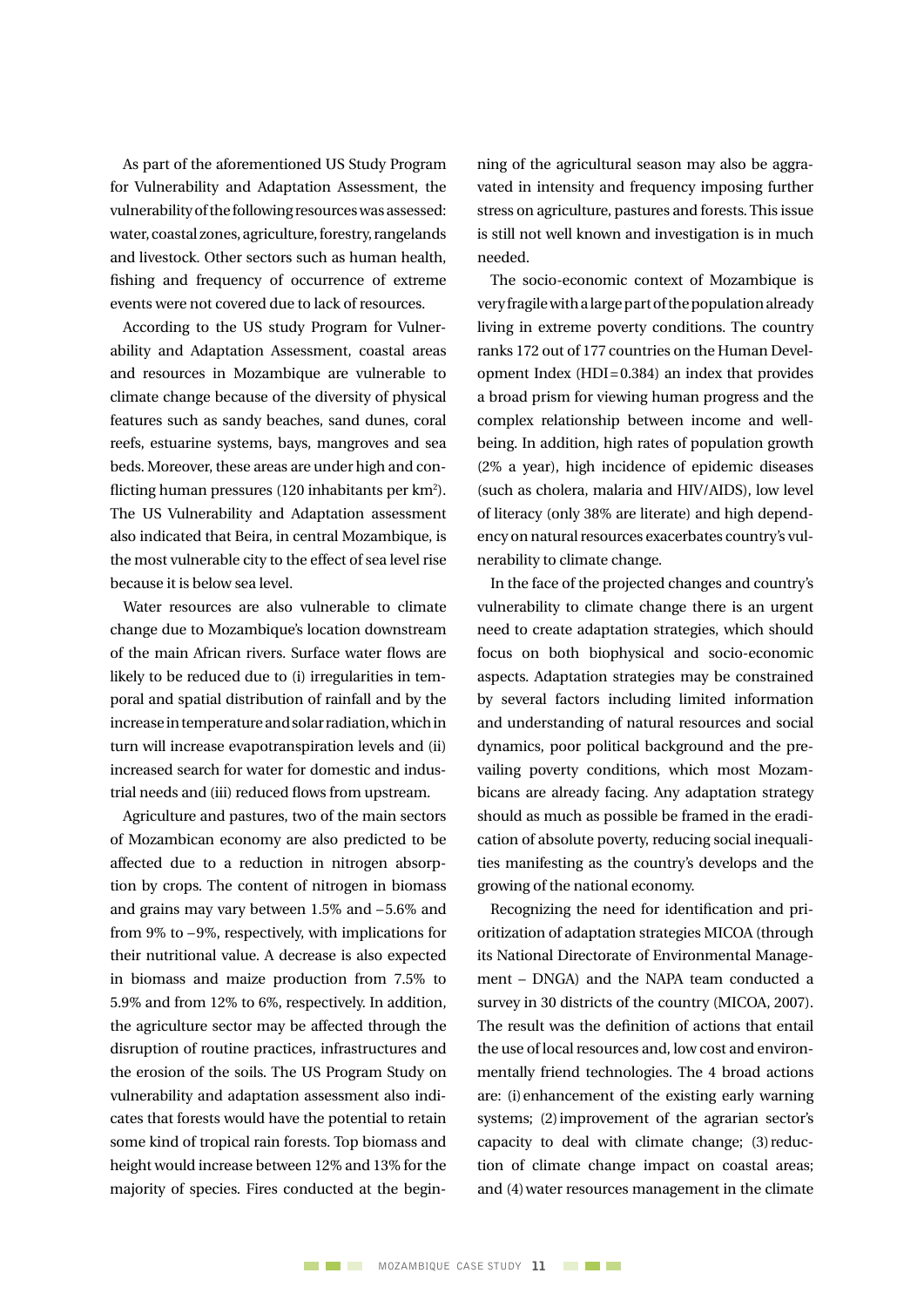change context. There are several specific activities, expected results, implementation plans and budget for each general action. Missing in this report is the need to account for gender equity. Moreover, the NAPA requires action at several different levels and sectors. Thus, it obligates an integrated approach in which people's needs are the hub (which must be gender sensitive) that drive the definition of proper adaptation measures.

Integrating adaptation measures across all sectors and institutional levels is important to safeguard existing and future development progress in light of the current high climate variability, the projected increase of extreme weather events and the development progress already being impacted by climate (Sietz *et al*., 2008).

#### 2.5. Gender and climate change

*"Climate change will have different impacts on men and women and in most cases the adverse effects of climate change disproportionately affect women. For example, with increasing drought it is women who have to walk longer distances to collect water. Women are often the main repositories of vital local and traditional knowledge"* (LEG, 2002, p3).

The United Nations system is formally committed to gender mainstreaming within all United Nations policies and programs. UNESCO (2004) maintains that gender mainstreaming will not be achieved unless gender equality issues are highly visible in organizational and sectoral policies and programs, including the need to systematically include gender perspectives within existing frameworks and analyses.

A multitude of authors have raised the gender issue fundamentally a response to the feminization of poverty, as well as the invisibility of women at most scales of the climate change debate (Denton, 2000). This is surprising given that addressing gender issues can increase the efficiency as well as the equity of a range of interventions, especially in relation to adaptation (Wamukonya and Skutch, 2002). Literature and experience all steer towards the conclusion that gender equality (i.e. women and

men) is pivotal in developing successful initiatives.

The value of incorporating gendered stakeholder analysis into adaptation projects is obviously not in the portrayal of poor women as victims who need to be saved. Similarly, the point of gender analysis is not to reinforce binary oppositions or to place men in a subordinate role, it is simply to sophisticate the scope of multi-scalar analysis (Wilson, draft report).

Gender analysis and action has clearly added value in at least three key areas (Wilson, draft report). The first is **vulnerability** – the need to take account of the different forms of (and reason for) vulnerability of men and women and inequalities in the level of vulnerability between men and women, as well as compounding influences of other social characteristics. The second is **adaptive capacity** – the need to analyze the difference in options/potential and consequences for women and men in different areas of adaptive capacity. The third is in **policy making** – how to ensure that women and men have an equal, or equitable influence in knowledge production and decision making at all levels, and the policymaking resulting from the whole NAPA process. In all three areas gender-analysis can be approached as an essential element both in terms of program-efficiency and in terms of empowerment.

According to Osório (2003) the gender discourse in Mozambique is driven by its political and historical context, which in the last 40 years has been characterized by two wars (colonial up to 1975 and civil from 1977 to 1992) and three political systems. During the colonial period both women and men were deprived from their civil rights. It also recognized the role of the traditional structures that is men-dominated and as such women were "invisible". After the independence Mozambique adopted a mono-party regime with Marxism-Leninism ideals that recognized equal access to education and jobs for both women and men. However the regime emphasized the role of women as mothers and educators. During the Civil War with the political and economic defeat of the country, the Government of Mozambique Emphasized the role of women (as mothers) as the pillar of the family as a way to avoid further social rupture. From 1992 on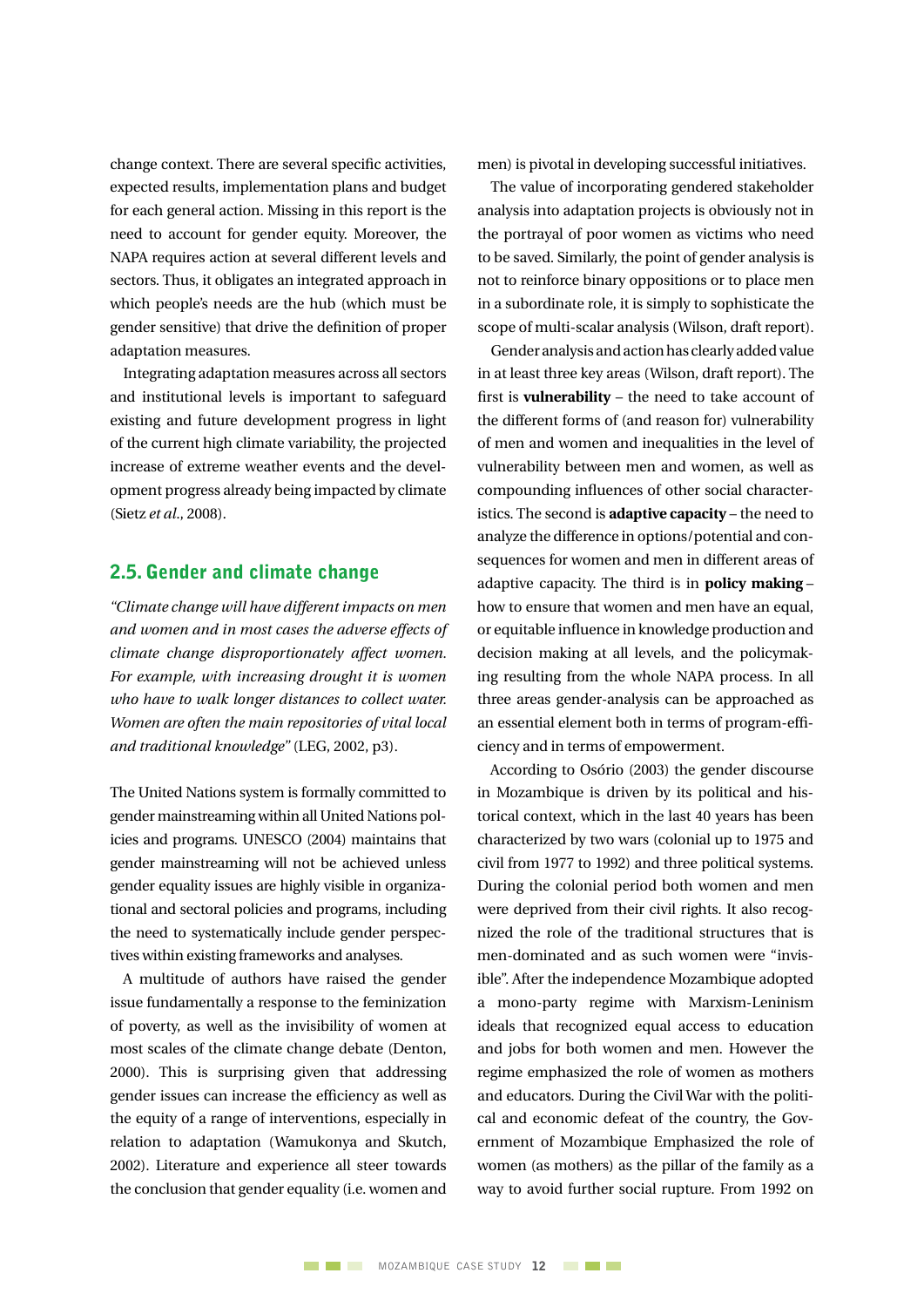with the new Constitution and creation of new civic organizations (NGOS's etc) the discourse on gender has gained other dynamic. As a result the number of women in decision making positions such as the parliament (40% are women) and government as increased. However, this plurality is not translated in profound changes in the social and gender relations (Osorio, 2007). It is noteworthy to highlight that in the Mozambican context to mainstream gender in any field it is important to consider the socialcultural model that drives society's identity and attributes roles and rights based on sex and age.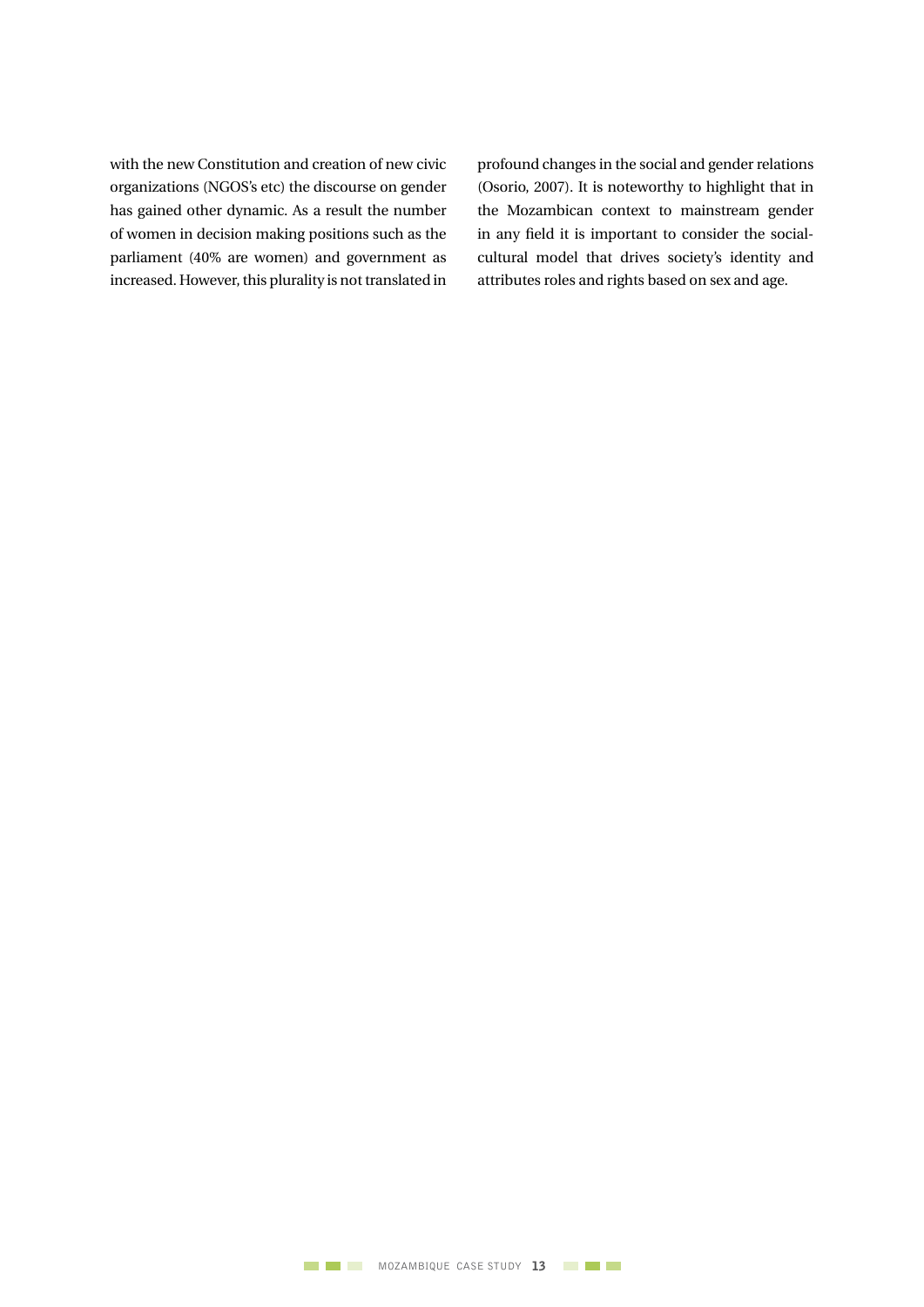## **3. Materials and methods**

#### 3.1. Sites selection and location

This research was carried out in Gaza Province of southern Mozambique (Figure 2), which extends over 75709km2 and composes 11 districts namely: Massangena, Chigubo, Chicualacuala, and Mabalane to the north, Massingir, Chókwe, Guijá and Bilene to the center and, Xai-Xai, Mandlakaze, and Chibuto to the south. Gaza province extends from the coast in the south inland to the northwest, and entails a varied climate from semi-arid in the center and north to tropical sub-humid and humid towards the coast. It extends along the

Mozambican portion of the Limpopo River Basin, comprising about 37.5% of it. Thus, Gaza is characterized by a complex hydrographic network of rivers, streams and lagoons, which covers almost all districts of the province. Given the geographic and climate situation the province includes 3 main ecological zones:

- Coastal area characterized by dune vegetation and mangroves including an extensive areas of beaches;
- Valley zone, characterized as an agricultural area



**Figure 2: Study sites (Mapai-Ngale and Mangondzwene communities) in southern Mozambique.**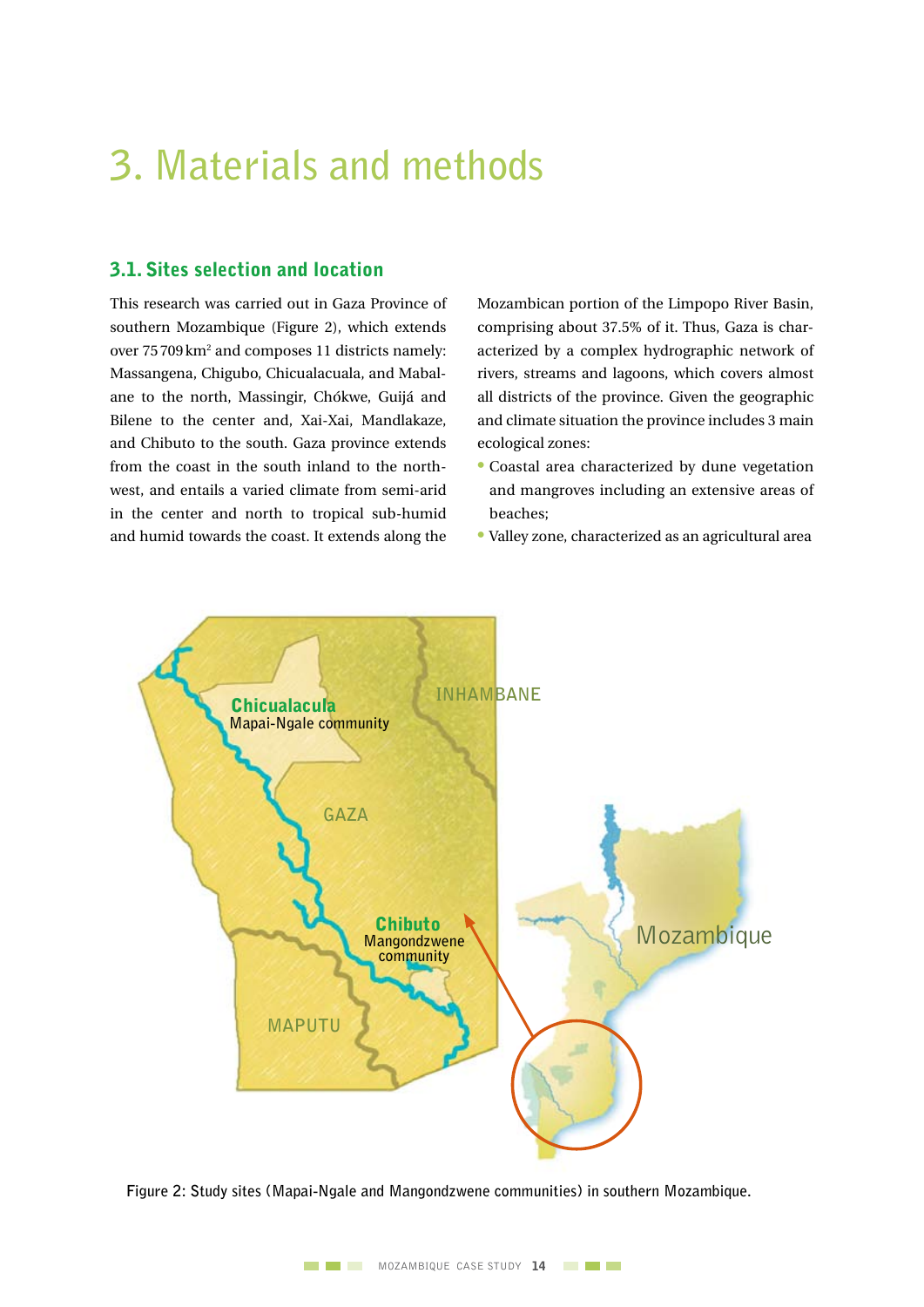• Inland area thatincludeswoody and shrub savannas dominated by rich sweet veld. This is the area where the Limpopo National Park is situated.

On one hand the location and diversity of Gaza Province implies a variety of resources and thus, potential for agriculture, livestock, tourism, fisheries and industry development. On the other hand, it represents a susceptible area to climate changes and variability. In fact, Gaza Province has been the most affected province of Mozambique by natural disasters such as the floods of 1977 and 2000 and has experienced considerable long periods of droughts.

The NAPA for Mozambique identifies several districts of Gaza as vulnerable to drought and floods (MICOA/DNGA, 2007). Based on this and considering the selection criteria adopted in this study – rural area, considerable poverty, vulnerability and impacts of climate change/variability already visible – two communities were selected: One in Chicualacula District of the north – Mapai-Ngale Community – and one in Chibuto District – Magondzwene Community – of the south of the province (Figure 2). While the former is located in the inland ecological zone, the latter is situated downstream in the valley. Thus, they represent a good contrastin terms of environmental and socioeconomic conditions. The two districts fall within the priority category targeted for the reduction of natural disasters' impacts and for gender mainstreaming in socio-economic development within the strategic plan for Gaza Province (Governo da Província de Gaza, 2006).

The strategic plan for Gaza province envisages sustainability, no poverty, social justice, equity and a sustainable socio-economic development. It is alongside with the Millennium Development Goal (MDG) of halving the current poverty index and food insecurity by 2015, through the intensification of its agrarian production, processing and commercialization as well as sustainable use of its natural resources, tourism potential and promotion of human capital. The strategic plan identifies 27 priorities to achieve socio-economic sustainable development. Those include among others, the sustainable management of water resources, and intensification of crop and livestock production, prevention and reduction of natural disasters impacts and, promotion of gender equity and increase in women's participation and contribution to the province's development.

#### 3.2. Methodology

#### **3.2.1. Data collection**

An inception workshop was held in Cape Town between 27 and 31 of July 2008, in which the 4 participating countries discussed a common research methodology in order to make the case studies comparable. A qualitative research approach using three data collection techniques (semistructured interviews, focus groups and life histories) was agreed to be used. For each research question a combination of techniques was used to obtain as much information as possible. We spent a total of 20 days in the field (10 days in each community). All conversations were held in *Xangane* (the local language) and immediately translated to Portuguese.

The first 2 to 3 days in the field corresponded to logistical and administrative organization of the work. This included explanations of the project to the district and administrative post authorities and, local and governmental authorities in the community. In each community, we spent a day and a half exploring the area in order to get familiar with it, meet people, explain our intention and observe the environmental conditions.

Both **informal and semi-structured interviews**  were conducted with key informants and households. Informal interviews were part of the every day conversationswithbothlocalauthoritiesandpeople. We concentrated our informal discussions on environmental related issues, gender related roles and responsibilities. Semi-structured interviews were conducted using a guiding questionnaire designed during the inception workshop (Appendix I). We randomly selected a number of families that corresponded to not less than 10% of the total number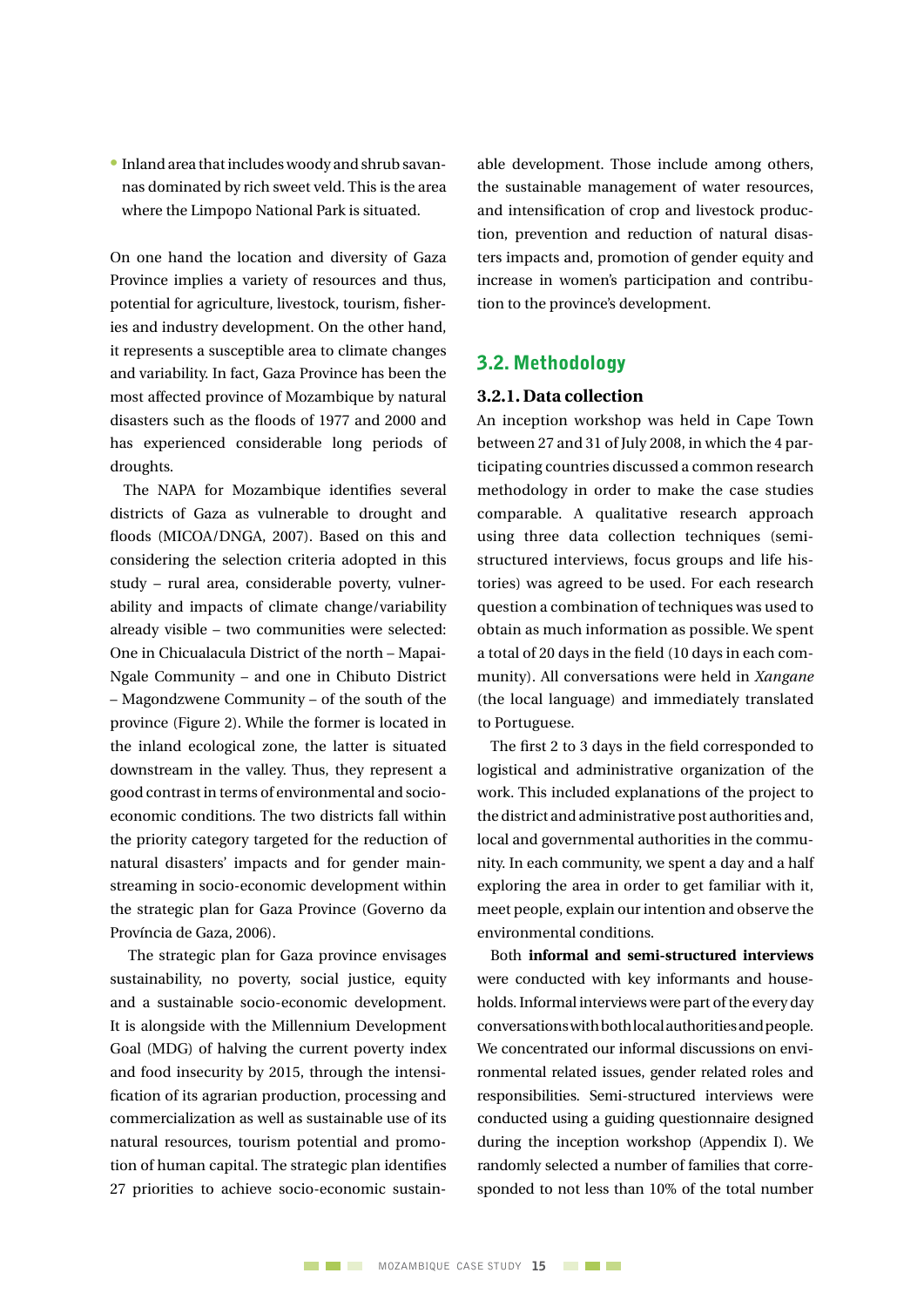of families. This gave a total number of 35 and 20 interviews for Magondzwene and Mapai-Ngale, respectively. Additionally we interviewed several key informants including the traditional chief, the president of the community (the government authority), one businessman in Magondzwene and one charcoal maker in Mapai-Ngale. In average an interview lasted for 2 to 3 hours.

The **Focus group** technique was also adopted in this study aiming at gathering information from specific groups of natural resources users within a certain age range and divided by sex (these criteria were defined at the inception workshop). This technique motivates group discussion regarding to a topic – climate change and gender in this case. Questions were asked in an interactive group setting where participants were free to talk with other group members (Figure 3). For each community a total of 4 to 5 groups according to the aforementioned criteria and availability of people. The number of participants per group varied between 5 and 15 according to people's availability.We worked with 4 groups in Magondzwene community:

- group of middle age women working on fisheries (9 participants);
- group of young women working only in agriculture (15 participants);
- group of middle age men working only in agriculture (12 participants);
- group of middle age fishermen (12 participants).

And 5 groups in Mapai-Ngale community:

- group of middle age women dedicated to breadbased alcoholic drink production/selling (7 participants);
- group of young women dedicated to agriculture (6 participants);
- group of middle age men dedicated to agriculture (8 participants);
- group of middle age men working in South Africa (5 participants).

People were gathered in the community's meeting room (under the shade of a marula tree) and we initiated the discussion by explaining the purpose of our visit, the aim of the group discussion regarding to gender issue in climate change and then we proceeded with the guiding questions defined at the inception workshop. The discussions were facilitated and guided by the researchers, but we allowed them to talk and discuss the topic freely, intervening only to clarify points and avoid misleading conversation. Discussions were also focused on alternative strategies to cope climate changes/variability. Each group conversation lasted for about  $3 - 4$  hours (a morning or an afternoon).

A third technique used in this research is the **life histories** (case studies), which as discussed at the inception workshop, intended to capture information on climate changes/variability and environmental problems over time through infor-



**Figure 3: Two group discussions held with middle age women working on fisheries in Mangondzwene community (left) and middle age men working in South Africa in Mapai-Ngale (right).**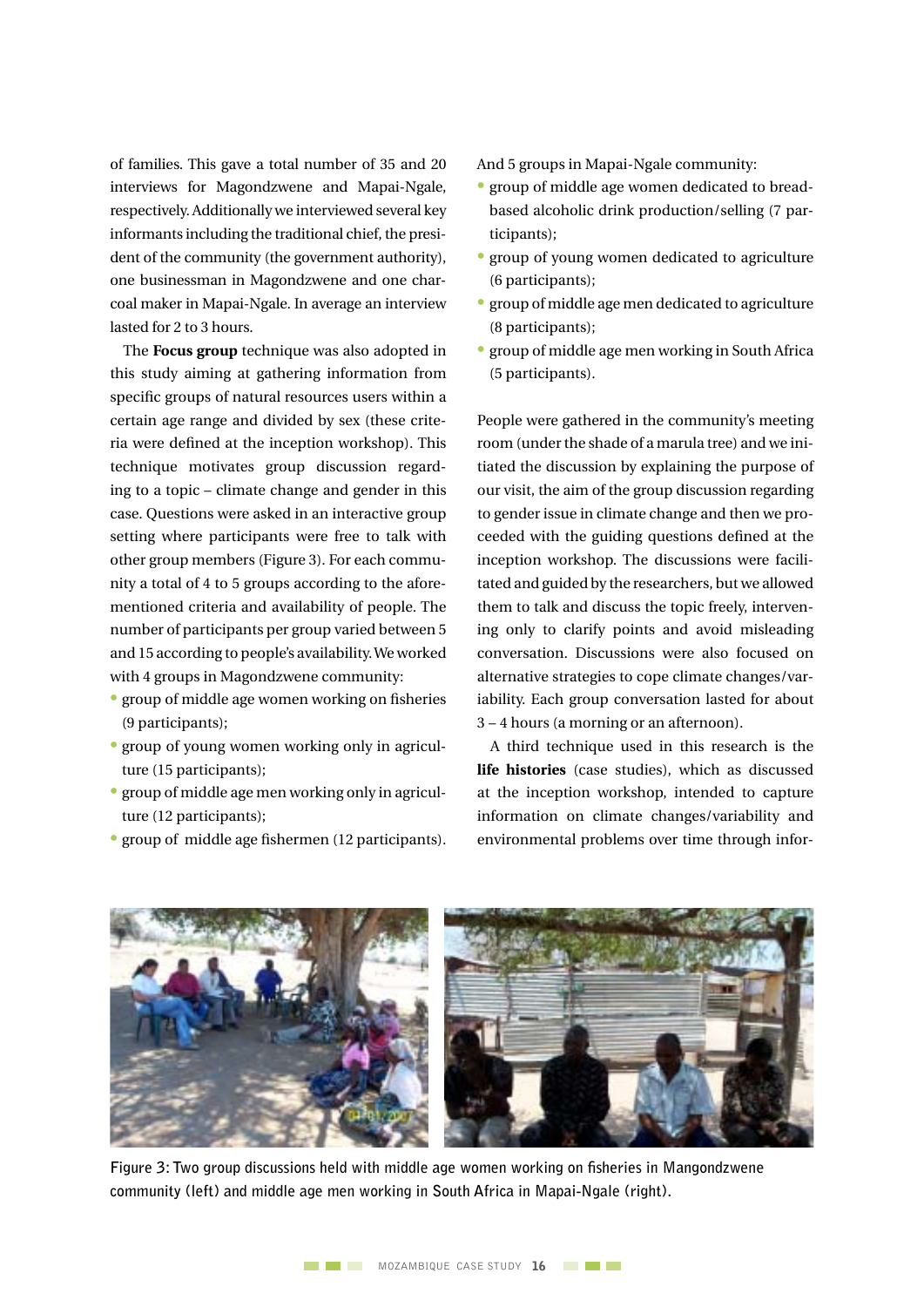mal conversations with two elders (one man and one woman) in each community. We had relaxing conversations starting by explaining our objectives and how valuable the information they could give us was (Appendix II). They were all open and very aware of the already existing climate related environmental problems in their communities. However, we had a problem with the oldest man in Magondzwene community, an 84 year old man who decided not to collaborate and kept on asking for government's help. Thus, we decided to stop the conversion and selected a second senior to talk with. All conversations were tape recorded and each lasted about 4-5 hours.

#### **3.2.2. Data analysis**

The methodology for data analysis was also discussed at the inception workshop and agreed to be common for the four countries. Similar to data collection a combination of gender tools for data analysis was used for each research question. The following techniques were used (Table 1):

#### *Gender Analysis Matrix (GAM)*

Gender Analysis Matrix (GAM) is a technique that is generally used to help determining the different impacts of a project/issue on women and men, by providing a community-based technique for identifying and analyzing gender differences. It separates out the different impacts (and other vulnerable groups) so researchers may accommodate the different needs and interests of these groups. This technique helped answering research question 1 and 2.

#### *Impact assessment*

Impact Assessment focuses on what are the possible impacts of climate change on women and men in the community. The first step of this technique is to identify how climate change concerns women and men in the community. Following is whether there are differences between men and women in the scope of climate change concerning 4 key areas namely: rights, participation, resources and norms and values. This tool was used to address questions 1 and 2.

#### *Influencing factors*

Influencing factors are those that determine/influence the differences identified in the gender division of labor and with regards to access to and control over resources. They can be: race, demographic, economic, political/institutional, health and disability, education and training, cultural and religious, history and community norms and social hierarchies. It intends to answer the question on what are the social, political and economic situation and the cross-cutting issues. It indicates which opportunities/constraints affect women and men and vice-versa aiming at increasing the involvement of specially women. This tool was used to address question 3.

#### *Institutional analysis*

Deals with how institutions, i.e. structures and mechanisms of social order and cooperation governing the behavior of two or more individuals, behave and function according to both empirical rules – informal rules-in-use and norms - and also theoretical rules – formal rules and law. It aims at finding how individuals and groups construct institutions, how institutions function in practice, and the effects of institutions on society (http://en.wikipedia.org/wiki/Institutional\_analysis). With this tool we were able to answer questions 4 and 5.

#### *Access and control and social profiles*

These techniques intend to answer the question who has access to and control of knowledge, resources, services and decision-making and what kind of relationships exist that create and reproduce differences between women and men. Access to and control profile lists the resources people use to carry out the activities, indicates whether people have access to resources, which control the use and distribution of benefits of a community's use of resources. On the other hand, the social profile identifies social relations to assess what the roles and responsibilities of the community are, their rights, the control they have over their own life and the availability of tangible and intangible resources. The two techniques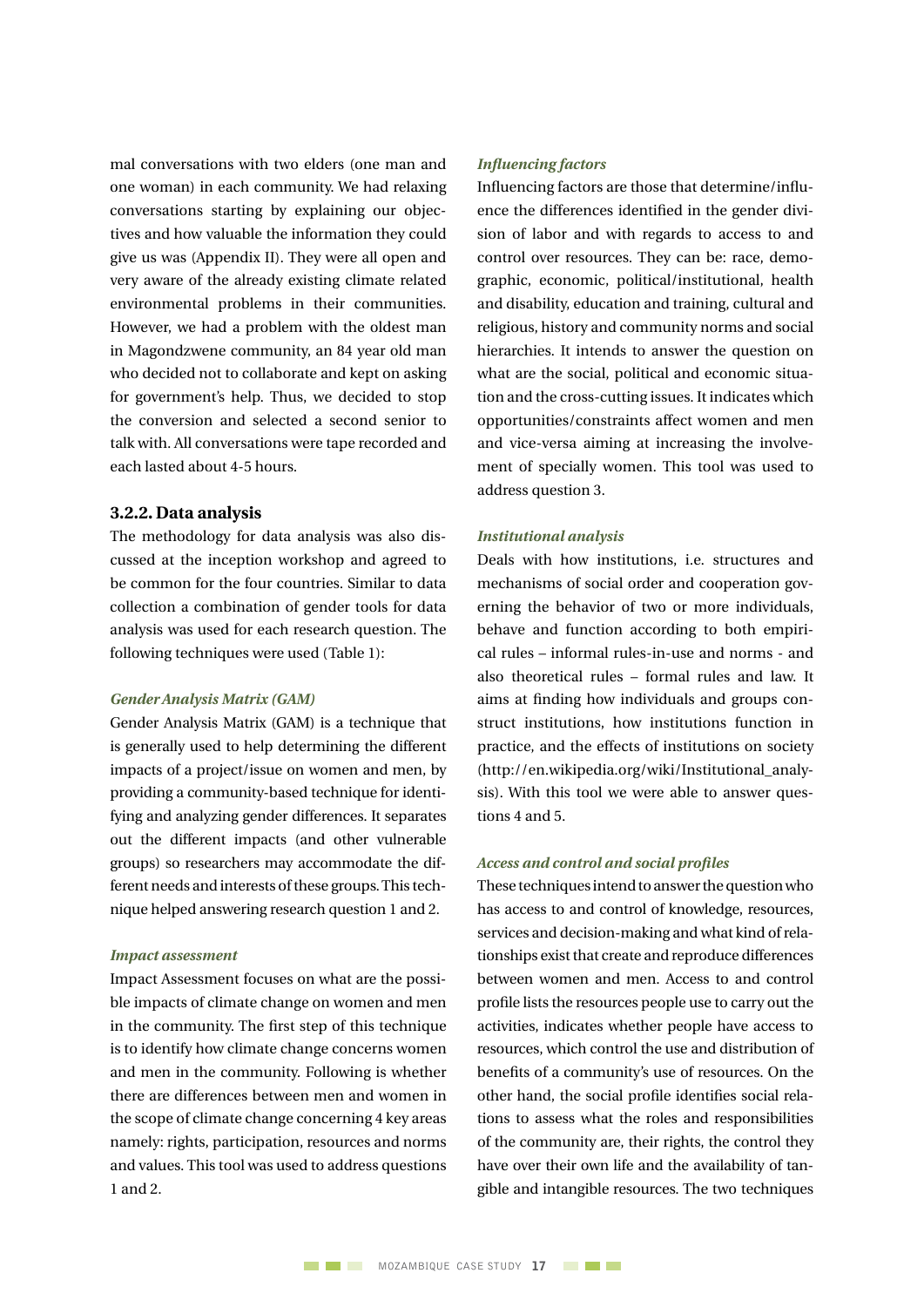were used to answer questions 2 and 3.

#### *Capacities and vulnerabilities analysis*

Capacities and vulnerabilities aims at identifying what will help (capacities) and what will hinder (vulnerabilities) the adaptation to climate change. Vulnerabilities are the long- term factors that weaken people's ability to cope with challenges, while capacities are the existing strengths of individual and social groups in terms of physical, material and social resources and their beliefs and attitudes. This tool was used to respond to questions 4 and 5.

#### *Needs assessment*

Provides a method of assessing the practical needs and what are the strategic insterests women and men have that must be addressed. Practical needs are those that if met would assist people in their activities, while if strategic interests are met, it would transform existing inbalance power. This means achieving the objectives of social justice, participatory democracy, non-violent resolution of conflict and ecologically-sustainable development. This tool was helpful in answering question 5.

#### **3.2.3. Limitations**

The main constraints to this work were found during the fieldwork and were related to the poor accessibility of the study areas, especially the Mapai-Nagale community and low levels of participation by people in interviews and focus groups. The main reason for that is, according to them *"we are tired of being interviewed and not seeing any palpable results".*To overcome this situation we had to spend extra time explaining the objectives and the relevance of the study. There are other reasons for the low involvement of people. For example in Mapai-Ngale community, most men have migrated and women were reluctant to express their own opinions. In both communities, but especially in Magondzwene, drunken people attended the interviews and focus group discussions. Some of them would give evasive answers.

The interviews were too long and some of the people got tired in the middle and decided to give quick responses or just ask us to stop the interview. To overcome this situation, after the first few interviews, we grouped some of the questions to reduce the time spent with each household.

Additionally, for the group discussions we experienced prolonged period for ice-breaking and a few people dominating the discussions. Apparently, in both communities they haven't done this kind of discussions very often and this held back initial momentum. In the Magondzwene community, some men would sit down in women's group discussion and give their opinion. In this case women seemed

| <b>TOOL ADOPTED /RESEARCH QUESTION (RQ)</b> | <b>RQ1</b> | <b>RQ 2</b> | <b>RQ3</b> | <b>RQ4</b> | <b>RQ 5</b> |
|---------------------------------------------|------------|-------------|------------|------------|-------------|
| Gender Analysis Matrix (GAM)                | X          | X           |            |            |             |
| Impact Assessment                           | X          | X           |            |            |             |
| Access and control and social profiles      |            | X           | X          |            |             |
| Influencing factors;                        |            |             | X          |            |             |
| Institutional analysis;                     |            |             |            | $\times$   | X           |
| Capacities and vulnerabilities analysis     |            |             |            | $\times$   | X           |
| Needs assessment                            |            |             |            |            | X           |
|                                             |            |             |            |            |             |

#### Table 1. Gender tools adopted in the study to respond each research question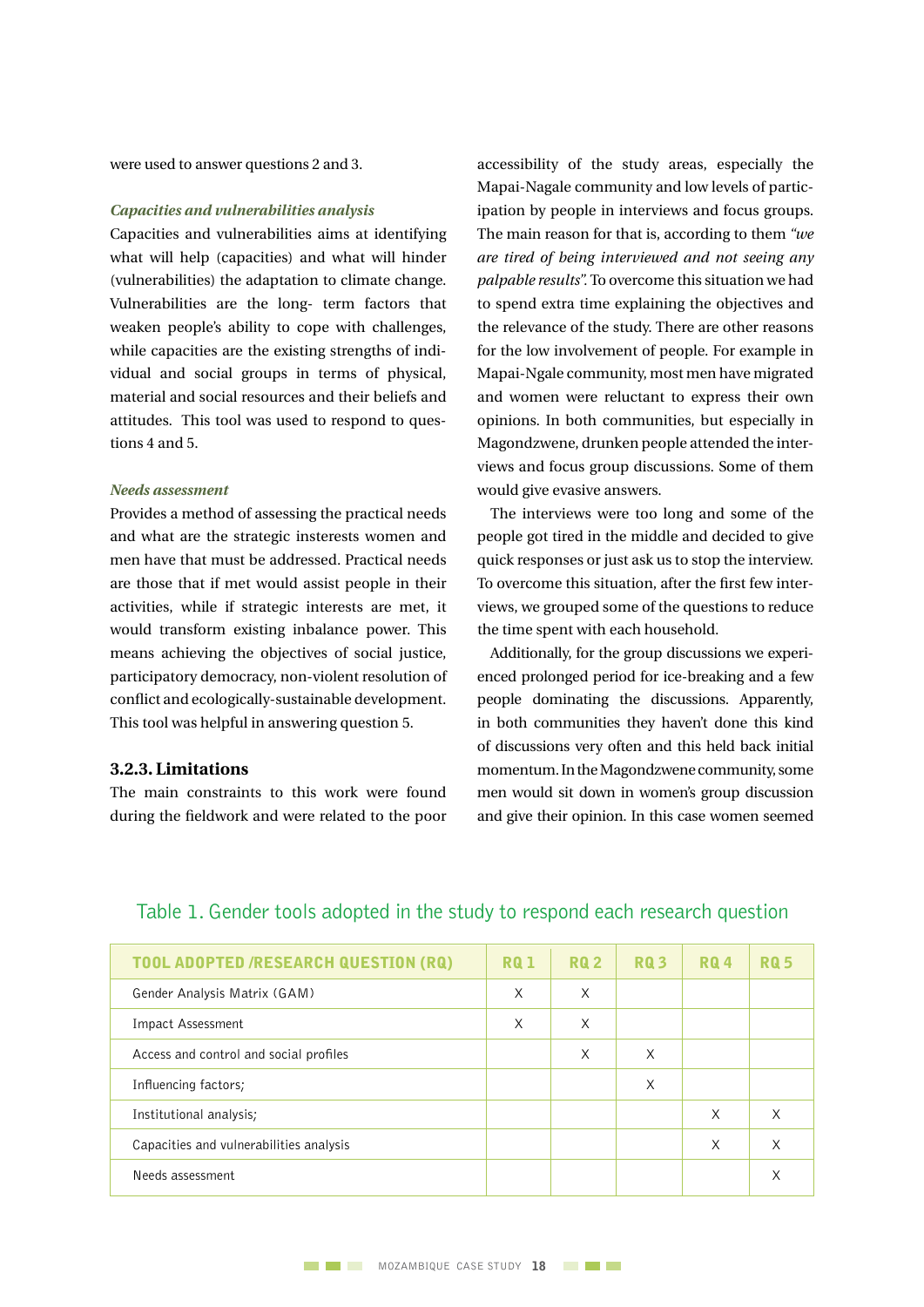to refrain from of freely expressing their opinions.We frequently had to kindly ask men to leave the discussion, which was not welcomed by them.

Another difficulty with the interviews was in explaining the concept of climate change. At first, people had problems understanding it, so we had to give examples and ask specific questions. For instance, has Bambene Lagoon ever been the same for the past 10 years? Has the Limpopo River course changed over the last 10 years? Have you noticed changes in the rainfall/ temperature patterns? When do you started noticing these changes etc.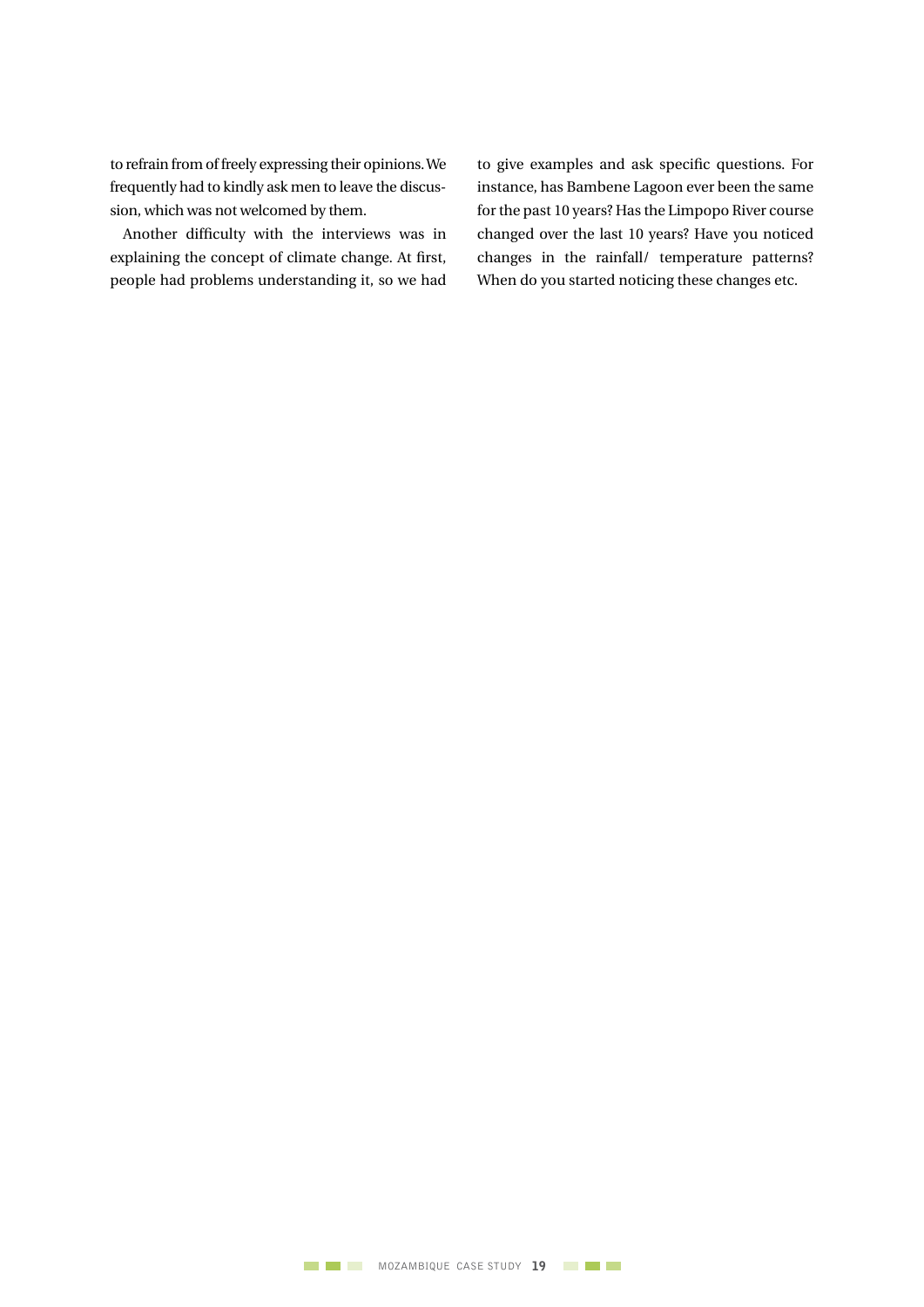### **4. Results**

In this section we present the major findings of this research organized in two sub-sections. First, we present a description of each community's bio-geographic setting, social and institutional organization, activities and, major constraints and capacities. Second, for each research question we comparatively present and discuss the results for both communities.

#### 4.1. Communities' description

#### *Mapai–Ngale Community (Chicualacuala District)*

Mapai–Ngale community is located in the administrative post of Mapai in Chicualacuala District, northwest of Gaza Province, in the east side of the Limpopo River margin (Figure 1). It is a small community of about 500 people (more than half are women) distributed in 130 families.

Subsistence agriculture is the main activity in this community (100% of the interviewed households practice agriculture), followed by livestock production (85% of the interviewed households). Rain-fed agriculture is carried out between September/October and April when people cultivate maize, beans, groundnuts and squash. During the dry season people take advantage of the river margins to produce watermelon, tomatoes, lettuce among others. The natural vegetation is degraded mopane woodlands, dominated by *Colophospermum mopane* and a few other tree species with less than 20% canopy cover not more than 10m high. From



**Figure 4: Overview of Mapai-Ngale community: (a) Dry Limpopo River bed; (b) Margin of the Limpopo River; (c) The government authority's house; (d) a typical house.**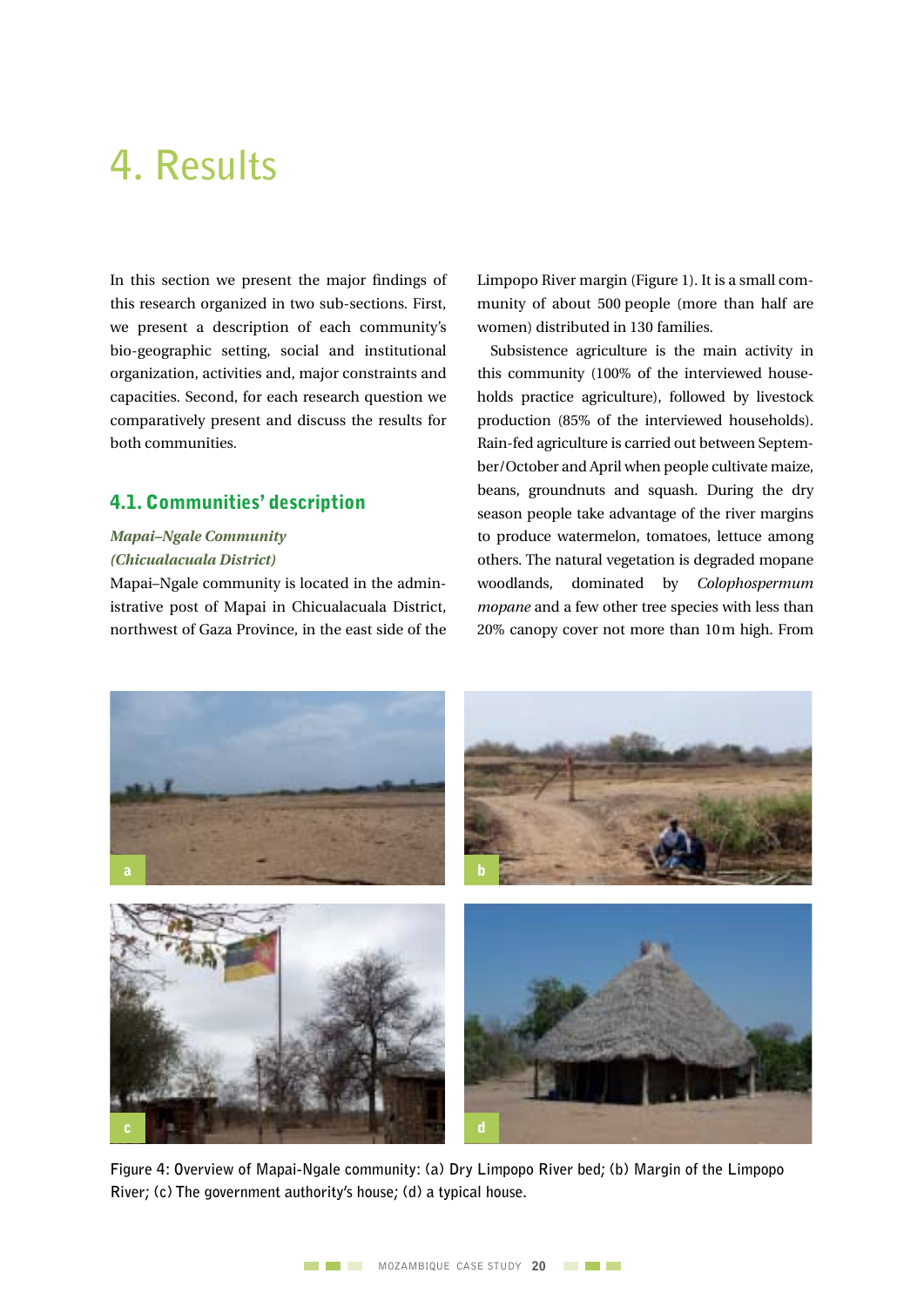the woodlands people collect fruits, worms (in good rainfall years), construction material (stakes and thatch) and firewood. Additionally, the woodlands are used as forage for the livestock (see Appendix III). Alternative livelihood strategies include charcoal production, bread-based alcoholic drinks production and informal jobs (construction and farms). Limpopo River is the main source of water, but during the dry season it dries up for several months (Figure 4a). During these months people dig a few meters underground to get water.

Ninety five percent of the interviewees revealed that they have faced several climatic/environmental changes over the last few years. The main identified changes are: (i) prolonged drought (100% of the interviewees said that they have experienced two years in a row with no rains,) and (ii)high speed winds (85% of the interviewees). Due to this situation 100% of people said agriculture is the activity that is affected the most – "agriculture is the base of our subsistence, but in the last few years the productivity has been decreasing drastically due to the lack of rains. In the past, we knew

that with the winds from the south came the rain, but now the winds are stronger, destroy our houses and bring no rain" (group discussion with men in Mapai-Ngale). 55% of the interviewees noted that livestock has also been affected by drought.

Hundred percent of the households highlighted that as a consequence of the climatic changes, the community is facing several environmental problems as presented in Figure 5.

Moreover, the community is facing high level of men's migration (especially to South Africa) and increasing levels of diseases such as (in decreasing order of importance): HIV and AIDS, malaria, cholera and malnutrition.

Indigenous fruits and roots and other alternative livelihood strategies have gained importance in this community (see section 4.2. response to research question 4).

The division of labor between men and women is unbalanced. In fact, most men migrate to either South Africa or other places in the country leaving women in charge of the household for long periods of time. Migration has revised the gendered nature



**Figure 5: Main environmental problems experienced by the community of Mapai-Ngale.**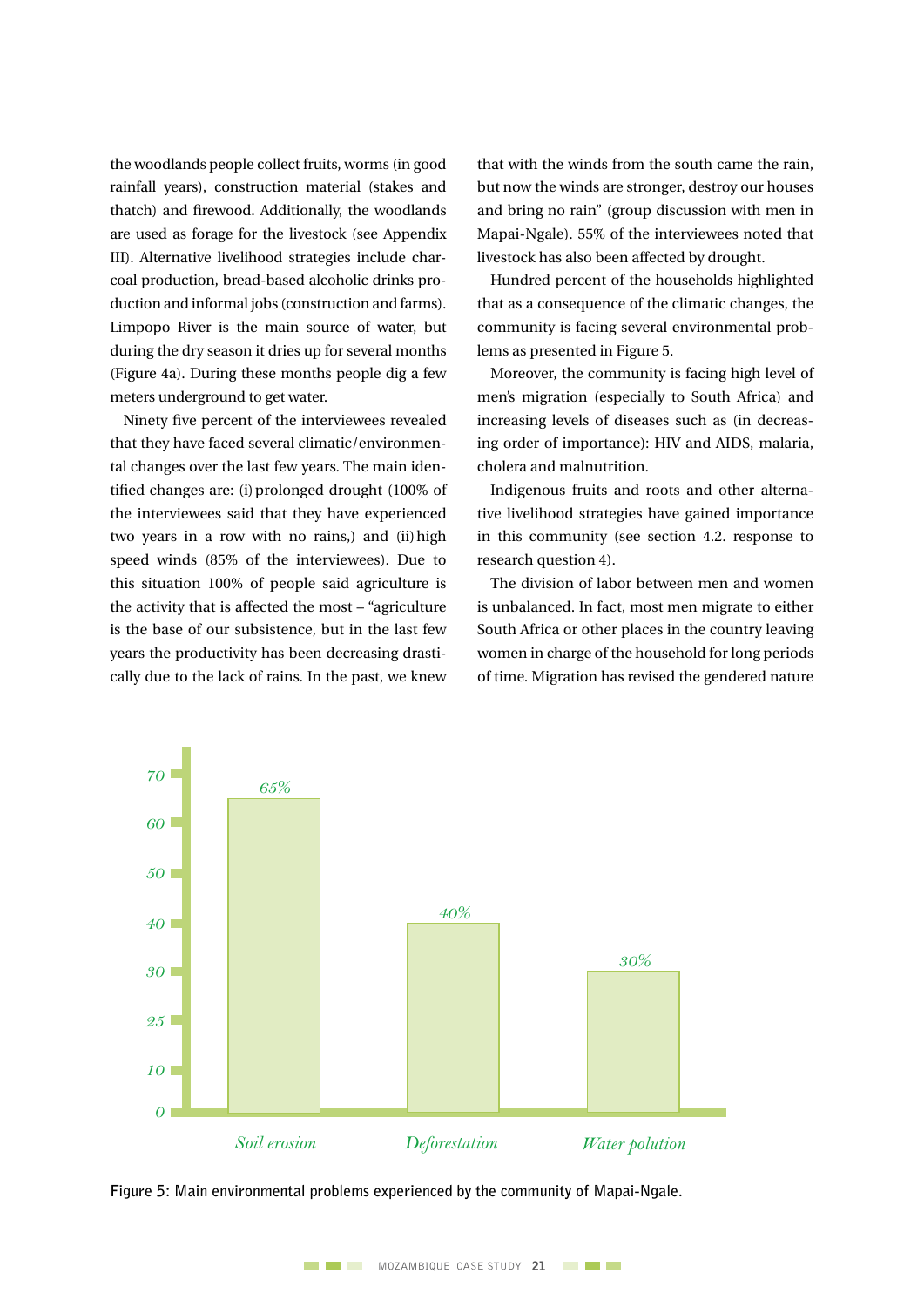of division of labour in rural communities. For instance, more than 50% of the interviewed families were female-headed households at least for part of the year (most of the times men come home only once a year). Moreover, migration has resulted in de-jure and de-facto female headed households. Thus, women are in charge of both productive and reproductive work, while men are only responsible for productive job. For female-headed households, the day-to-day decisions have to be made by women. However, whenever there's a major decision such as find a new place to live, cultivate, etc. it is done by men. Decision making despite migratory patterns remains male-dominated activity. Agriculture is carried out by both women and men, while livestock and charcoal production are men's responsibility. Women are also responsible for water, firewood and fruit collection (Table 2).

#### Table 2: Activity Profile for Magondzwene and Mapai-Nagale communities of Gaza Province.

| <b>COMMUNITY</b>   | ACTIVITY                                                                                                                                                                                                                                                                                                                          | <b>MEN'S ROLE</b>                                                                                                                                                                                                           | <b>WOMEN'S ROLE</b>                                                                                                                                                                 | <b>ACCESS &amp; CONTROL</b>                                                                                                                                                                                                                                                                                                                                       |
|--------------------|-----------------------------------------------------------------------------------------------------------------------------------------------------------------------------------------------------------------------------------------------------------------------------------------------------------------------------------|-----------------------------------------------------------------------------------------------------------------------------------------------------------------------------------------------------------------------------|-------------------------------------------------------------------------------------------------------------------------------------------------------------------------------------|-------------------------------------------------------------------------------------------------------------------------------------------------------------------------------------------------------------------------------------------------------------------------------------------------------------------------------------------------------------------|
| <b>MAGONDZWENE</b> | Subsistence Agriculture:<br>the most important<br>activity in this community.<br>Uses rudimentary techniques<br>such as slash and burns,<br>small axe and plough                                                                                                                                                                  | In low years of production<br>men helps women in plough<br>and harvest. In good years<br>of production they<br>participate in all activities.                                                                               | Women are in charge of<br>agriculture being helped<br>by children and men.                                                                                                          | Both men and women have<br>access to land for<br>cultivation. However, men<br>are the ones who have the<br>control over land (They<br>decide where to cultivate<br>and what to do with the<br>exceeding production).<br>Only in case of<br>women-headed households<br>and in case that there are<br>no family men in the<br>community, can women<br>control land. |
|                    | Fishing: it has gained<br>relevance in the last few<br>years, due to drought. It<br>is both commercial and<br>subsistence. They use<br>small boats and fishing nets.                                                                                                                                                              | Men are in charge of<br>this activity.                                                                                                                                                                                      | Women work as helpers<br>through cleaning and<br>selection of fish for<br>commercial purposes.<br>They get paid either by<br>product or money.                                      | Women have limited<br>access and control over<br>this activity and the profits<br>from it.                                                                                                                                                                                                                                                                        |
|                    | Livestock production:<br>Nowadays this is the third<br>most important activity,<br>but used to be as<br>important as agriculture.<br>Due to the prolonged<br>drought most people lost<br>their animals.                                                                                                                           | Men are exclusively in<br>charge of this activity.<br>They basically take the<br>herds to the grasslands<br>and to the drinking points<br>in the morning and in the<br>afternoon they have to<br>bring the herds back home. | No role in this activity                                                                                                                                                            | Both access and control<br>over this activity is done by<br>men. Due to the fact that<br>cattle are an expression of<br>wealth, men are the ones<br>in charge of everything<br>and the inheritance process<br>is from father to sons only.                                                                                                                        |
|                    | Trading: this activity has<br>gained importance in the<br>last few years as a result<br>of decrease in crop<br>production and the need<br>to get money to buy<br>day-to-day products. it is<br>done both within and<br>outside the community.<br>Trading includes also<br>alcoholic drinks that have<br>gained popularity lately. | Men are in charge of this<br>activity, especially in selling<br>fish outside the community.<br>They are also the main<br>consumers of alcoholic<br>drinks from women.                                                       | Women are in charge of<br>selling fruits and vegetables<br>in small amounts. They<br>also produce and sell<br>alcoholic drinks, but the<br>money they earn is<br>controlled by men. | Both men and women have<br>access to this activity, but<br>men are the one that<br>control it. All the profits<br>from the trading activity<br>are controlled by men.                                                                                                                                                                                             |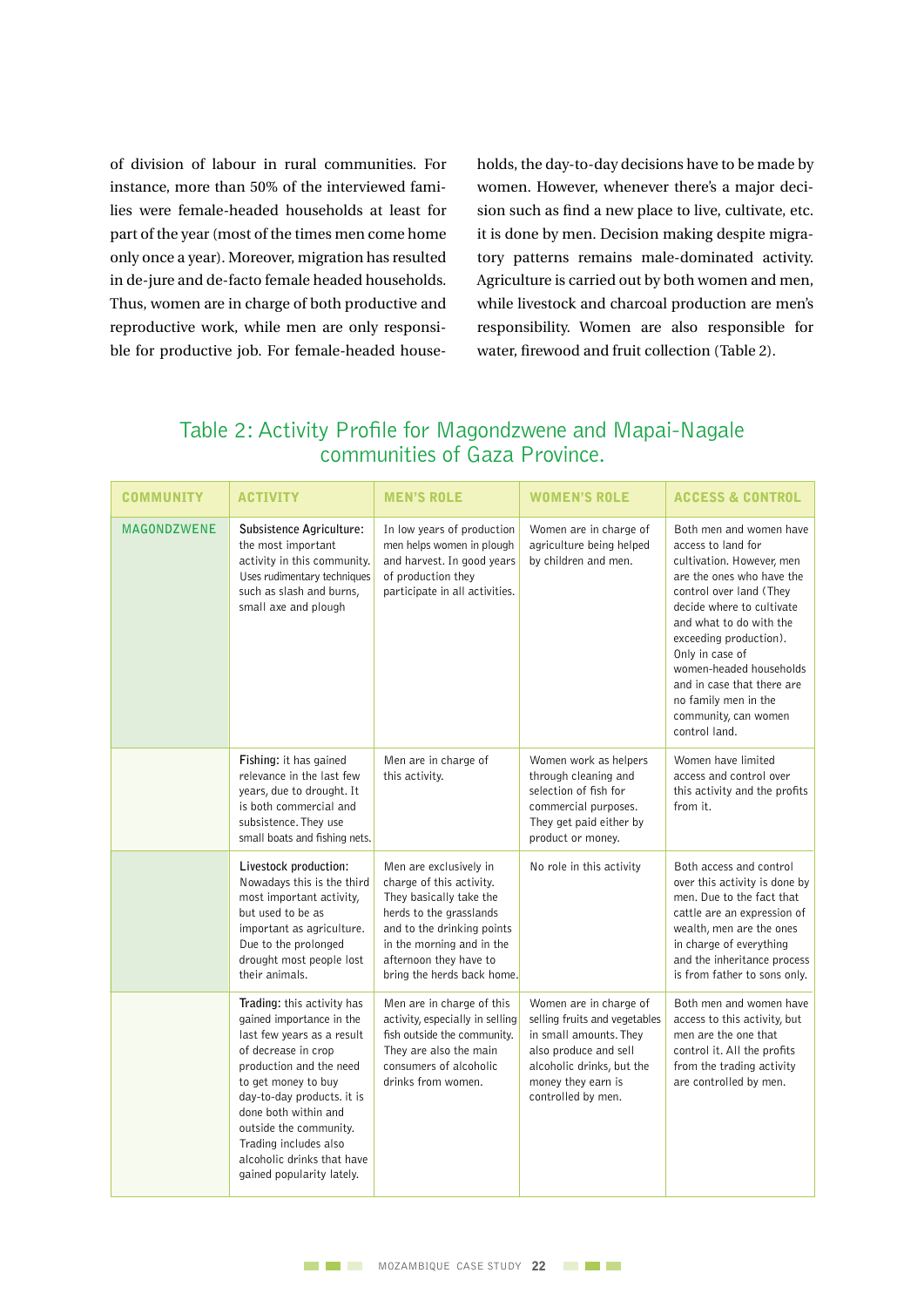| <b>COMMUNITY</b>   | <b>ACTIVITY</b>                                                                                                                                                                                                                                                                                                                  | <b>MEN'S ROLE</b>                                                                                                                                                                                                           | <b>WOMEN'S ROLE</b>                                                                                                                                                                                                                                                                                        | <b>ACCESS &amp; CONTROL</b>                                                                                                                                                                                                                                                                                                                                  |
|--------------------|----------------------------------------------------------------------------------------------------------------------------------------------------------------------------------------------------------------------------------------------------------------------------------------------------------------------------------|-----------------------------------------------------------------------------------------------------------------------------------------------------------------------------------------------------------------------------|------------------------------------------------------------------------------------------------------------------------------------------------------------------------------------------------------------------------------------------------------------------------------------------------------------|--------------------------------------------------------------------------------------------------------------------------------------------------------------------------------------------------------------------------------------------------------------------------------------------------------------------------------------------------------------|
| <b>MAGONDZWENE</b> | Migration: this activity has<br>increased drastically in<br>the last few years due to<br>the degradation of<br>environmental conditions.                                                                                                                                                                                         | Men are the only members<br>of this community that<br>migrate to either South<br>Africa or other places in<br>the country in search of<br>jobs and other sources<br>of income                                               | No role in this activity                                                                                                                                                                                                                                                                                   | Men are the only ones<br>that have both access and<br>control over this activity.<br>They decide when and<br>where to go and also when<br>to return. Some just<br>disappear. The destiny of<br>the profits is decided<br>by men.                                                                                                                             |
|                    | Charcoal production:<br>charcoal has seen as one<br>major source of income<br>but at the current levels<br>of forest degradation it<br>is not sustainable.                                                                                                                                                                       | Men's are exclusively in<br>charge of this activity<br>(production and selling)                                                                                                                                             | No role                                                                                                                                                                                                                                                                                                    | Men are the ones with<br>access and control over<br>this activity. They decide<br>where to produce, which<br>species to use and where<br>to sell.                                                                                                                                                                                                            |
|                    | Firewood, water and<br>fruits collection:<br>firewood is the main<br>source of energy in the<br>community, while fruits<br>have gained higher<br>importance lately due to<br>ow crop production                                                                                                                                  | No role                                                                                                                                                                                                                     | Women are exclusively in<br>charge of this activity.                                                                                                                                                                                                                                                       | Women have access and<br>control over this activity.<br>They usually do it close to<br>the houses but according<br>to most of them the<br>distances are increasing.                                                                                                                                                                                          |
| <b>MAPAI-NGALE</b> | Susbsistence Agricullture:<br>the most important<br>activity in this community.<br>Uses rudimentary<br>techniques such as slash<br>and burns, small axe and<br>plough. During the wet<br>season is conducted in<br>higher places, but during<br>the dry season people<br>cultivate along the<br>Limpopo River                    | In low years of production<br>men help women in plough<br>and harvest. In good years<br>of production they<br>participate in all activities.                                                                                | Women are in charge of<br>agriculture being helped<br>by children and men.                                                                                                                                                                                                                                 | Both men and women<br>have access to land for<br>cultivation. However, men<br>are the ones who have the<br>control over land (They<br>decide where to cultivate<br>and what to do with the<br>surplus production). Only<br>in case of women-headed<br>households and in case<br>that there are no family<br>men in the community, can<br>women control land. |
|                    | Livestock production:<br>nowadays this is the third<br>most important activity,<br>but used to be as important<br>as agriculture. Due to the<br>prolonged drought most<br>people lost their animals.                                                                                                                             | Men are exclusively in<br>charge of this activity.<br>They basically take the<br>herds to the grasslands<br>and to the drinking points<br>in the morning and in the<br>afternoon they have to<br>bring the herds back home. | No role in this activity                                                                                                                                                                                                                                                                                   | Both access and control<br>over this activity is done<br>by men. Due to the fact<br>that cattle are an<br>expression of wealth, men<br>are the ones in charge of<br>everything and the heritage<br>process is from father to<br>sons only.                                                                                                                   |
|                    | Trading: this activity as<br>gained importance in the<br>last few years as a result<br>of decrease in crop<br>production and the need<br>to get money to buy day<br>to day products. it is<br>done both within and<br>outside the community.<br>Trading includes also<br>alcoholic drinks that have<br>gained popularity lately. | Men travel to the main<br>village (about 17 km away)<br>to buy products that they<br>sell in the community.                                                                                                                 | Women are in charge of<br>selling products from their<br>farms but due to the low<br>productivity they are<br>forced to abandon it.<br>Bread-based alcoholic<br>drinks are the main<br>product being<br>commercialised by women<br>in this community. The<br>profits are enough to<br>sustain the families | Both men and women have<br>access to this activity, but<br>men are the one that<br>control it. All the profits<br>from the trading activity<br>are controlled by men.<br>Since most of the<br>households are women<br>headed, the control over<br>this activity is being taken<br>over by women.                                                             |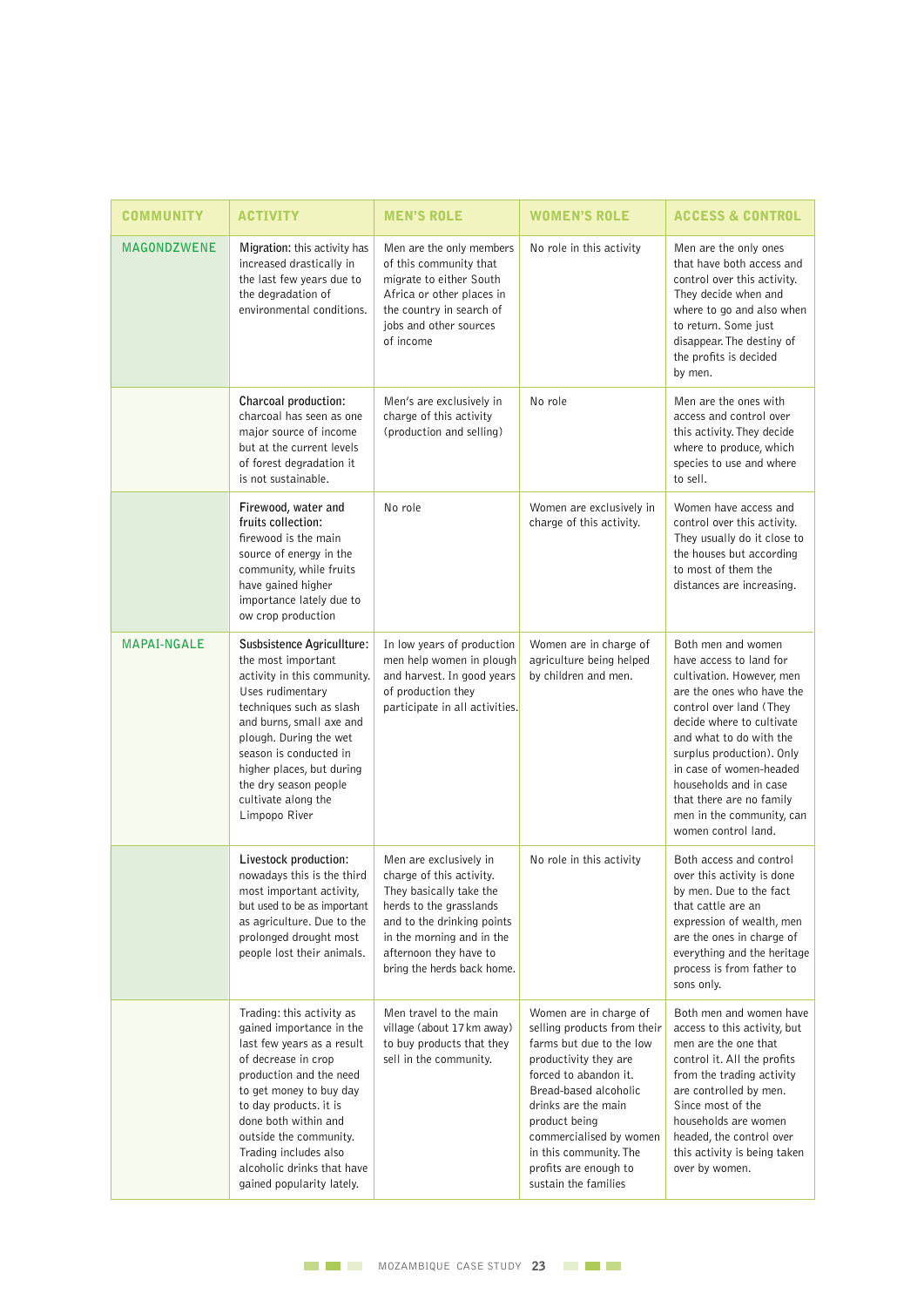| <b>COMMUNITY</b>   | <b>ACTIVITY</b>                                                                                                                                                                                     | <b>MEN'S ROLE</b>                                                                                                                                                              | <b>WOMEN'S ROLE</b>                                  | <b>ACCESS &amp; CONTROL</b>                                                                                                                                                                                                      |
|--------------------|-----------------------------------------------------------------------------------------------------------------------------------------------------------------------------------------------------|--------------------------------------------------------------------------------------------------------------------------------------------------------------------------------|------------------------------------------------------|----------------------------------------------------------------------------------------------------------------------------------------------------------------------------------------------------------------------------------|
| <b>MAPAI-NGALE</b> | Migration: this activity<br>has increased drastically<br>in the last few years due<br>to the degradation of<br>environmental conditions.<br>More than 50% of the<br>households are<br>women-headed. | Men are the only members<br>of this community that<br>migrates to either South<br>Africa or other places in<br>the country in search of<br>jobs and other sources<br>of income | No role in this activity                             | Men are the only ones<br>that have both access and<br>control over this activity.<br>They decide when and<br>where to go and also when<br>to return. Some just<br>disappear. The destiny of<br>the profits is decided<br>by men. |
|                    | Charcoal production:<br>charcoal seen as one<br>major source of income<br>but at the current levels<br>of forest degradation it<br>is not sustainable.                                              | Men's are exclusively in<br>charge of this activity<br>(production and selling)                                                                                                | No role in this activity                             | Men are the ones with<br>access and control over<br>this activity. They decide<br>where to produce, which<br>species to use and where<br>to sell.                                                                                |
|                    | Firewood, water and<br>fruits: firewood is the<br>main source of energy in<br>he community, while fruits<br>have gained higher<br>importance lately due to<br>low crop production                   | No role in this activity                                                                                                                                                       | Women are exclusively in<br>charge of this activity. | Women have access and<br>control over this activity.<br>They usually do it close to<br>the houses but according<br>to most of them the<br>distances are increasing.                                                              |
|                    | Beer brewing (local<br>trade): this is a new<br>activity that women have<br>been involved with for the<br>last 2 years. They buy<br>bread and brew a beer<br>which they sell locally.               | No role in the preparation<br>and/or selling but the<br>biggest consumers of this<br>product                                                                                   | Women are in charge of<br>this activity.             | Women have the complete<br>control over this activity.                                                                                                                                                                           |

However, the decision-making structure is composed by the elderly (both men and women), the traditional chief (the *Regulo*), the government authority that includes the president and its secretary and, the Mozambican Women Organization (OMM). This structure is responsible for the decision-making regarding to land allocation, conflicts resolution among other. Other institutions in the community include the OMM and a NGO – the JAM life. OMM helps solving women-related problems, while JAM life provides food for orphans and children attending school.

#### *The Magondzwene community (Chibuto District)*

The Magondzwene community is located in the Administrative Post of Chaimite in Chibuto District, south of Gaza Province (Figure 2). It is located downstream of the Limpopo River Valley in the surroundings of the Bambene Lagoon (one of the biggest in the Limpopo River Basin, Figure 6). It is composed of 1,297 inhabitants (more men than women) belonging to 237 families.

Subsistence agriculture is the main activity in this community (97% of the interviewees), followed by fishing (87% of the interviewees) and livestock production (55% of the interviewees). Rainfed agriculture is carried out during the wet season (September/October – April) when people cultivate maize, beans, groundnuts, squash, *golocotso*, *nhuru*, sesame and cassava. During the dry season people produce watermelon, tomatoes, lettuce among others.The natural vegetation is a degraded acacia savanna with less than 10% tree cover and no grass layer. From the savanna people collect fruits, construction material (stakes and thatch) and firewood. Additionally, the savanna is used as forage for the livestock. However, the area is facing considerable levels of desertification (Figure 6) and as a consequence resources from the savanna have become scarce. For example, grazing areas have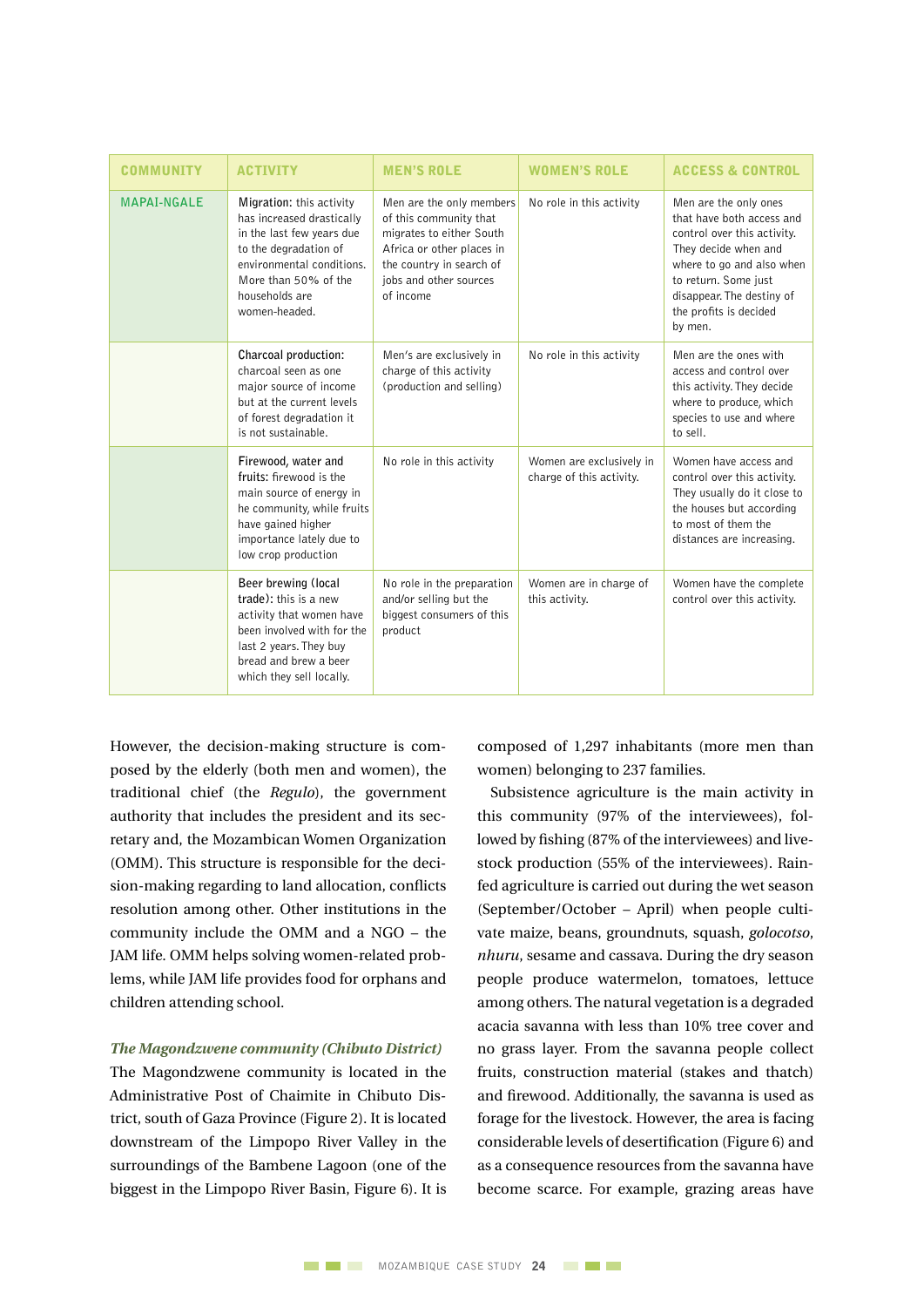### Box 1: Brief history of life of Mr. André Meque Chaúque (Mr. Gaba), the oldest man in Mapai-Ngale community

Mr Gaba was born in 1934 in Mapai-Ngale. He remembers growing up with abundant food and livestock. He also remembers several climatic events such as the floods of 1950 and 1977, but none was as bad as the floods of 2000. Mr Gaba says that after 2000 the environmental situation changed drastically. The soil around the river isn't the same so they had to abandon some plots and even though they produce the same crops, the production reduced considerably



(compared to his childhood). As a consequence there is increased pressure on forests in search of fruits (marula, tiswapo, massala, marula nuts, tinhirre, ulharo) and roots (xicutsi), charcoal. The forest is decreasing as the regeneration is not being allowed. Mr Gaba used to have around 40 cattle heads, but he lost everything due to the floods and the recent twoyear drought. The river is drying up. He remembers as a young boy, playing around the river, and fishing and to be aware of crocodiles. But now during the dry season they can play and walk in the river bed and fishing it's a forgotten activity. He remembers also several fruit trees in the river margins, but now they have disappeared especially after the floods of 2000. He says that nowadays young men have no choice but migrate to South Africa (or other places), but they also produce charcoal to sell in main village of Mapai about 20km away. He thinks agriculture is slowly losing its place as a livelihood strategy as diversify into formal employment, selling drinks, etc

decreased and people (mostly men) have to travel longer distances to feed their animals (Appendix III). Alternative livelihood strategies are scarce and include collection of fruits (which are already scarce) and informal jobs (construction, livestock and farms), commerce and charcoal production (Box 2). Bambene Lagoon is the main water source for the community but, it has become salty so, people have to buy water from nearby communities (at a cost of about 2 Mt/liter ~ US\$0.08).

Similar to the Mapai-Ngale community, the division of labor is unbalanced, with women in charge of both reproductive and productive work while men are only responsible for productive work. The rate of migration to South Africa is lower than Mapai-Ngale, but it occurs. Men usually are the ones in charge of the fishing activity, but women are responsible for sorting, cleaning and packing the fish [Figure 6; (c) and (d)]. For this, they receive an amount of fish, which has become the most important nutrition source in the area. Agriculture is carried out by both women and men, while livestock and charcoal production are men's responsibility. Water and fruits collection are performed by women (Table 2).

In Magondzwene, the decision-making structure comprises the elder (both men and women), the traditional chief (the *Regulo*) and the government authority that includes the president and its secretary. This structure is responsible for the decision-making regarding to land allocation, conflicts resolution among others. Other institutions in the community include the Fishermen Association which includes both men and women. This association functions as a discussion forum that deals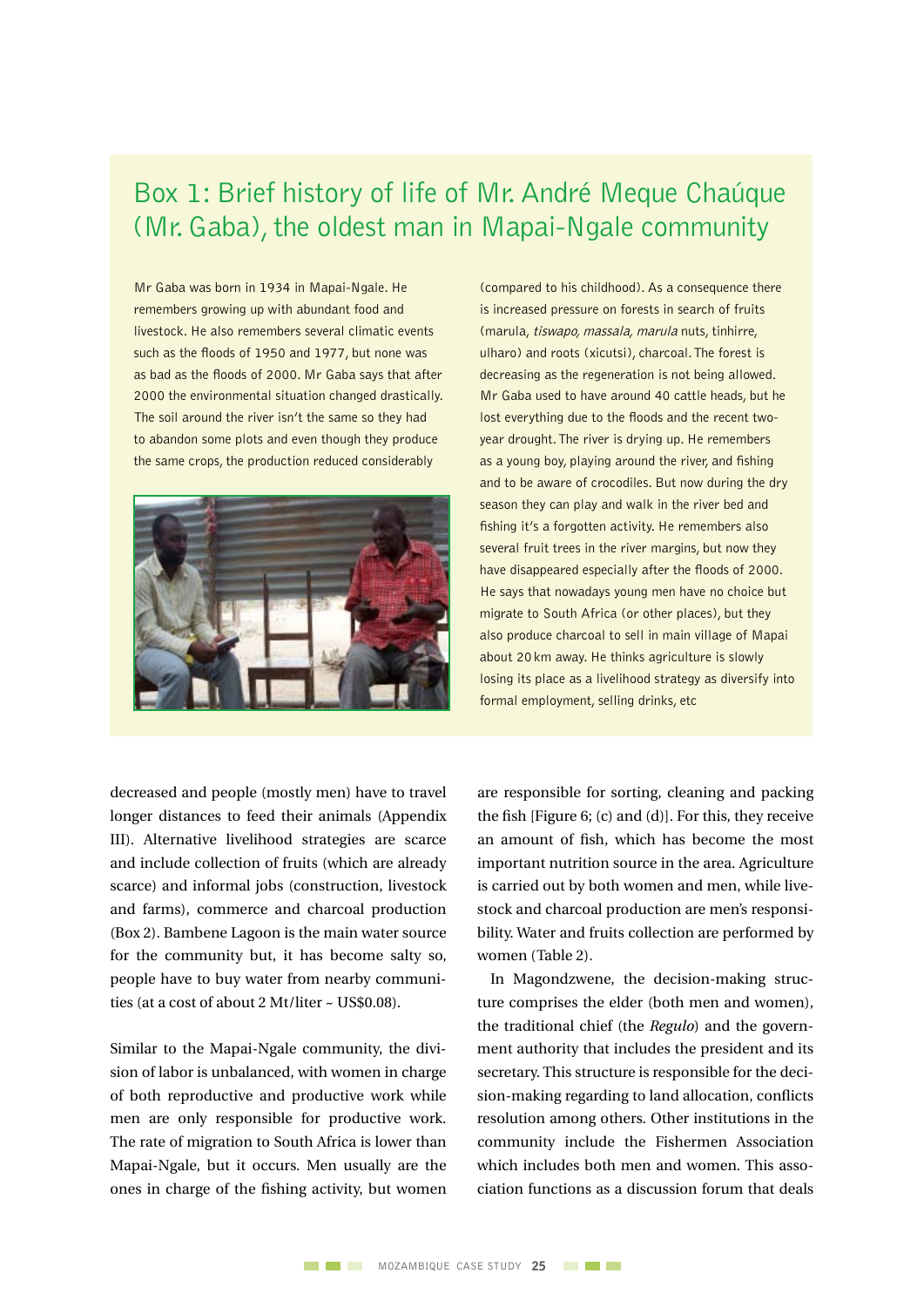

**Figure 6. Overview of Magondzwene community: (a) village; (b) degraded acacia savannas dominate the area; (c) women working on fisheries in bambene Lagoon; (d) men fishing in Bambene Lagoon.** 

with all issues related to fishing activity, but they also discuss environmental problems that have become a concern on the last few years.

Ninety seven percent of the interviewees revealed that they have faced several climatic/environmental changes over the last few years. The main identified changes are: (i)Prolonged drought (100% of the interviewees said that they have experienced two years in a row with no rains,); (ii) high speed winds (97% of the interviewees) and floods (88% of the interviewees). Associated with this, this community is facing land degradation and desertification [Figure 6, (a) and (b)].

Seventy seven percent of the interviewees noted that agriculture is the activity that is affected the most by ongoing environmental changes – *"we used to live from agriculture, but nowadays our production is too low so we have to work for others and* 

*get some money to buy food, but this is hard because there aren't many alternative jobs in this community* (group of women working on fisheries in Magondzwene). As result, fishing and other alternative strategies (see section 4.2, response to research question 4) have gained importance. However, 42% of the interviewees highlighted that fishing activity is compromised by the fact that fish sizes have been decreasing. According to them, this results from a reduction in the Bambene Lagoon's size and water salinisation.

Hundred percent of the interviewees revealed that as a result of the climatic changes, the community is facing several environmental problems as presented in Figure 7.

There has been also an increase in levels of diseases such as (in decreasing order of importance): HIV/AIDS, malaria, cholera and malnutrition.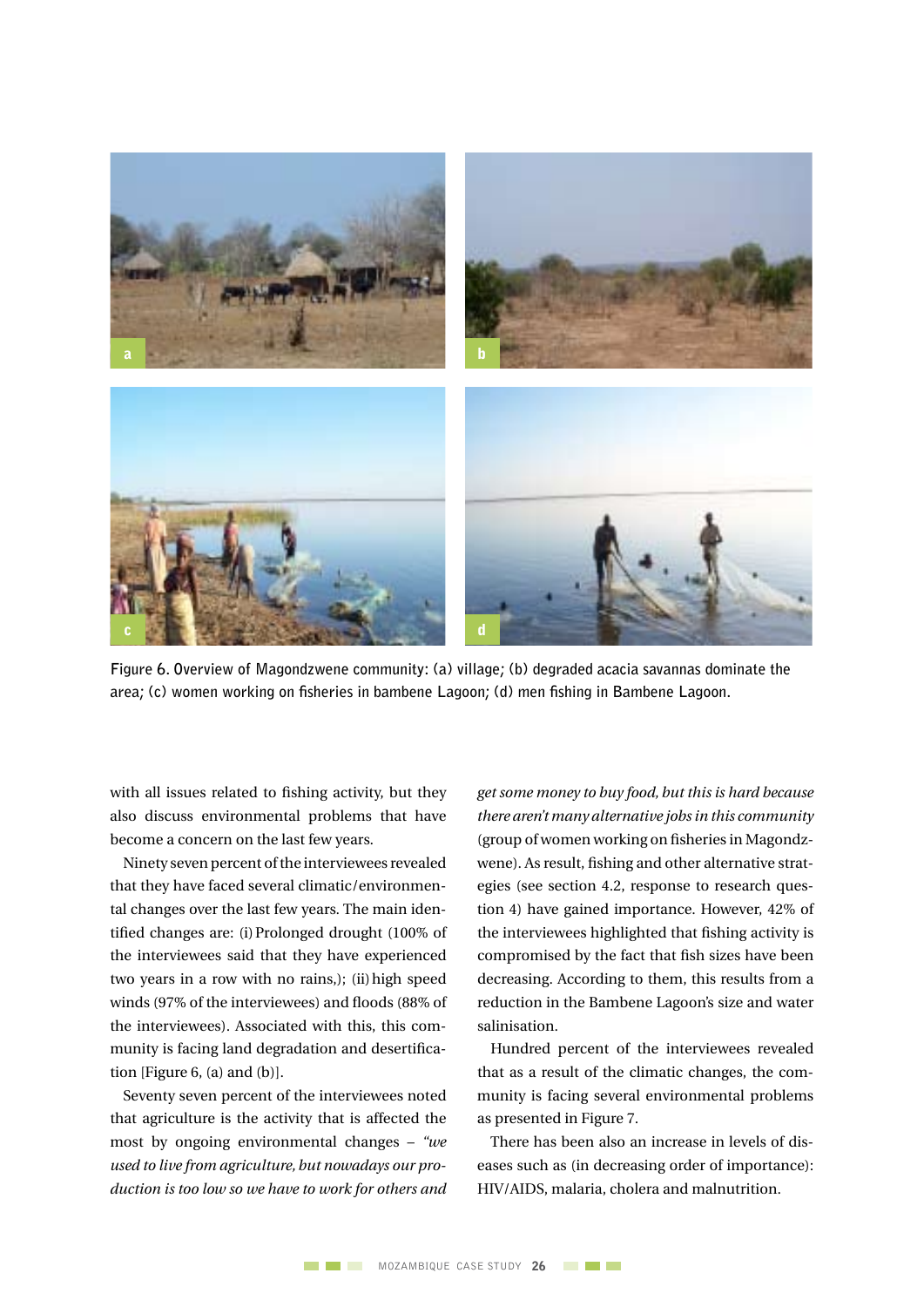

**Figure 7: Major environmental problems in Magondzwene community.**

#### 4.2. Gender differentiated impact of climate change/variability

The organization of this section follows the research questions sequence. However, as agreed at the inception workshop to avoid unnecessary repetition, the first question will be analyzed together with the others and the answer to it will be provided in the conclusions chapter. Following is an analysis of questions 2 to 5.

#### Research question 2: How are women and men differently impacted by climate change?

The analysis tools used for this question reveal that the envisaged impacts of climate change will be gender differentiated.

Due to the harsh environmental conditions of the last few years (drought, strong winds and environmental degradation) in Magondzwene and Mapai-Ngale communities, women and men have spent more time in agriculture to get the same (or sometimes lower) production than they used to obtain. As a consequence, there has been an increasing trend for men to migrate to South Africa or other places within Mozambique and, this phenomenon is stronger in Mapai-Ngale community. Although out-migration of men is a historical phenomenon it has increased greatly in the last eight years and the pattern of migration has changed (Pendleton et al., 2006). Pendleton *et al.*, 2006 refer to an increased trend for migration of household-heads (and not single young men as used to be) in southern Africa, though in Mozambique it only happens in 28% of the households. The reasons and consequence are still not evident, but according to the people of Mapai-Ngale migration of household-heads men happen because of environmental degradation. Also, in this community there is an increasing number of men that don't return to the community (*"our sons and husbands go to South Africa and come home sick or they never come back*" says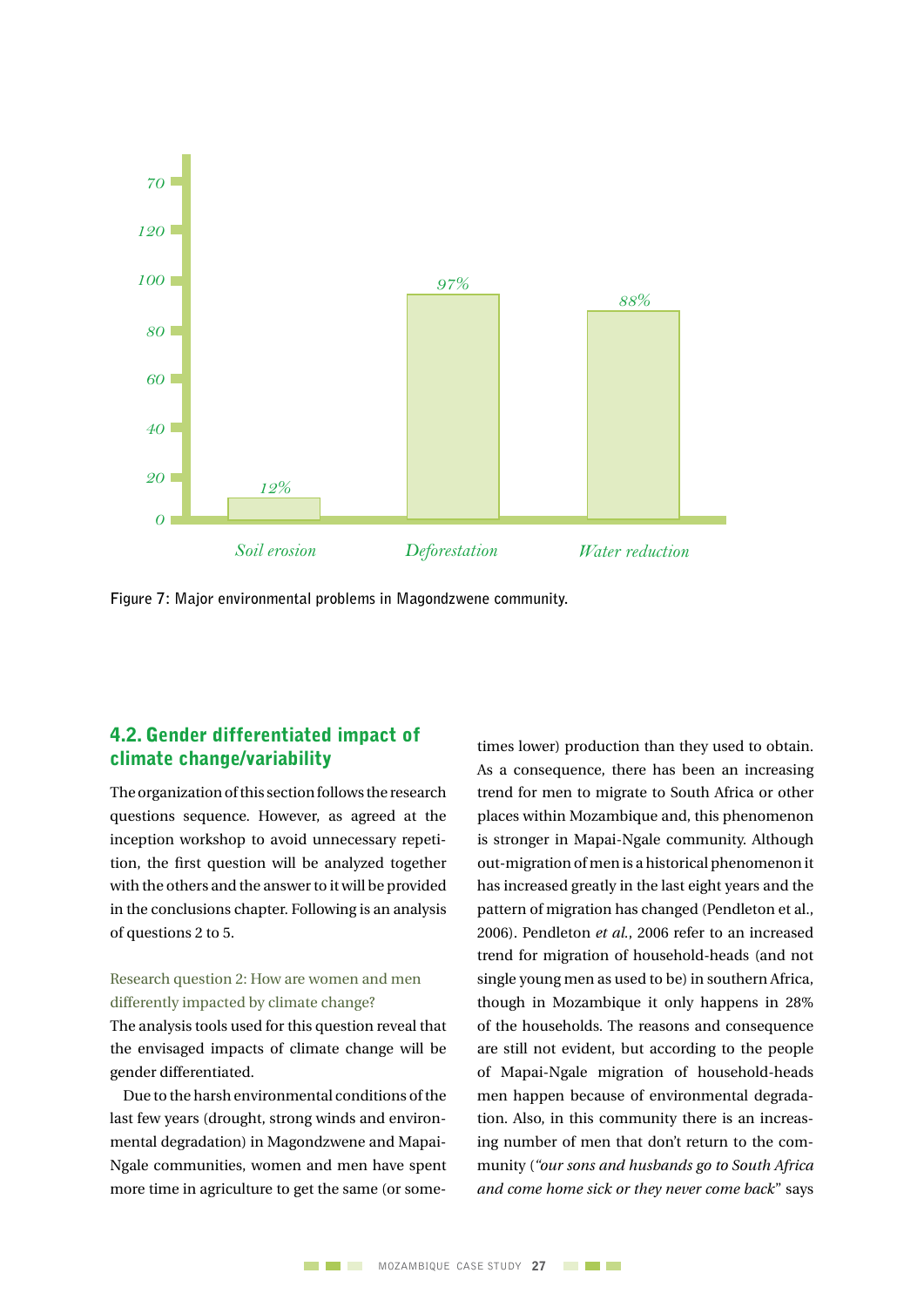### Box 2: History of life of Mr. Mário Mhalene Macamo, the second oldest man in Magondzwene community.

Mr Mário was born in 1946 in the former Mangondzwene Community, now known as Macondlho Community. He remembers as kid and young boy having good production years and using  $dzebela - a$ type of plant that used to occur in the river margins and used to make flour and eaten as porridge. They also used to plant fruit trees, which together with crop production was enough to eat and sell. The changes he has been observing are shift in the growing season



from September/October to November/December. And it is becoming shorter. Some fruit trees such as ndocomela, cashew, macua, nwambu e lharu have been reducing, while others such as canhu and nhire have been increasing. Hunting used also to be an important activity in this area, but nowadays all animals have disappeared. Regarding the fishing activity they used to use a type of net called *tintangane* made of bamboo, but now people use modern nets and Mr Mario says this may be the reason why fish is reducing in Bambene Lagoon. Mr Mario remembers also that formal work in cotton plantations during the colonial Era was an obligatory job, but nowadays they need these kind of work to compensate for the impacts of drought. For example in 2006 the community worked on road construction (between Muhambe and Maqueze) and they received maize, vegetable oil and groundnuts. He says that these kind of jobs might be an alternative way of life for the community.

Mrs. Evelina; Box 3). Further research on patterns, causes and consequences of migration is recommended for Mapai-Ngale community.In Magondzwene community, migration is more negligible but it has also been increasing.

The consequences of increasing men's migration are already evident in Mapai-Ngale community. Households with migrating men are able to rely less on natural resources activities for both income and nutrition. De Vletter (2006) says that southern Mozambique is traditionally less productive than the centre and north of the country but its pool of economic assets of the average rural household is higher. He attributes this to the larger labour migration in southern Mozambique.

On the negative side, migrating men contribute little to family activities, increasing the workload of women and other household members including children. In general, women become *de facto* household heads, especially in Mapai-Ngale (60% in Mapai-Ngale are women-headed households and only 27% in Magondzwene) taking on men's roles in addition to their productive and reproductive activities. For example, in both communities women are responsible for the household but, due to low crop production they have been pressed to find alternative income-generating activities such as brewery and selling of alcoholic drinks in Mapai-Ngale and fishery related activities in Magondzwene. According to women in both communities, these jobs provide an additional income for the family, but the consequence is that they have less time to dedicate to the household reproductive activities.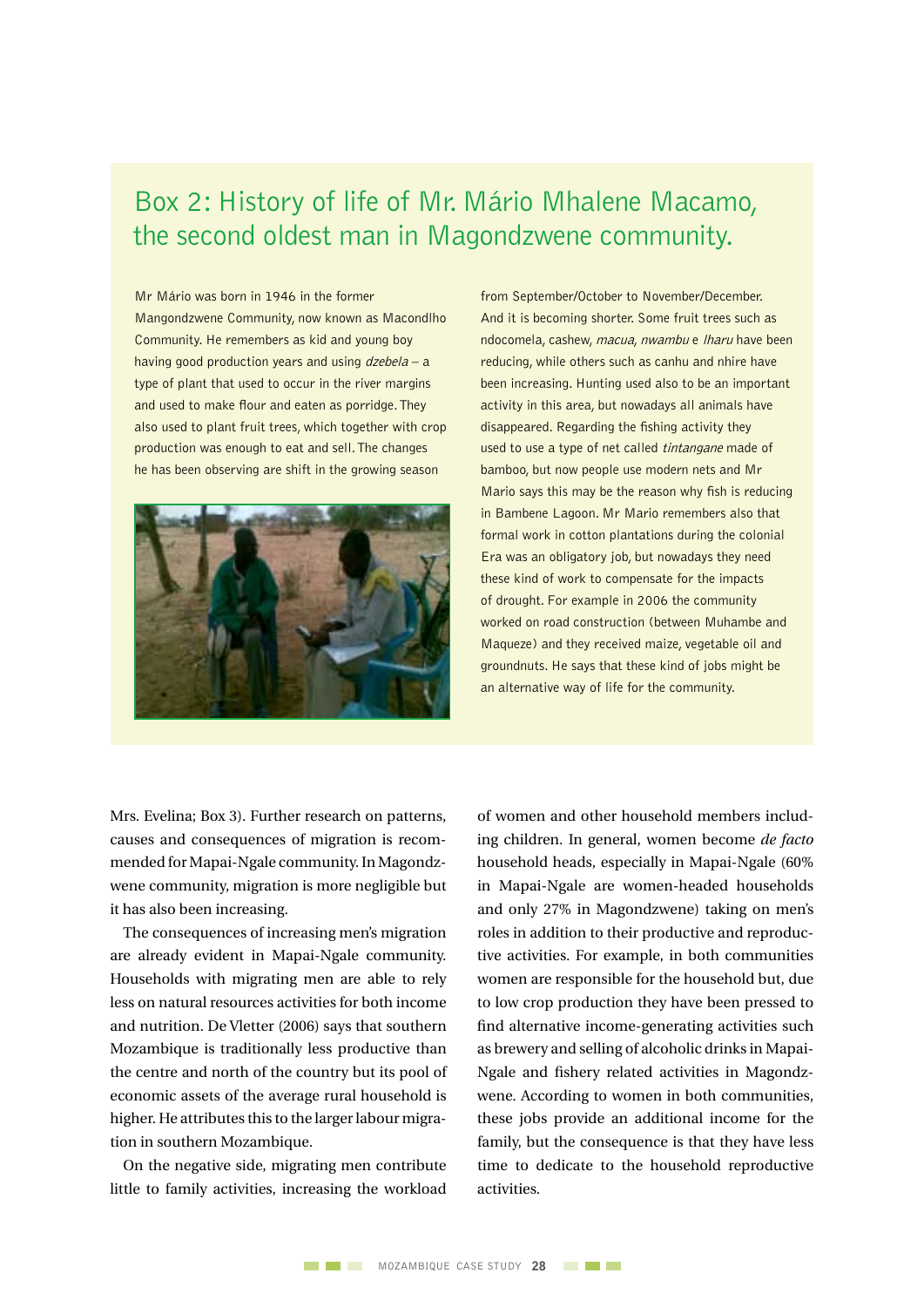### Box 3: History of Life of Mrs. Evelina Justino Xerindza, the oldest women in Mapai-Ngale community.

Mrs. Evelina was born in 1947 in Vilanculos, Inhambane Province and moved to Mapai - Ngale in 1960. She remembers when she came to the community, the soil and rains were good to cultivate. They used to have abundant production of maize, sorghum and beans. But now she says "the temperatures are higher, rains are becoming scarcer and the winds are stronger". Consequently, the crop season is now shorter (they can only sow for one season, otherwise they loose seeds) and is shifting (from October/November to December January). The herd of cattle in the area is shrinking drastically. The unpredictability of the farming system and recurrent droughts has forced men to migrate to South Africa in search of better jobs. However, in many cases they are killed, disappear or come back home sick. She revealed that she diversified into brewing alcoholic beverages for resale order to compensate for the low crop production.

As a result of migration, men become vulnerable to some diseases such as HIV/AIDS and tuberculosis and also to death (some even die before return back home, Box 2). Indirectly, women suffer the consequences of increasing epidemic levels of HIV and tuberculosis by being contaminated by men. Women also carry increased burdens as carers of Aids patients in the context of home-based care. Increasing levels of disease imposes additional pressure over women since apart from suffering (from diseases) they are also responsible for finding either formal or informal health services for the family.

Another extra load on women's lives is that the reproductive work that is not entirely women's responsibility has been requiring extra time. For example, the distances for water (about 2km and 4km in Mapai-Ngale and Magondzwene, respectively) and firewood collection (about 2km and 1km in Mapai-Ngale and Magondzwene, respectively) have been increasing in the past few years due to environmental degradation.

The immediate consequence of extra time needed is that women have less time to spend with kids (which in turn are either left by their own or forced to abandon school to help adults) and for the household tasks. This may, although not yet visible, lead to a disruption in community's social structure, which may in turn constrain the adoption of adaptation measures to climate changes/ variability.

Although women are crucial and active members of these communities they don't have much of an active voice since most community structures are male-dominated. At the family level, women submit to their husbands. If he is not present, they submit to either the oldest son or the closest family man to make decisions. At the community level, the decision-making structure is still also male-dominated.

Men's migration has however, indirectly benefited women in terms of their participation in the decision-making structures. For example in Mapai-Ngale where most men migrated, OMM has become a stronger organization in the decisionmaking structure (there are 8 women and 6 men in the decision-making structure). In contrast, in Magondzwene where men's migration is lower, women still don't participate actively in the decision-making process (8 men and 2 women in the decision-making structure). Given the fact that women know environment's state-of-the-art better than men (they know where to collect water, where to go when someone gets sick, the best places to cultivate and graze animals) stronger women position represent an advantage to cope the effects of climate change. This aspect of women empowerment on decision-making should be further explored.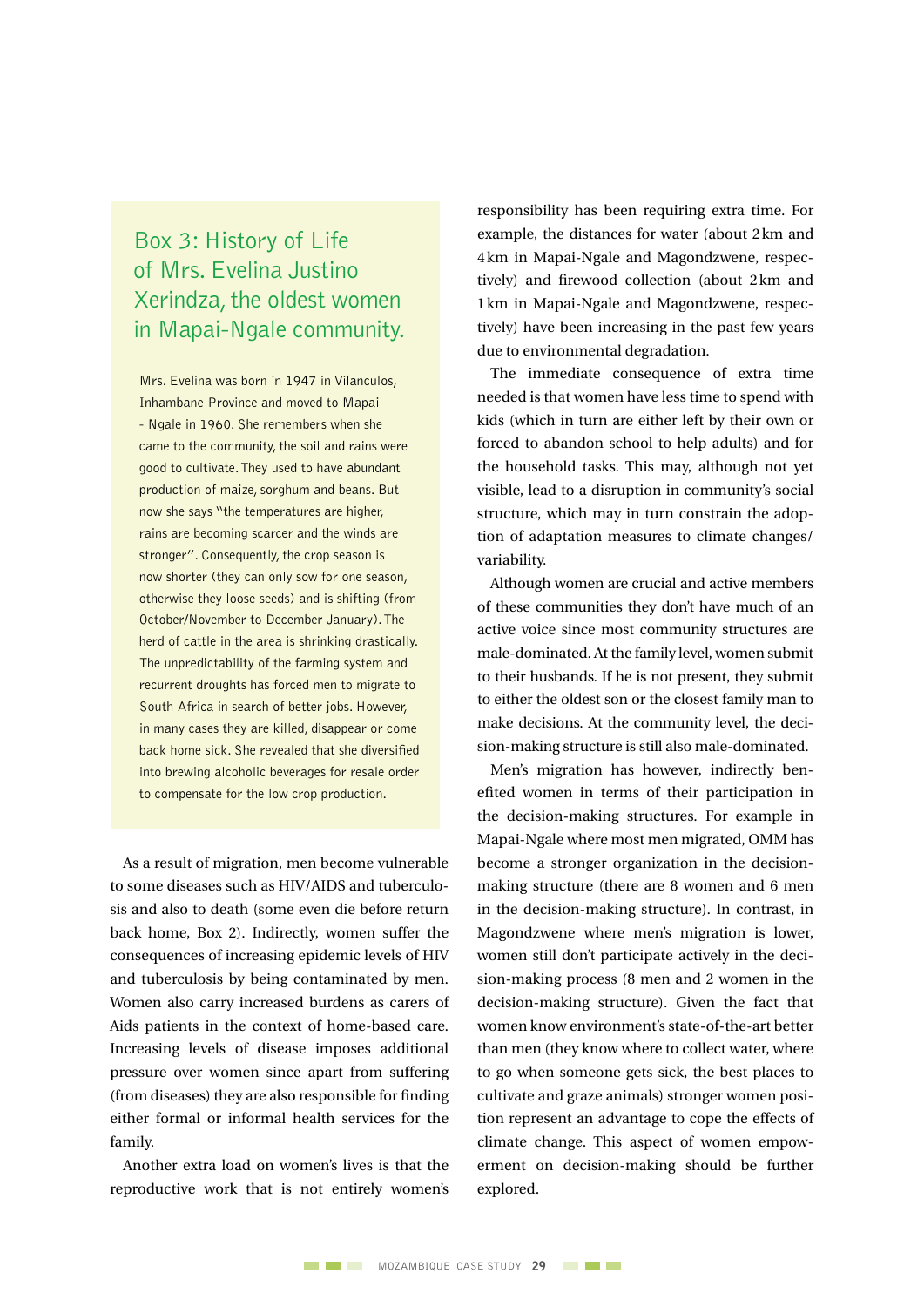#### *Research Question 3: What are the physiological, political, economic and societal causes for the differences experienced, if any?*

The analysis tools for this question reveal that the envisaged impacts of climate change may be gender differentiated due to unbalanced labor division and the decision-making structure of these communities.

At the family level, one of the main causes of the differentiated impact of changing environmental conditions is the power relations, which gives women access to but not control over natural resources (see response to question 2,  $p.7$ ). For instance, the customary law in both communities is that land, cattle and other assets can only be inherited by men because women may leave the community when they get married. This creates a dependency of women on men's decision about where to establish houses and what livelihood strategies they should adopt even though women (because they never leave the area and depend more on natural resources) usually know the area better.

Another important cause of the differentiated impacts of environmental changes is the established rule that women are responsible for reproductive work but at the same time its role on productive work is increasing. This imposes higher pressure on women as they have to guarantee family stability at all levels (health, nutrition, economics, etc).

At the community level, women's participation on decision-making regarding resources and conflict resolution is still rudimentary, thus resulting in weak women's capacity to give advice on aspects they know better than men. However, this might change in the future with increasing men's migration and the consequent empowerment of women as decision-makers (see response to question 2, P.8). The result may be that decision-making about coping strategies will be taken according to the reality of the communities.

These communities have both strong religious beliefs which constrain decision and/or adaptation measures. The majority of the people said they can't do much – even move to a better place – "*because*  *God has the power to make things happen and if He wants the situation to be like that we will have to die for it*" (response of 90% of the interviewees to the question of what will they do if environmental degradation get worse).

The existing policy/institutional system in the country still doesn't provide a strong basis for gender equality and equity. However, the situation is changing and the legal framework is being adjusted to guarantee the mainstreaming of gender issues in climate change adaptation strategies (see section 2.2). For example the strategic plan for Gaza Province has as one of its priorities "to promote gender equity and increase women's participation in the socio-economic development of Gaza Province". To achieve this some of the planned measures are: (i)To empower women in aspects of leadership; (ii) to promote women's participation on politics and decision-making structures; (iii) improve women access to the work-market; (iv) to implement programs for the diversification of subsistence crops and access to improved technologies including agro-processing; (v)improve the access to health care services and nutrition programs.

#### *Research Question 4: What are the current coping and adaptation strategies and capacities?*

Coping and adaptation strategies and capacities exist in these communities and are especially focused on alternative food sources, jobs and lifestyle. Due to drought conditions and consequent decrease in crop production people have adopted the strategy of cultivating dry season's vegetables (lettuce, pumpkin, tomatoes, etc) all year around. This has been happening since 2006 in response to the drought conditions. In general, people dig a few meters and get underground water to irrigate their fields.

People are also relying more on forests as sources of food (fruits and roots), but the sustainability of this activity is questionable. In Mapai-Ngale, forests have higher diversity of resources than Magondzwene, which is probably due to lower levels of forest degradation in the former. For instance, in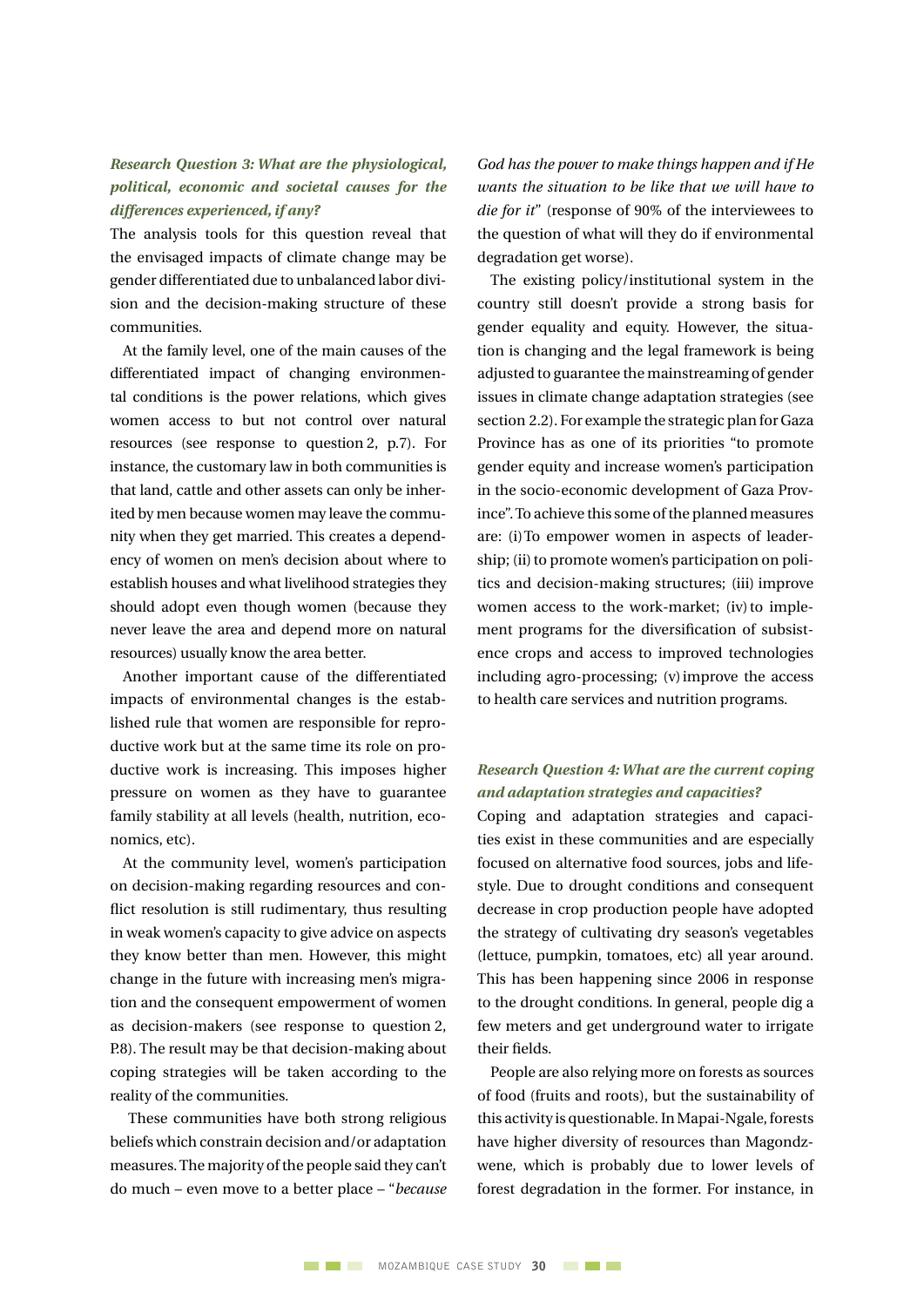Mapai-Ngale they rely on fruits such as tinhirre, ulharo, marula and, massala, roots of xicutsi, which they mix with an animal skin to make a porridgelike food. In contrast Mangondzwene inhabitants rely only on two fruit trees namely muambo and tinhirre. This community has some experience in cultivating fruit trees (mango and cashew), a past experience that was abandoned due to the current drought. However, some families managed to grow the trees, sothey think it canbe anoptionforlimited crop production. It is worthwhile to mention that forest-related activities (fruits and roots collection and firewood collection) are all women's responsibility thus, increasing their burden in response to climate change.

In the Magondzwene community fishing activity has gained importance in the last few years. But, this has imposed some pressure on the Bambene Lagoon. For example, even though the rule is to catch only fish of a certain size, it hasn't been observed due to high demand for fish. Reduced water and increased salinity levels in the lagoon resulting from drought conditions impose further strains on fishing activity. Although a Fishermen's Association exists, this institution doesn't have the capacity (material and financial) to control the activity and thus, it should urgently be strengthened. Women play a key role in this activity and it is increasing considerably, especially in processing and fishing.

Charcoal production has increased in both communities, but in Magondzwene it is limited by the scarcity of forests. This activity isn't sustainable in both Mapai-Ngale and Magondzwene communities due to the levels of forest degradation. In fact, people indicate longer distances and scarcity of "good" charcoal species as the main limitations for this activity. Charcoal production is regulated by the government, which requires a license with further limiting the activity through costs.

In Mapai-Ngale, an alternative livelihood strategy that gained importance in the last two years for women is the fabrication and commerce of a bread-based alcoholic drink. This activity has the advantage that women don't leave home for long periods oftime and thus, have more time for household activities. However, it has the disadvantage of promoting drunk-related problems such as violence, diseases and promiscuity. In fact, during the field work some people didn't want to collaborate simply because they were drunk (both women and men). From our point of view, this activity should be discouraged in this community.

Informal jobs such as helping in construction, cattle herding and farms have also gained some importance in these areas. The creation of alternative jobs in these communities should be considered as a relevant opportunity to overcome harsh environmental conditions and low crop production. These activities are mostly done by men and their promotion could probably increase men's settlement in the communities (reduce migrations).

Magondzwene community is better organized than Mapai-Ngale in terms of formal and informal organizations to discuss environmental problems. For example, they have a Fishermen's Association that meets regularly to discuss problems (including environmental issues). On the other hand, Mapai-Ngale has a better representation of women in the decision-making structure – the OMM is becoming stronger and better positioned – which may help balancing the gender differentiated impacts of climate change.

#### *Research question 5: How can the capacity of women and men be strengthened to better adapt to climate change and climate variability?*

There is general consensus amongst policy makers and academics that there are four ways to strength women and men's capacities for a better adaptation to climate and/or environmental changes. These include the implementation of existing policies and programmes, allocation of resources, capacity building and reinforcement of women's participation in local institutions. Due to the key role women play in these communities, they should always be considered as the target group in any activity.

As discussed previously, there is a good spectrum of legal instruments at both national and local scales that indicate priorities to cope and adapt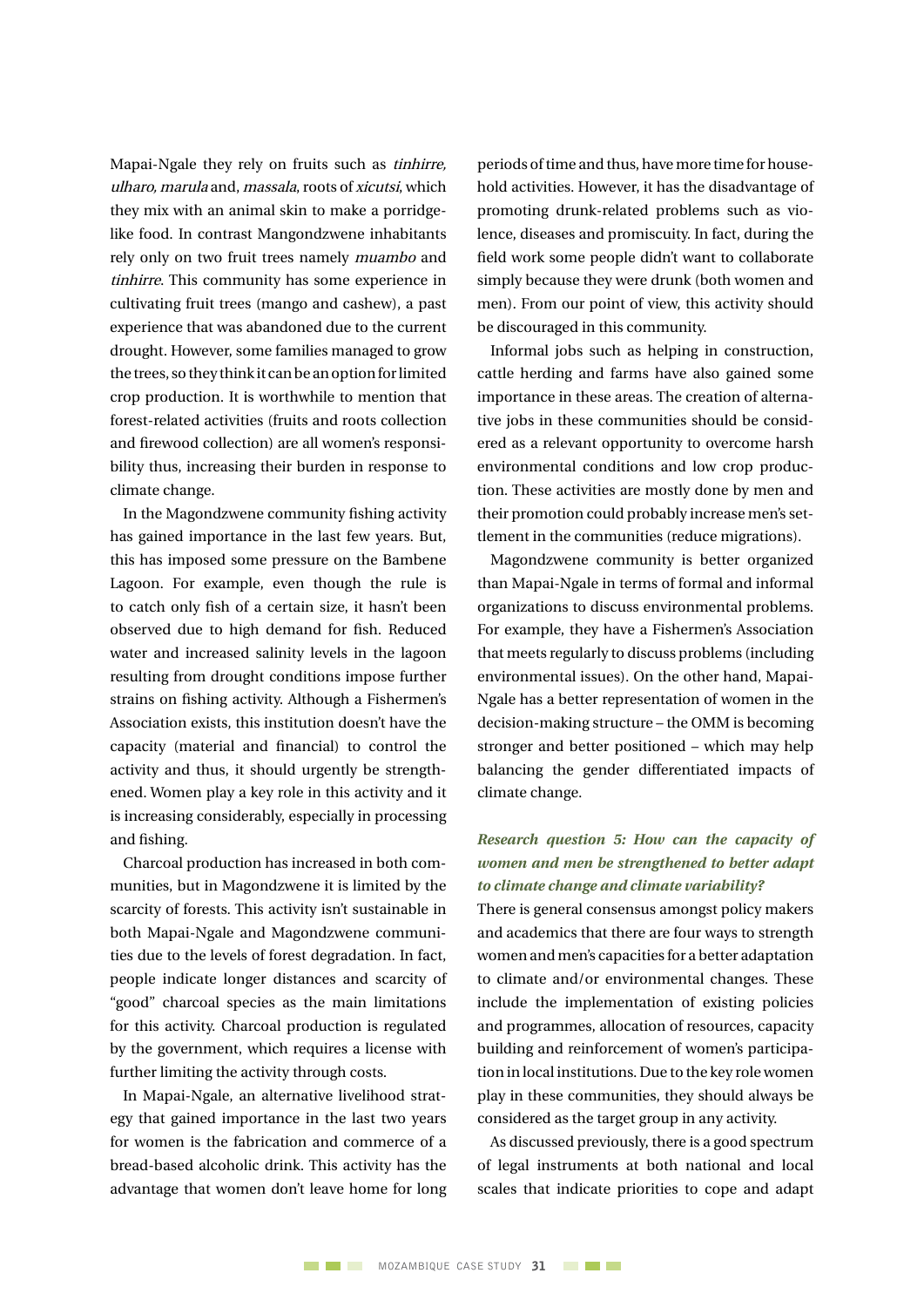to climate changes. These include NAPA, Strategy of the Agrarian Sector, and Strategic Plan for Gaza Province among others. All these tools prioritize agriculture, forestry, water and education sectors as well as cross-cutting issues. However, there is still a need to put those plans in action, which requires first the harmonization of the different instruments to find synergies among them, second a prioritize activities according to their need and effectiveness and last, allocation ofresources (financial, material and human) to implement them at all levels.

Lack of material resources such as seeds, food, tools and infrastructure among others, exacerbate the effects of climate/environmental changes in these communities and must be considered a priority to help people cope and adapt to environmental changes. In this context, improving access to resources include create banking facilities (such as leasing, credit, microfinance, etc), subsidies on inputs, distribution of drought resistant seeds, promotion of agro-processing techniques, access to markets among others. Promoting traditional techniques is also important as for example the now abandoned fishing net made of wood that avoided catching small fish. Given that water is one of the main constraints to agriculture and the fact that people use ground water to irrigate farms in Mapai-Ngale for example, the construction of an irrigation scheme should be considered in order to avoid people from abandoning farms.

Capacity building is another major strategy to help these communities in coping and adapting to climate changes. This includes training women and men on new agriculture, forestry and fishing techniques such as irrigation schemes, drought resistant varieties (sorghum, cassava, maize), sustainable use techniques for native plant species (xicutsi, tinhirre, etc), fruit tree cultivation, etc. Exchange visits to other communities facing the same problem in which group discussion would be promoted could help finding additional strategies and measures of adaptation.

The creation and reinforcement of local institutions and discussion fora in which women's participation should be encouraged, could also

help these communities in dealing with new environmental situation. People are aware of climate changes/variability, but they don't formally discuss the problem (causes, consequences and ways of coping) among them. Additionally, the forums might be an opportunity to improve women's participation in the resolution of environmental and social problems, especially because they are the "permanent" members of these communities. Institutional capacity is weak in both communities. For example while a fishermen's association exists in Magondzwene, Mapai-Ngale doesn't have any of these kinds of institutions. Women participation in the fishermen's association is encouraged and they should be empowered regarding to fishing activities especially relatively to the type and the amount of payment they receive as helpers. Similar kinds of groups such as fishermen's are recommended especially for the priority sectors such as agriculture. For instance, since individual production is decreasing, a group of women (and men) farmers – *farmers' club* -cultivating together in a common plot could be created. This would promote sharing of tools; seed and knowledge while at the same time would encourage discussion and facilitate the resolution of some problems.

At district or provincial level, the formation of an environmental multi-institutional task force (including institutions as MICOA, INGC, MINAG, water, NGO's etc) would help in strengthening these communities. A unit like that would be responsible for identify and discuss problems, promote and strengthen people's capacities and find alternative ways of life. It could also be the channel through which existing legal instruments are implemented.

Regarding to reinforcement of coping strategies, the Mapai-Ngale community is better positioned than Magondzwene. There is a joint-programme between several national and international institutions (FAO, UNDP, UNEP, Ministry for Coordination of Environmental Affairs, UN/HABITAT, Ministry of Agriculture, UNIDO, National Disaster Management Institute, the WFP and National Meteorology Institute) which aims at environmental mainstreaming and adaptation to climate change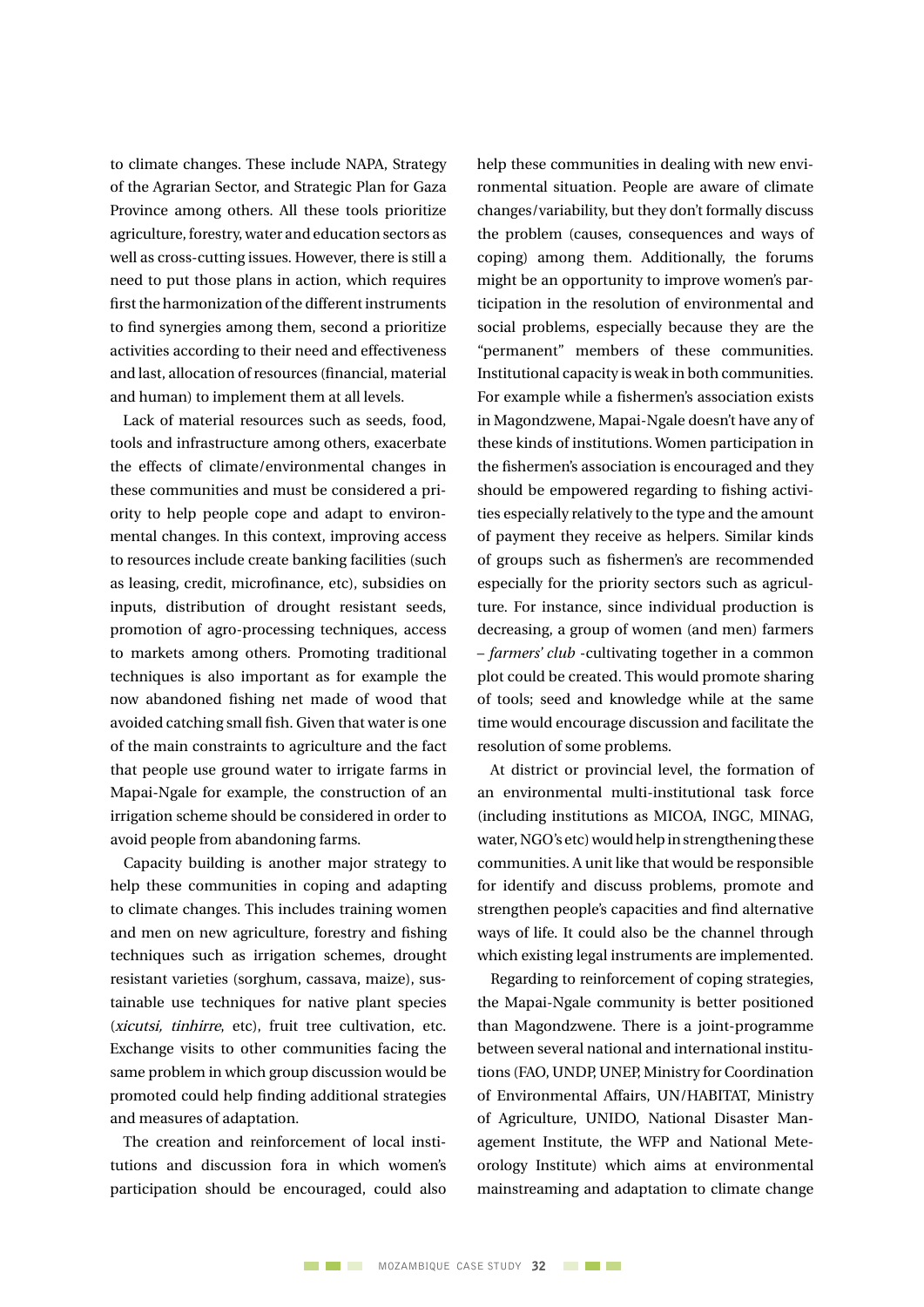in Chicualacula District, which is starting this year (2009). The programme is intended to provide the communities with the necessary tools to become more resilient to the impact of climate change, and to adopt alternative livelihoods options as sources of income generation. Capacity building is an essential component and building block for the implementation of the programme. Simultaneously, the programme has a component that aims to integrate results into policy formulation and planning initiatives at a wider, i.e. provincial and national, level.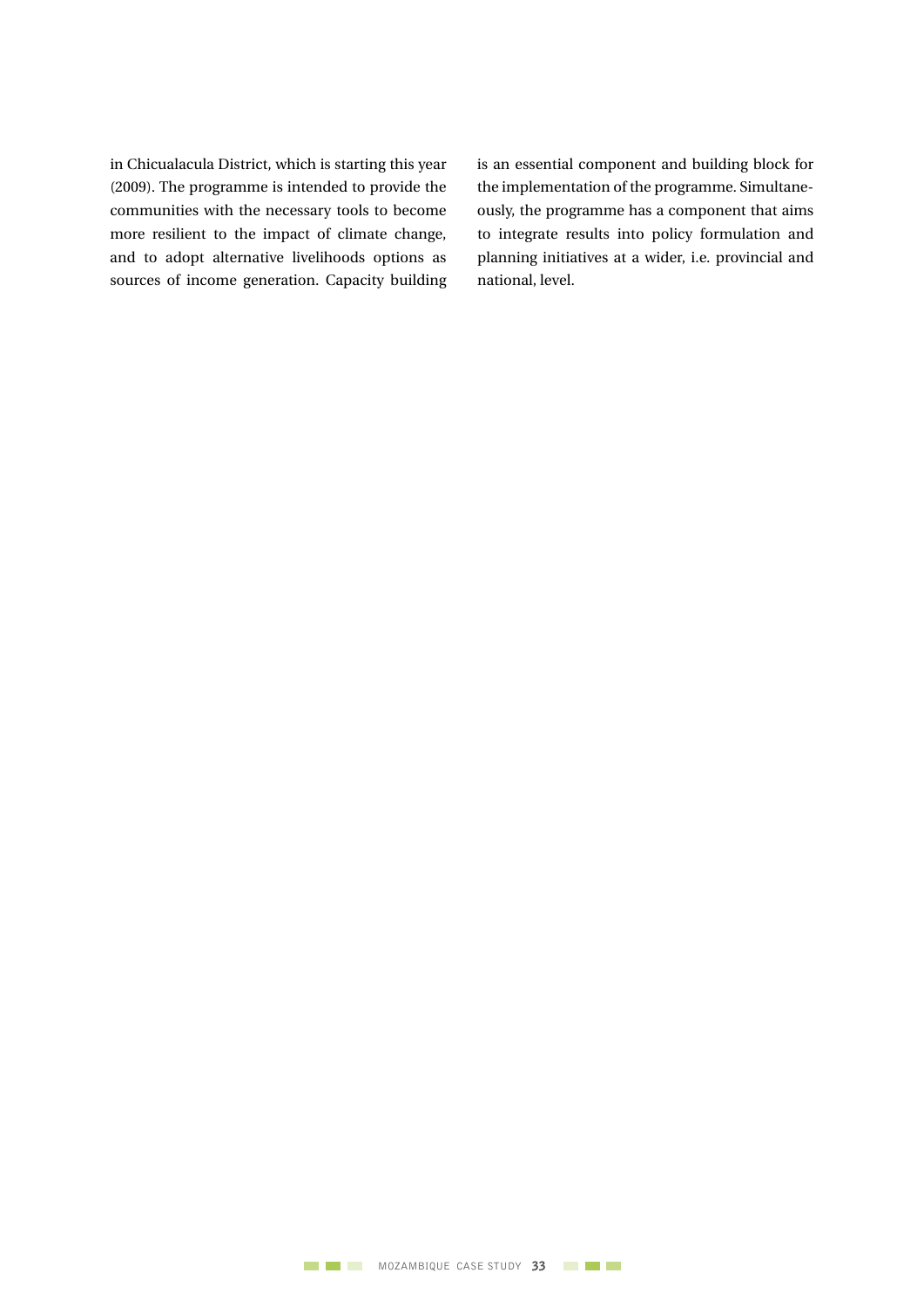## **5. Conclusion and recommendations**

Environmental changes are in place in both Mapai– Ngale and Magondzwene communities of Gaza Province in the south of Mozambique. The impacts are noticeable at several levels including increased men's migrations, focus on alternative livelihood strategies of life, higher incidence of epidemic diseases, extra time needed for several household activities and reduced crop production.

Women and men are differently impacted by climate change/variability mostly because they have dissimilar roles and also because of the decision-making structure in the communities. Moreover, women's access to and control over the resources is weak. Because women tend to be more settled in the communities they, on one hand, are the ones that directly suffer the consequences of environmental changes. On the other hand, they may gain better societal positions (and it is happening in Mapai-Ngale), which might empower them as decision-makers. If this happens it will help in defining better adaptation strategies to climate change. Migration has exposed men to

several diseases such as HIV/AIDS and tuberculosis which they transmit to women once they return home (when they do). Local institutions either don't exist or are weak imposing further limitations on discussion and decision-making about environmental issues.

People have several coping strategies that are increasingly gaining importance in these communities. Those include bread-based alcoholic drinks in Mapai-Ngale, fishing in Magondzwene and, native fruits collection and charcoal production in both. However, the alternative livelihood strategies are mostly based on the use of natural resources and their sustainability under a changing environment is questionable. Thus, there is an urgent need to find sustainable alternative livelihood strategies of life. This would only be possible through materialization of existing policies and programmes, allocation of resources, capacity building, and reinforcement/creation of local institutions on environmental gender-related issues.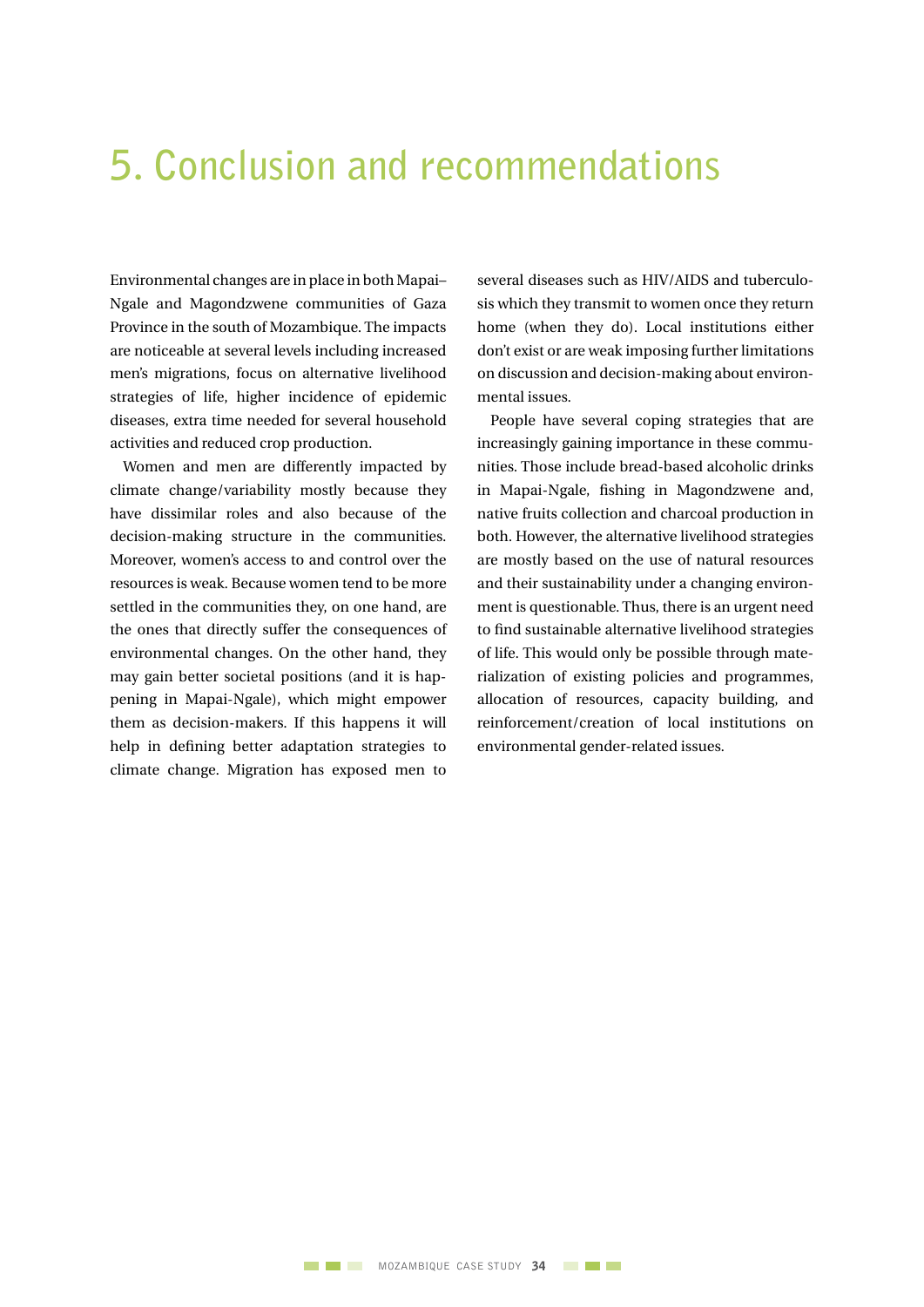## **6. Acknowledgements**

The authors would like to acknowledge the HBF for the valuable technical and financial support that made this study possible. In addition the authors

would like to thank the communities of Mapai-Ngale and Magondzwene for sparing extra time forthe discussions and the precious information provided.

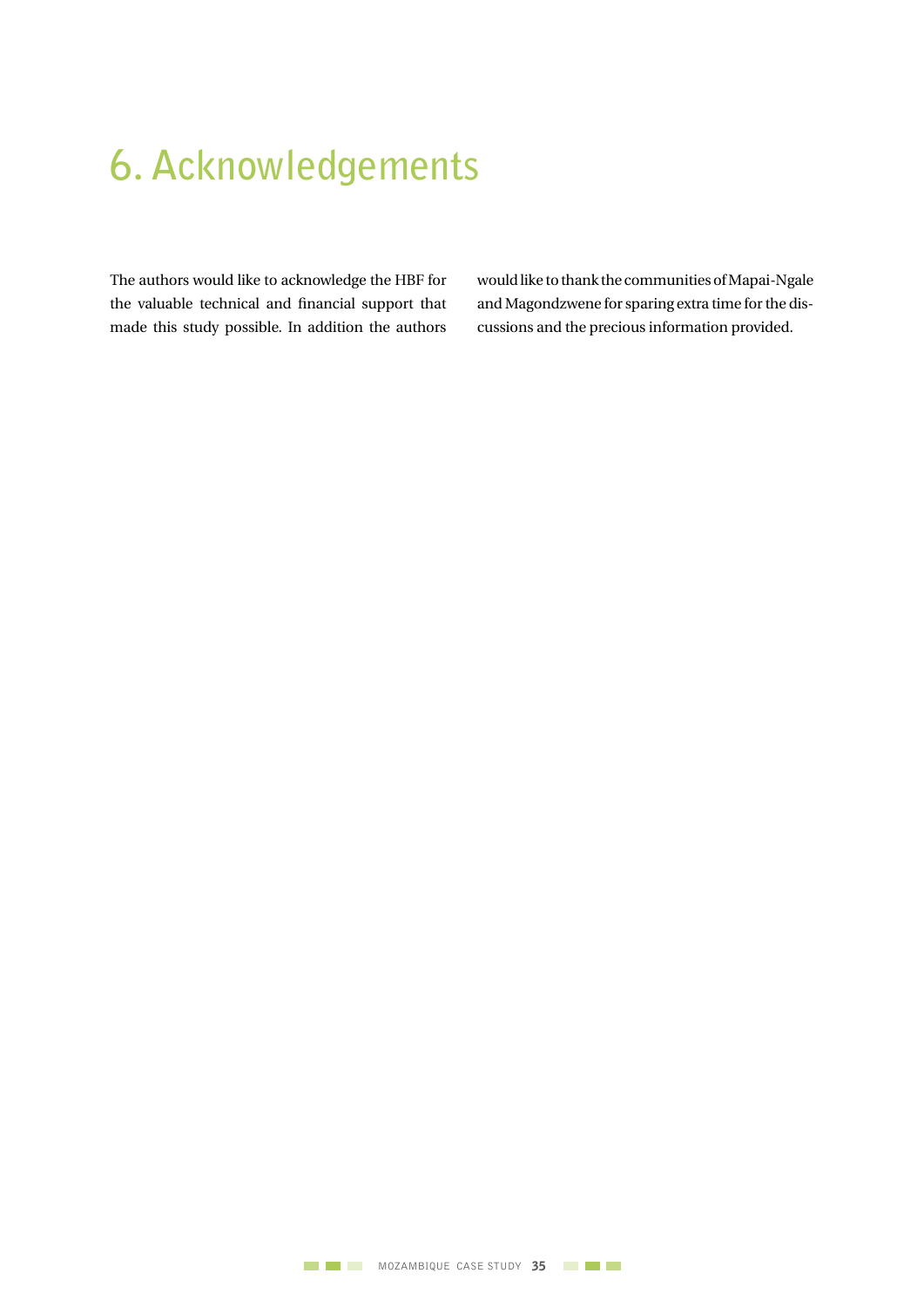## **7. References**

**• Arnell, NW. (1999)** Climate change and global water resources. *Global Environmental Change*, 9, S31–S50.

**• Baettig, MB, Wild, M. and Omboden, DM. (2007)** A climate change index: Where climate change may by most prominent in the 21st century. Geophys. Res. Lett., 34, L01705, doi:10.1029/ 2006GL028159Constituição da República de Moçambique (2004). Official Document.

**• Denton, F. (2000).** Gender Impact of Climate Change: a human security dimension. *Energia News*, http://www.energia.org/resources/newsletter/en-102000.pdf

**• De Vletter, F. (2006).** Migration and Development in Mozambique: poverty, Inquality and Survival. *Migration and Policy Series, 43*. CRUSH, J. (ed.). Southern African Migration Project (SAMP).

**•** FAO, UNDP, UNEP, Ministry for Coordination of Environmental Affairs (MICOA), UN/HABITAT, Ministry of Agriculture (MINAG), UNIDO, National Disaster Management Institute (INGC),WFP and National Meteorology Institute (INAM). (2007). *JOINT PRO-GRAMME: Environmental mainstreaming and adaptation to climate change in Mozambique.*

**• Solomon, S., D. Qin, M. Manning, Z. Chen, M. Marquis, K.B. Averyt, M. Tignor and H.L. Miller (eds.). (2007).** *Fourth Assessment Report of the Intergovernmental Panel on Climate Change.* Cambridge University Press, Cambridge, United Kingdom and New York, NY, USA.

**• Watkins, K. (2007)**. *Human Development Report 2007/2008. fighting climate change: Human solidarity in a divided world.* UNDP.

**• IPCC (2007)** Climate Change 2007: The Physical Science Basis. Contribution of Working Group I to the IPCC's Ar4.

**• Government of Mozambique. (2003).** *Visão e Estratégias da Nação. Versão para Debate* Público, (Agenda 2025) Comité de Conselheiros, Maputo, Moçambique, 168 pp.

**• Government of Mozambique. (2005).** *Report on the Millennium Development Goals.* Maputo.

**• Government of Mozambique. (2006a).** *Plano de Acção para a Redução da Pobreza Absoluta 2006-2009.* PARPA II (Second Poverty Reduction Strategy Paper). República de Moçambique, Maputo.

**• Government of Mozambique. (2006b).** *Joint Review of the Government's implementation of the poverty reduction strategy (PARPA) and of the performance of PAPs.* Government of Mozambique (GoM), Programme Aid Partners (PAPs). Accessible at: www.pap.org.mz;

**• Governo da Província de Gaza. (2006).** *Plano Estratégico de Desenvolvimento Província de Gaza. Juntos pelo Desenvolvimento de Gaza.* PNUD/FAO. **• Kelly, P.M. and Adger, N.W. (2007)** Assessing vul-

nerability to climate change and facilitating adaptation. CSERGE *Working Paper GEC 99-07*. 32p.

**•** Killick, T., Castel-Branco, C.N. and Gerster, R. (2005). *Perfect Partners? The performance of Programme Aid Partners in Mozambique*,2004.Areport to the Programme Aid Partners and Government of Mozambique. Accessible at www.pap.org.mz

**• LEG (Least Developed Countries Expert Group) (2002)** *Annotated guidelines for the preparation of national adaptation programmes of action.* **UNFCCC** 

**• Marzoli. A. (2007).** *Inventário Florestal Nacional (National forest Inventory)*; Direcção Nacional de Terras e Floresta, Departamento de Inventario de Recursos Nacionais. Avaliação Integral de Florestas em Moçambique (AIFM).

**• MICOA. (2003).** Mozambique initial national communication to the UNFCCC. MICOA. Maputo **• MICOA. (2005)** Avaliação da vulnerabilidade as mudanças climáticas e estratégias de adaptação. MICOA. Maputo.

**• MICOA/DNGA. (2007).** Programa de Acção Nacional para a Adaptação Às Mudanças Climáti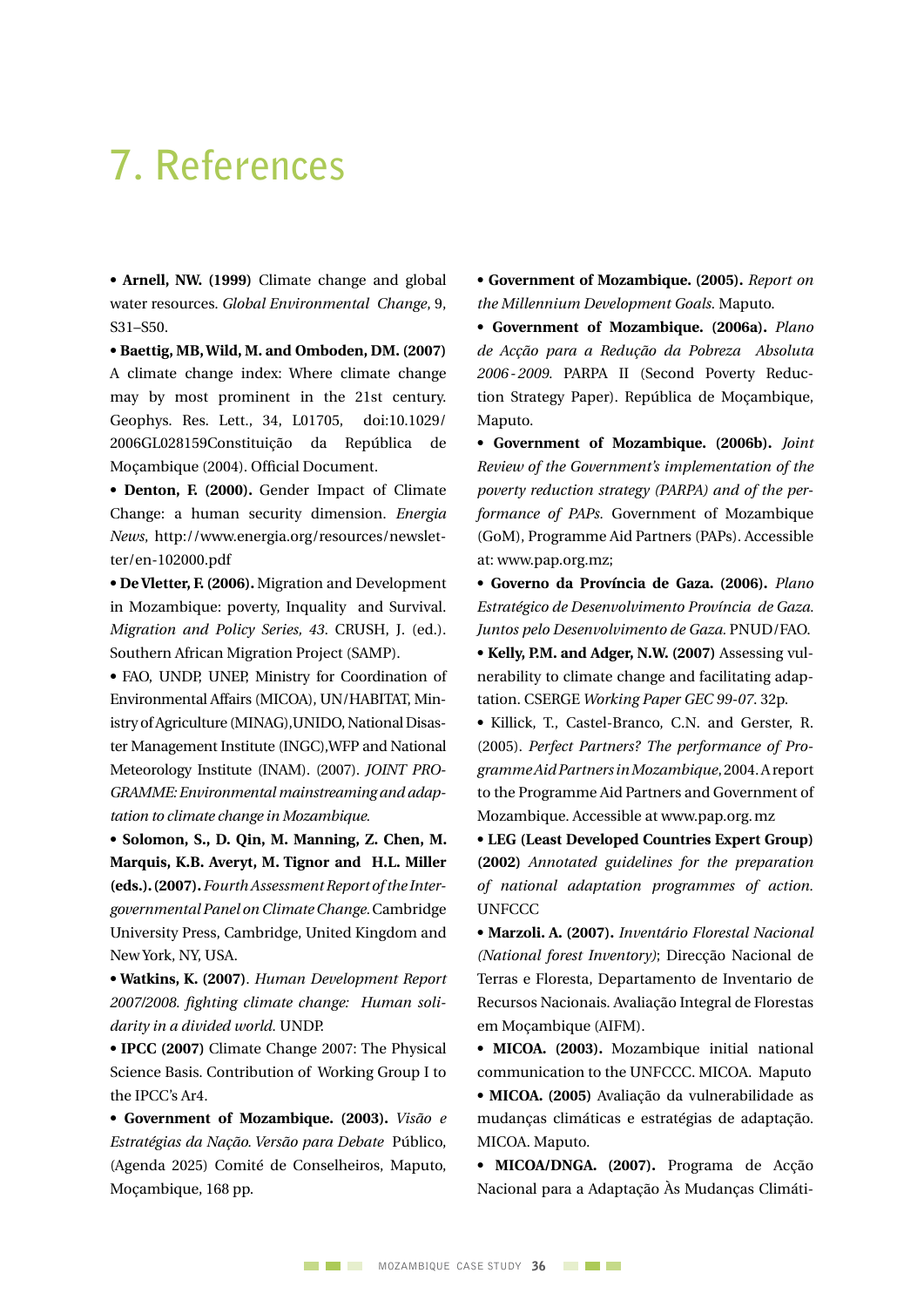cas (NAPA). MICOA. Maputo.

**• Osório, C. (2003).** Administração da justiça: encruzilhadas Publicado em "Outras Vozes", nº 5.

**• Osório, C. (2007).** Acesso e exercício do poder político pelas mulheres. Publicado em "Outras Vozes", nº 21.

**• Sietz, D.; Boschütz, M; Klei, R.J.T. and Lotsch, A. (2008).** Mainstreaming Climate Adaptation into Development Assistance in Mozambique: Institutional Barriers and Opportunities. *Policy Research Working Paper 4711.*

**• UNESCO (2004)** *Measures taken and progress achieved in the follow-up to and implementation of the Fourth World Conference on Women and the special session of the General Assembly entitled "Women 2000: gender equality, development and peace for the twenty-first century", especially in mainstreaming gender perspectives in entities* 

*of the United Nations system.* Report of the Secretary-General. UNESC Commission on the Status of Women Forty Eight Session (1-12 March 2004). Item 3 of the Provisional Agenda: Follow up to the Forth World Conference on Women and to the special session of the United Nations General Assembly entitled "Women 2000: gender equality, development and peace for the Twenty First Century".

**• Pendleton, W.; Crush, J.; Campbell E.; Green, T.; Simelane, H.; Tevera, D.and De Vletter, F. (2006).**  Migration,RemittancesandDevelopmentinSouthern Africa. *Migration Policy Series*, 44. Crush, J. (ed.). Southern African Migration Project (SAMP).

**• Wamukonya, N., and Skutch, M. (2002)** *Is there a gender angle to the climate change negotiations?*  Energy and Environment 13(1), 115-124

**• Wilson, L. (2005).** *Gender and Adaptation Technical Paper Outline*. (draft paper).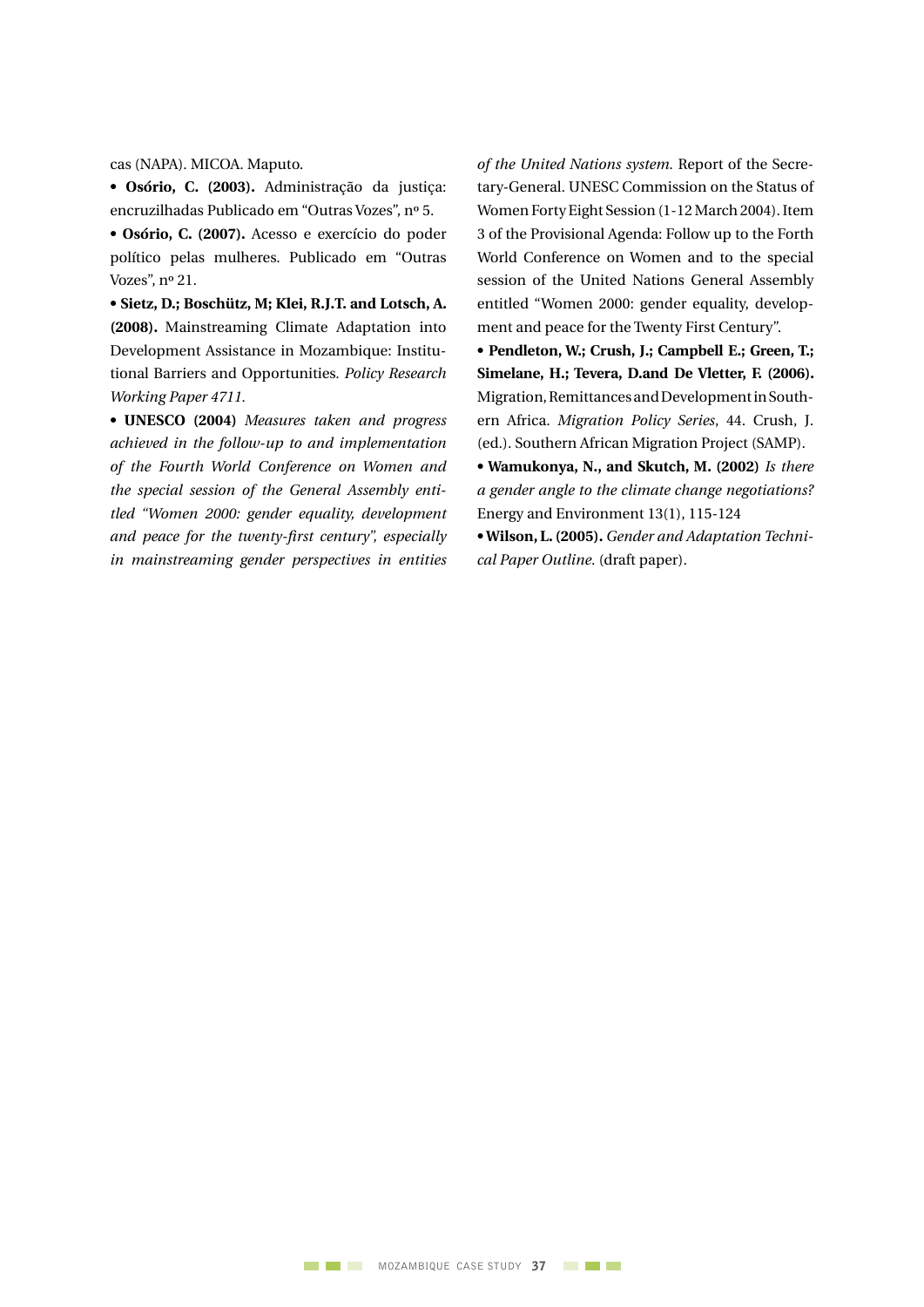## **8. Appendices**

#### Appendix I: Model Questionnaire

#### **Question Zero:**

- 1. Do you know about climate change? If yes
- 2. What do you know about climate change?
- 3. Where did you get your knowledge on climate change?
- 4. What is your understanding about climate variability?
- 5. Would you say there is a difference between climate change and climate variability? If yes, what would you say the difference is?
- 6. If no, why do you think there is no difference?

#### **Research Question One: Are women and men in Southern Africa differently impacted by Climate Change?**

- 1. What kind of activities are women and men involved in?
	- What is the status attached to each activity?
	- How much time is used in each activity?
- 2. What are the main livelihood strategies?
	- What other livelihood strategies are used and what is their contribution?
	- What kind of formal and informal employment is available in the community
	- What criteria are used in recruitment?
- 3. What climatic events/ natural disasters have been experienced in the community?
	- Which of the events are the most frequent?
	- How do these climatic events/ natural disasters impact on the community and individuals within the community?
	- What activities is the community/individuals involved in that are affected by these climatic events/ natural disasters?
	- How far does the impact of the climatic events stretch?
	- Has there been an increase in the number of these extreme climatic events/

natural disasters?

- 4. What natural resources are available in the area?
	- What are the uses of these resources?
	- Rank the natural resources in terms of value and importance
	- What are the local rules with regard to the use of these resources
	- Who has access to the resources identified?
	- Who has the right to use the resources identified?
	- Who owns the resources identified?
	- Who makes decisions about natural resource ownership, use, access and benefit sharing?
	- What are the gender differences in access to resources and what is the reason for these differences?
- 5. What are the current land tenure rights in t he community
	- Who has land rights in the community?
	- What are the major land uses within the community?
	- How is land allocated in the community
	- Do men and women have equal opportunity to own or inherit land? How?
- 6. What are local institutions and programmes exist in the community?
	- What is the number of women and men in the management of such institutions?
- 7. What are the norms and values of the community?
	- What is the justice system of the community and do women have access to it?
	- What is the process of decision making and how do women participate in this process?

#### **Research Question Two: How are women and men differently impacted?**

8. What kind of activities are women and men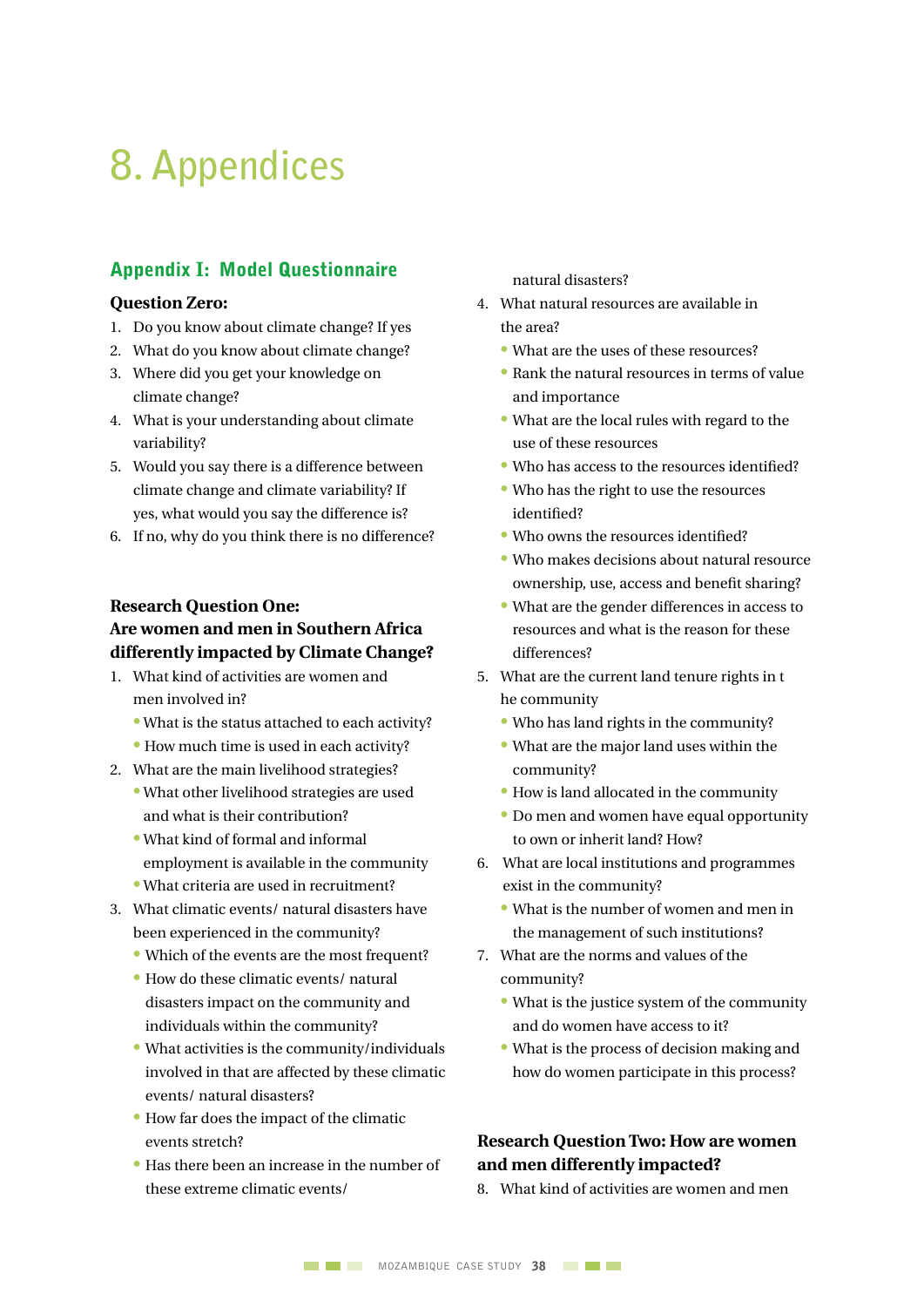involved in?

- What is the status attached to each activity?
- How much time is used in each activity?
- 9. What are the main livelihood strategies?
	- What other livelihood strategies are used and what is their contribution?
	- What kind of formal and informal employment is available in the community
	- What criteria are used in recruitment?
- 10. Has there been any change in the amount and duration of rainfall in the community?
	- Has there been any change in the quality and quantity of the crops harvested over the past ten years?
	- Has there been any change in the quality of the soil over the past ten years?
	- Has there been any change in the varieties, quantity and quality of wild plants, animals and grass species?
	- Has there been a change in the number of livestock over the past ten years?
	- Has there been any change in grazing: reduced grazing area, increased number of livestock, lack of grass cover? Can these be attributed to a change in climatic conditions or poor management?
- 11. What climatic events/ natural disasters have been experienced in the community?
	- Which of the events are the most frequent?
	- How do these climatic events/ natural disasters impact on the community and individuals within the community?
	- What activities is the community/ individuals involved in that are affected by these climatic events/ natural disasters?
	- How far does the impact of the climatic events stretch?
	- Has there been an increase in the number of these extreme climatic events?
- 12. Is there a group of people that is better prepared for these climatic events/natural disasters? Why is this so?
- 13. Is there a platform where environmental problems are discussed and/ or information is shared?
- 14. How far do the community/ individuals travel to collect fuelwood, water, fruits and edibles, thatch, and household construction materials?
- 15. Who makes decisions about natural resource ownership, use, access and benefit sharing?
- 16. What community groups or resource user groups exist in the community if any?
- 17. Are there any mechanisms that control who has access to and control of productive resources? If yes explain.
- 18. Have women's and men's health changed over the years?
	- How do women and men access health facilities? And health services?
- 19. How have women and men's agricultural practices changed over the years, if at all?
	- What agricultural products are produced in the community?
	- Is there a market for local products and produce?
	- How does the community access markets for their agricultural products?

#### **Research Question Three: What are the physiological, political, economic and societal causes for the differences experienced, if any?**

- 20. Who makes decisions about natural resource ownership, use, access and benefit sharing?
	- Who allocates land in the community?
	- Who facilitates inheritance of land and property in the community
	- Who ensures that the laws on land and natural resource use are adhered to?
	- Who resolves conflict in the community?
	- Who decides how benefits from government, natural resources or donors are shared?
	- Who prioritizes the needs of the community?
- 21. Have women's and men's health changed over the years?
	- How do women and men access health facilities? And health services?
	- What are the most common health problems in the area?
	- How are theses health problems dealt with?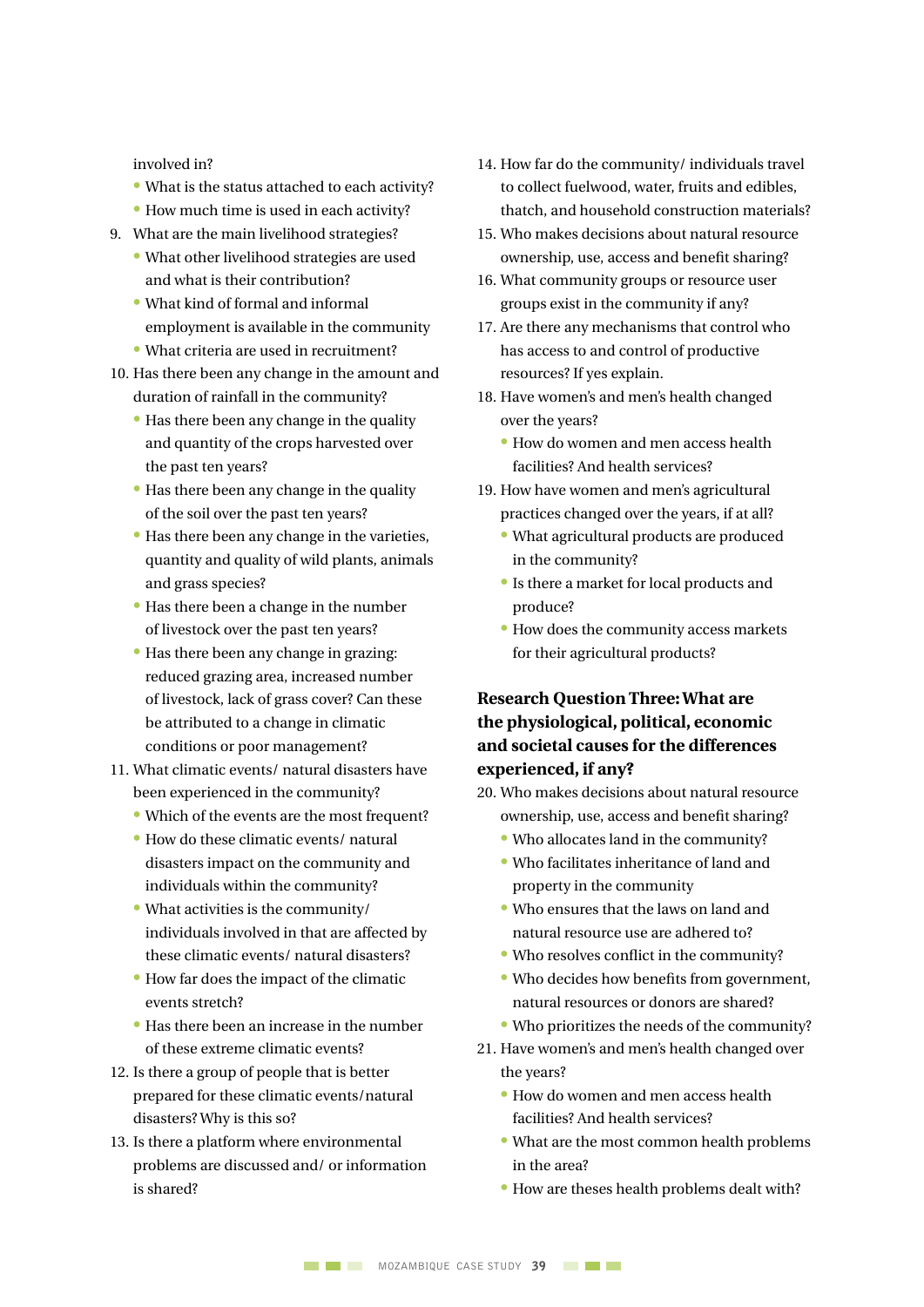- 22. Is there a market for local products and produce?
- 23. Who possesses agricultural indigenous knowledge in the community?
	- How useful is the knowledge?
	- Does everyone have access to this knowledge?
- 24. What other environmental problems are experienced in the area?
	- How do they affect food security and livelihoods?
- 25. What are the current land tenure rights in the community
	- Who has land rights in the community?
	- What are the major land uses within the community?
	- How is land allocated in the community
	- Do men and women have equal opportunity to own or inherit land? How?
- 26. What are local institutions and programmes exist in the community?
	- What is the number of women and men in the management of such institutions?
	- What do the institutions do?
	- Who are the members and how does one become a member?
	- Are certain people excluded from being members? If so why?
- 27. What are the norms and values of the
	- community?
	- What is the justice system of the community and do women have access to it?
	- What is the process of decision making and how do women participate in this process?

#### **Research Question 4: What are the current coping and adaptation strategies and capacities?**

- 28. What climatic events/ natural disasters have been experienced in the community?
	- Which of the events are the most frequent?
	- How do these climatic events/ natural disasters impact on the community and individuals within the community?
- What activities is the community/ individuals involved in that are affected by these climatic events/ natural disasters?
- How far does the impact of the climatic events stretch?
- Has there been an increase in the number of these extreme climatic events?
- 29. How did each household and the community deal or cope with the climatic events/ natural disasters mentioned above?
- 30. What social structures (e.g. social networks) help the community to cope and deal with climatic events/ natural disasters?
	- Who makes use of these social structures?
	- Who benefits from these social structures?
- 31. What norms, beliefs, laws and programmes (local and national) make dealing with climatic events/ natural disasters more difficult and reduce ability to cope?
- 32. What norms, beliefs, laws and programmes (local and national) make dealing with climatic events/ natural disasters easier and increase ability to cope?
- 33. Which weather or climate related problems make agricultural production difficult and also affect household livelihoods (access to natural resources)?
- 34. What is done to prepare for and deal with such problems?
- 35. What will individuals, households and the community do if:
	- Flooding becomes more frequent
	- Drought becomes more frequent
	- Pests and insect outbreak becomes more frequent
	- Changes in growing seasons (shorter growing season)
	- Shortage of water
	- Areas suitable for crop production becomes less
	- Areas suitable for grazing becomes less
	- Conditions becomes more drier
	- More disease outbreaks
	- Increased good rainfall years
- 36. What natural resources and services help individuals, households and the community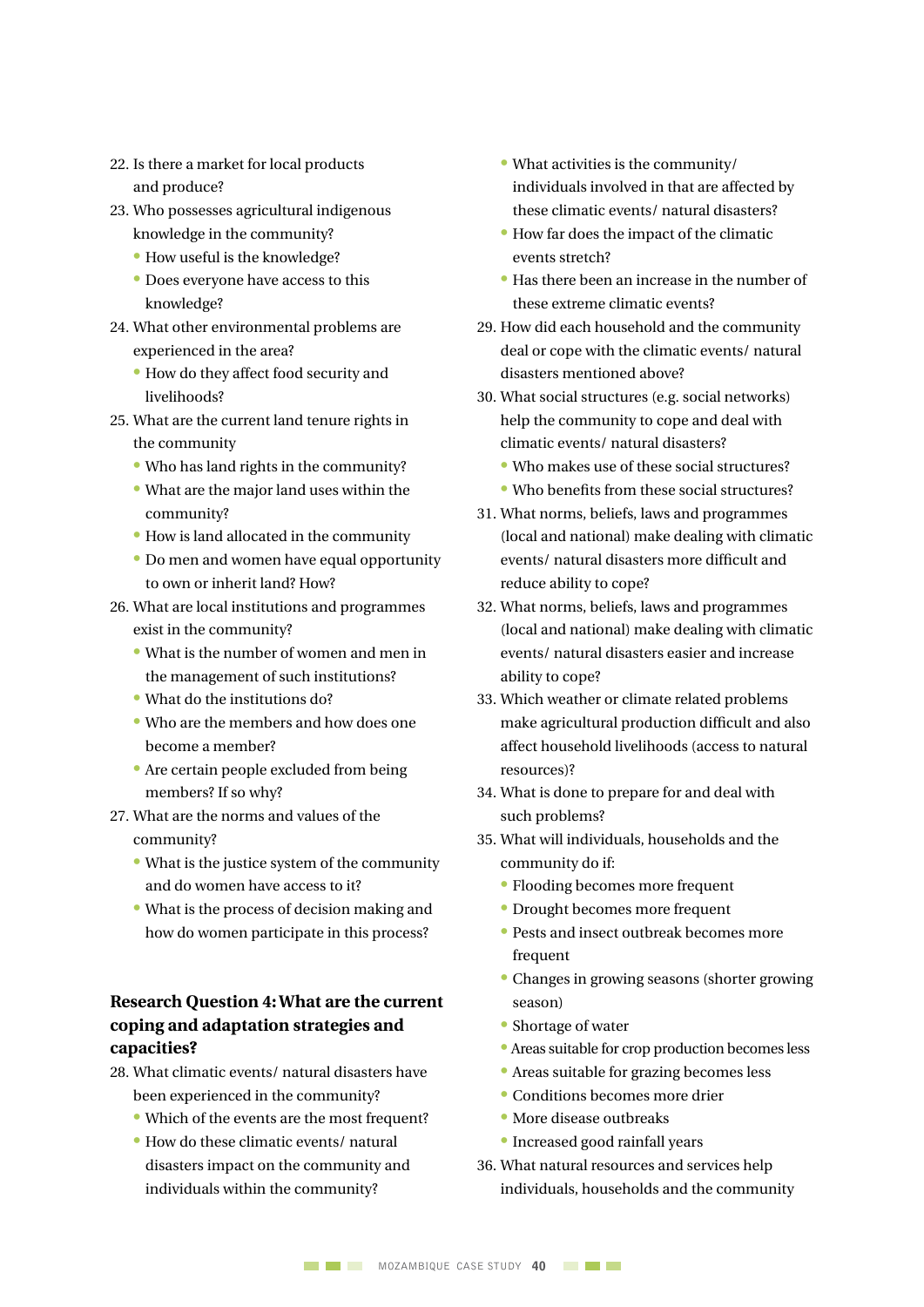cope better with climatic events/ natural disasters?

 • During natural disasters are there natural resources (mopane worms, thatch, indigenous fruits etc) that become more abundant and contribute towards household livelihoods?

#### **Research Question Five: How can the capacity of women and men be strengthened to better adapt to climate change and climate variability?**

- 37. What are the aspirations of women and men in the community?
- 38. What would you like to see happen that will help women and men cope better and adapt to climate variability and climate change?
- 39. What adaptation options can be developed and implemented to lower risk and vulnerability to climate change?
- 40. What kind of policies or programmes do you think would be effective in reducing vulnerability of women and men to climate variability and future climate change?
- 41. Are there any specific needs you feel should be addressed urgently in order to build the coping and adaptive capacity of women and men?

#### Appendix II: Guide questions for life histories

- 1. How long have you lived in this community?
- 2. What climatic changes have take place over time?
- 3. Would you describe the changes to be good or bad? If bad explain.
- 4. If good explain.
- 5. What changes have taken place due to change in the climate?
- 6. What climatic events are most frequent?
- 7. How do men and women cope with these climatic events?
- 8. Are people coping better today than in the past? Explain your answer.
- 9. What was it like in the past?
- 10. What has changed today?
- 11. What has caused the change in the way people cope to climatic events?
- 12. What makes men and women vulnerable?
- 13. How do men and women currently cope with climate variability?
- 14. Are there any social networks to help reduce vulnerabilities of men and women? Explain
- 15. What are the existing challenges that affect men and women's ability to cope and adapt to current climate variability?
- 16. What are the existing challenges that may affect men and women's ability to cope and adapt to future climate change?
- 17. What would be the best way to empower men and women so as to reduce risk and vulnerability to climate variability and future climate change?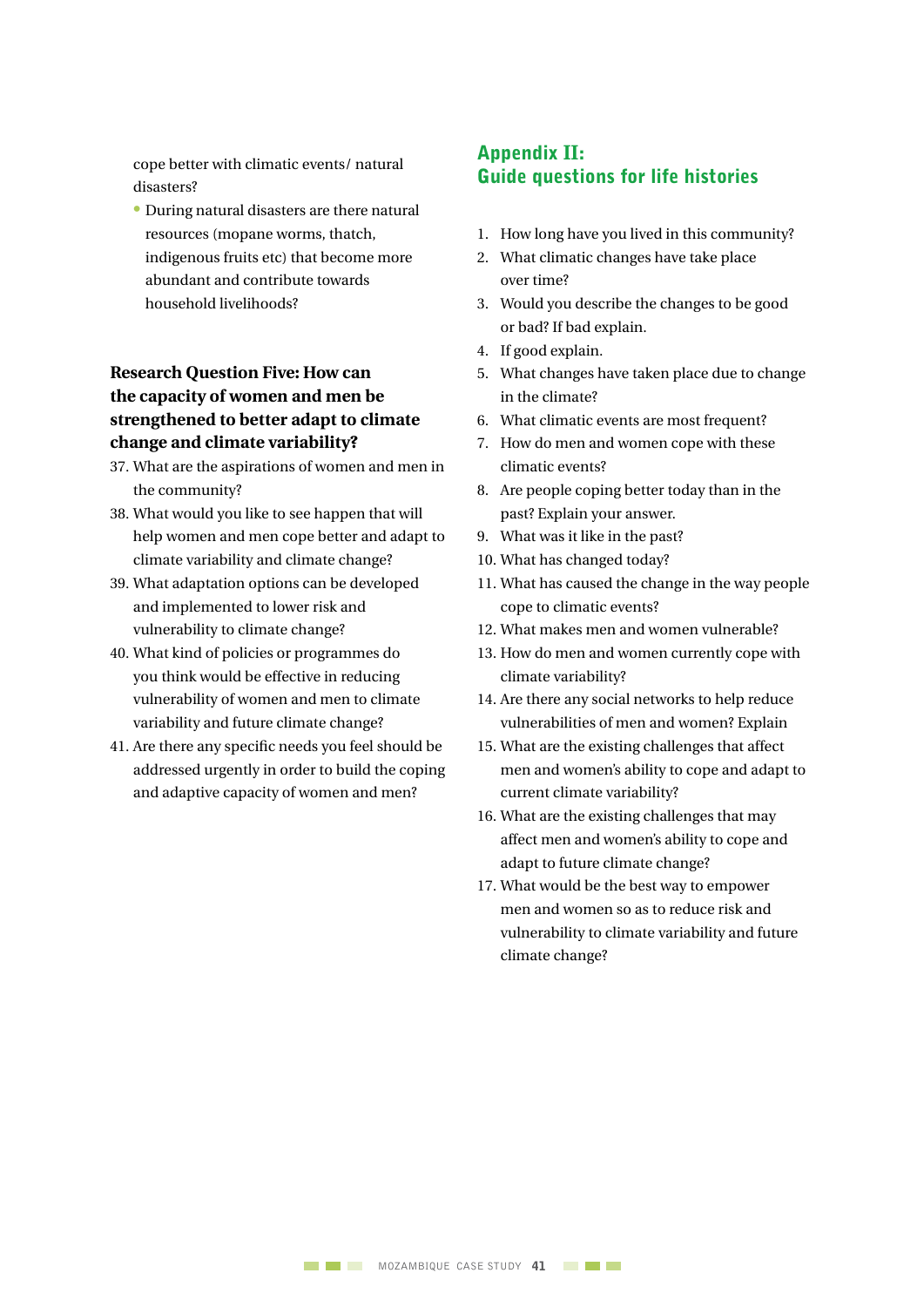

#### Appendix III: Profile of Magondzwene and Mapai-Ngale communities